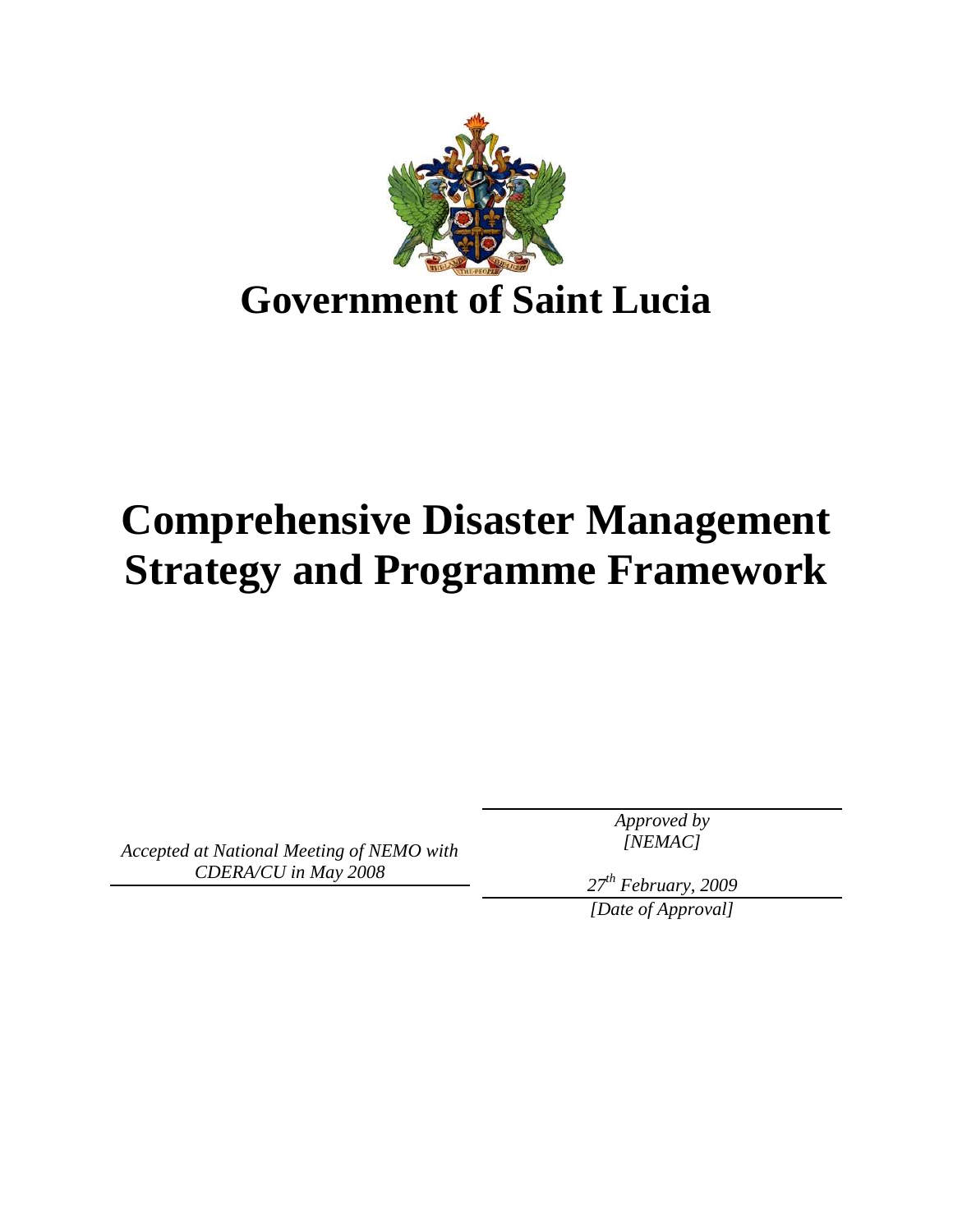

**REPORT 5** 

*ENHANCED CDM PROGRAMME FRAMEWORK FINAL REPORT*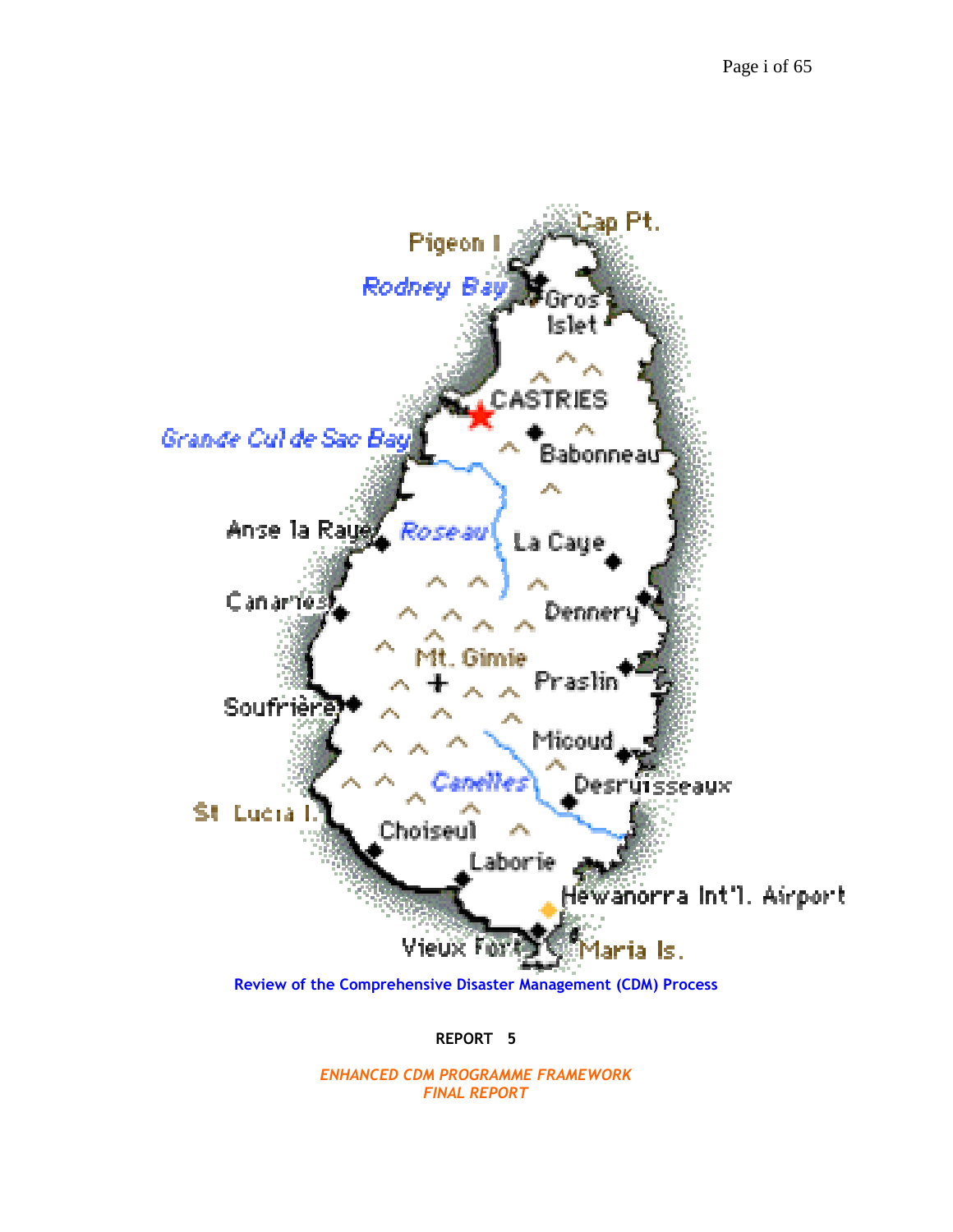# **GLOSSARY**

#### **Anthropogenic hazards**

Hazards created through the action of human activity (Baastel-ESL and Stakeholders)

#### **Capacity**

Physical social, economic and institutional means as well as skilled personal or collective attributes such as leadership and management (ISDR)

#### **Capacity building**

Efforts aimed to develop human skills or societal infrastructures within a community or organization needed to reduce the level of risk. Capacity building also includes development of institutional, financial, political and other resources, such as technology at different levels and sectors of the society. (ISDR)

#### **CARICOM Framework**

Ten year (2005-2015) Framework for disaster management in the Caribbean presented through CDERA at the World Conference on Disaster Reduction (WCDR), Kobe, Japan, 2005 as input to the Hyogo Framework for Action 2005-2015. (Baastel-ESL)

#### **Comprehensive Disaster Management (CDM)**

Comprehensive Disaster Management which includes attention to all phases of the Disaster Management Cycle – prevention, mitigation, preparedness and response, recovery and rehabilitation (CDERA)

#### **Comprehensive Disaster Risk Management (CDRM)**

Comprehensive Disaster Risk Management includes attention to all phases of the disaster management cycle with increased emphasis on reducing risk. This nomenclature has been used to replace the term CDM in the Caribbean Strategy and Framework in keeping with the stakeholder view that the term should reflect the global trend in the discipline for increased focus on risk management and the intense desire among disaster management Stakeholders in the Caribbean to accelerate initiatives in promoting disaster loss reduction. (Baastel-ESL). DRM as defined by ISDR is presented below.

#### **Community Resilience**

The ability of a community to cope with the effects of a hazardous event through appropriate prevention, mitigation, preparedness, response and recovery mechanisms (adapted from WCDR)

#### **Coping Capacity**

The means by which people or organizations use available resources and abilities to face adverse consequences that could lead to a disaster. In general, this involves managing resources, both in normal times as well as during crises or adverse conditions. The strengthening of coping capacities usually builds resilience to withstand the effects of natural and human-induced hazards (ISDR)

#### **Disaster Risk Management (DRM)**

The systematic process of using administrative decisions, organization, operational skills and capacities to implement policies, strategies and coping capacities of the society and communities to lessen the impacts of natural hazards and related environmental and technological disasters. This comprises all forms of activities, including structural and nonstructural measures to avoid (prevention) or to limit (mitigation and preparedness) adverse effects of hazards. (ISDR)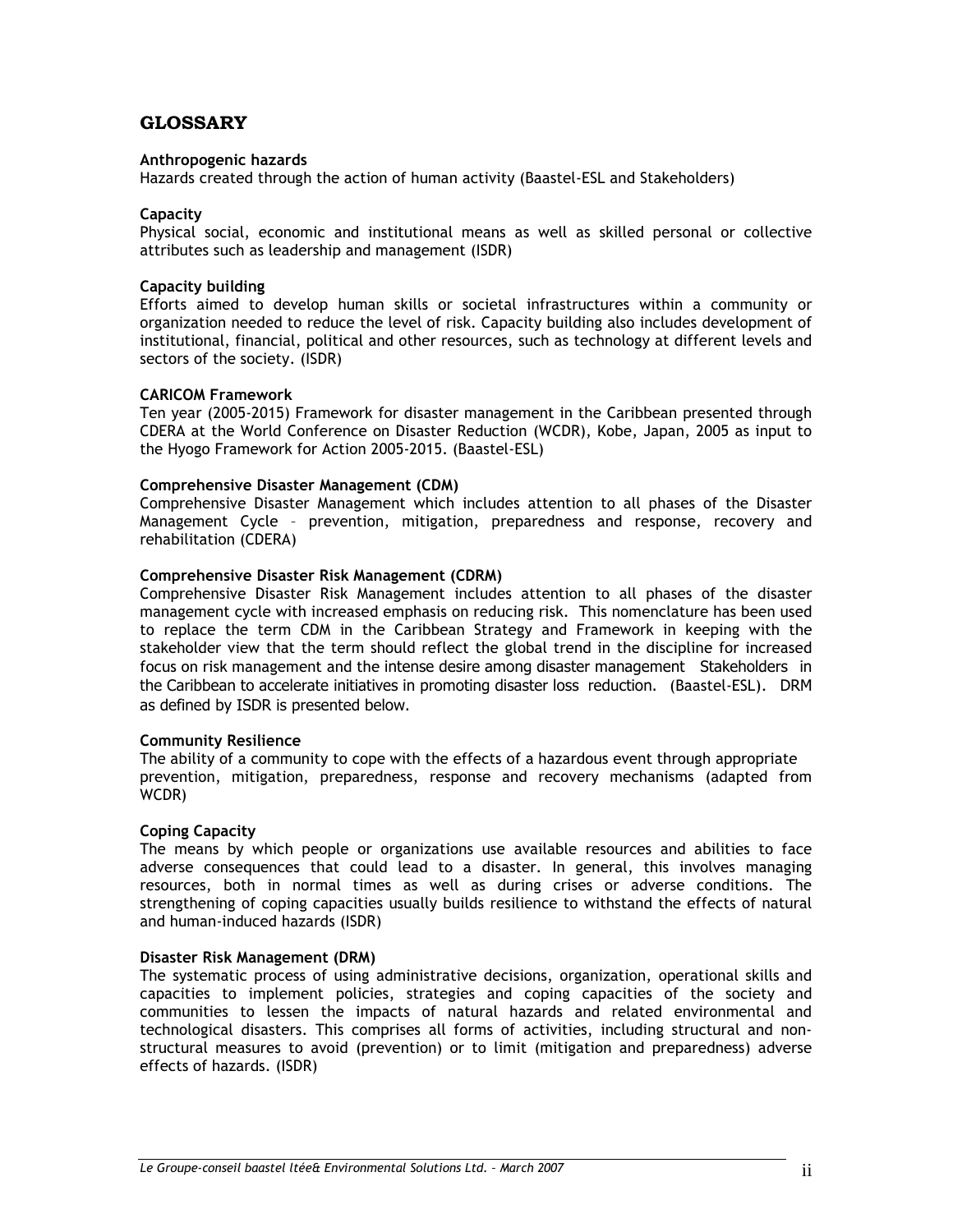#### **Disaster Risk Reduction (DRR)**

The conceptual framework of elements considered with the possibilities to minimize vulnerabilities and disaster risks throughout a society, to avoid (prevention) or to limit (mitigation and preparedness) the adverse impacts of hazards, within the broad context of sustainable development. DRR involves:

- Risk awareness and assessment including hazard analysis and vulnerability/capacity analysis;
- Knowledge development including education, training, research and information;
- Public commitment and institutional frameworks, including organizational, policy, legislation and community action;
- Application of measures including environmental management, land-use and urban planning, protection of critical facilities, application of science and technology, partnership and networking, and financial instruments;
- Early warning systems including forecasting, dissemination of warnings, preparedness measures and reaction capacities (ISDR)

#### **Donor Harmonization**

Collaboration among donors or development partners on programme initiatives so as to avoid duplication and to optimise resource allocation (Eastern Caribbean DonorGroup /Development Partners)

#### **Early Warning**

The provision of the means by which people or organizations, use available resources and abilities to face adverse consequences that could lead to a disaster. In general, this involves managing resources, both in normal times as well as during crises or adverse conditions. The strengthening of coping capacities usually builds resilience to withstand the effects of natural and human-induced hazards (ISDR)

#### **Intermediate Results (IRs)**

Interim Targets set to measure progress toward achievement of Strategic Objective (CDERA CDM Strategy)

#### **Mainstreaming**

Making Comprehensive Disaster risk management an integral dimension of the policies and programmes in all political, economic and societal spheres (BCPR)

#### **Mitigation**

Structural and non-structural measures undertaken to limit the adverse impact of natural hazards, environmental degradation and technological hazards (ISDR)

#### **National Disaster Organization (NDO)**

The NDO in this document refers to the national organizational structure of agencies linked for the purpose of attending to the legal, institutional and operational aspects of disaster prevention and mitigation, preparedness and response and recovery and rehabilitation. The NDO is generally headed by the Prime Minister or Head of government in the respective country. (Baastel-ESL)

#### **National Disaster Management Office (NDMO)**

The NDMO is the government agency with focal responsibility for disaster management in the respective country. It is generally headed by the country's Disaster coordinator (Baastel-ESL)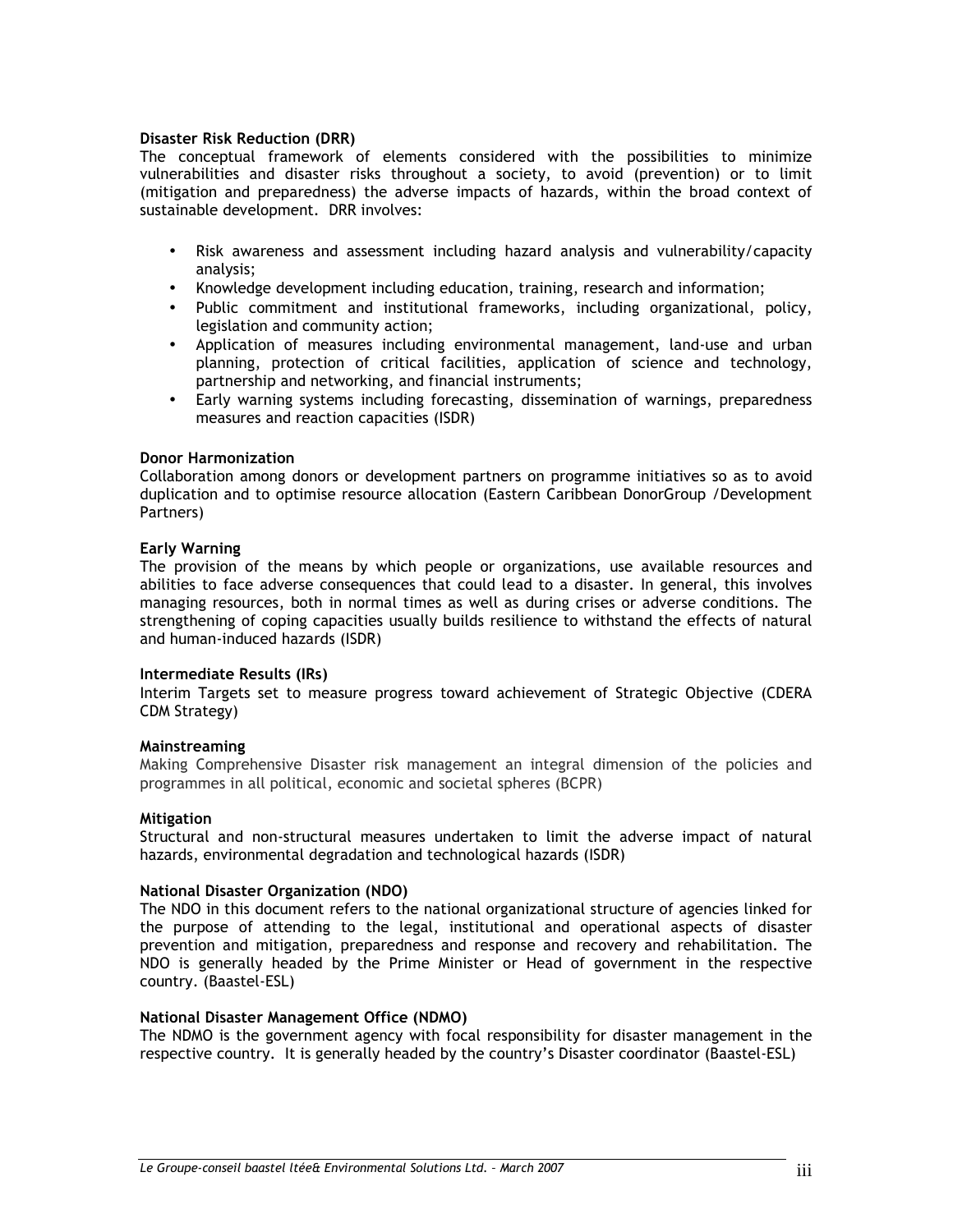#### **Outcomes**

Targets to be achieved in the Medium-term in the results-based framework. Outcomes result from an amalgam of short- term outputs (Baastel)

#### **Outputs**

Short-term Results from activities undertaken toward the medium-term outcome (Baastel)

#### **Preparedness**

Activities and measures taken in advance to ensure effective response to the impact of hazards, including the issuance of timely and effective early warnings and the temporary evacuation of people and property from threatened locations (ISDR)

#### **Prevention**

Activities to provide outright avoidance of the adverse impact of hazards and means to minimize related environmental, technological and biological disasters. Depending on social and technical feasibility and cost/benefit considerations, investing in preventive measures is justified in areas frequently affected by disasters. In the context of public awareness and education, related to disaster risk reduction changing attitudes and behaviour contribute to promoting a "culture of prevention". (ISDR)

#### **Program Based Approach**

A way of engaging in development cooperation based on the principle of coordinated support for a locally owned programme of development. The approach includes four key elements:

- Leadership by the host country or organization.
- A single programme and budget framework.
- Donor coordination and harmonization of procedures.
- Efforts to increase the use of local procedures over time with regard to programme design and implementation, financial management, and monitoring and evaluation." (Baastel)

#### **Recovery**

Decisions and actions taken after a disaster with a view to restoring or improving the predisaster living conditions of the stricken community, while encouraging and facilitating necessary adjustments to reduce disaster risk. Recovery (rehabilitation and reconstruction) affords an opportunity to develop and apply disaster risk reduction measures (ISDR)

#### **Relief / response**

The provision of assistance or intervention during or immediately after a disaster to meet the life preservation and basic subsistence needs of those people affected. It can be of an immediate, short-term, or protracted duration. (ISDR)

#### **Resilience**

The capacity of a system, community or society potentially exposed to hazards to adapt, by resisting or changing in order to reach and maintain an acceptable level of functioning and structure. This is determined by the degree to which the social system is capable of organizing itself to increase its capacity for learning from past disasters for better future protection and to improve risk reduction measures. (ISDR)

#### **Results Based Management**

"Rather than focusing programme/project management efforts on the monitoring of inputs, activities and processes, an RBM approach concentrates on 'results' and places emphasis on the following dimensions: **Defining realistic results** based on appropriate analysis and context;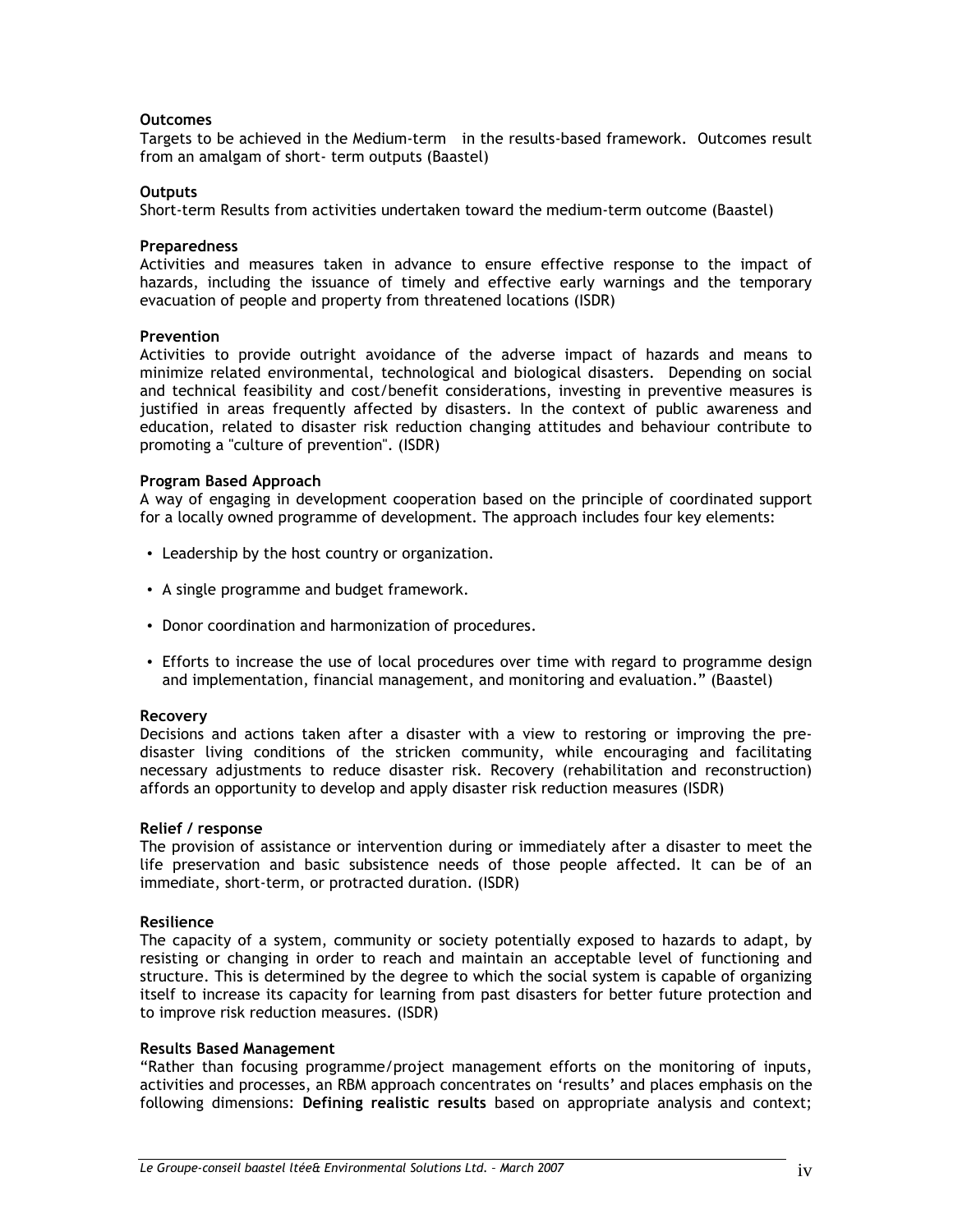**Clearly identifying programme beneficiaries** and designing programmes/projects that meet their needs and priorities; Using results information to **make effective management decisions**; **Monitoring the progress made towards expected results** with the use of appropriate indicators (Baastel)

#### **Risk**

The probability of harmful consequences, or expected losses (deaths, injuries, property, livelihoods, economic activity disrupted or environment damaged) resulting from interactions between natural or human-induced hazards and vulnerable conditions.

Conventionally risk is expressed by the notation Risk = Hazards x Vulnerability. Some disciplines also include the concept of exposure to refer particularly to the physical aspects of vulnerability.

Beyond expressing a possibility of physical harm, it is crucial to recognize that risks are inherent or can be created or exist within social systems. It is important to consider the social contexts in which risks occur and that people therefore do not necessarily share the same perceptions of risk and their underlying causes. (ISDR)

#### **Vulnerability**

The conditions determined by physical, social, economic, and environmental factors or processes, which increase the susceptibility of a community to the impact of hazards (ISDR)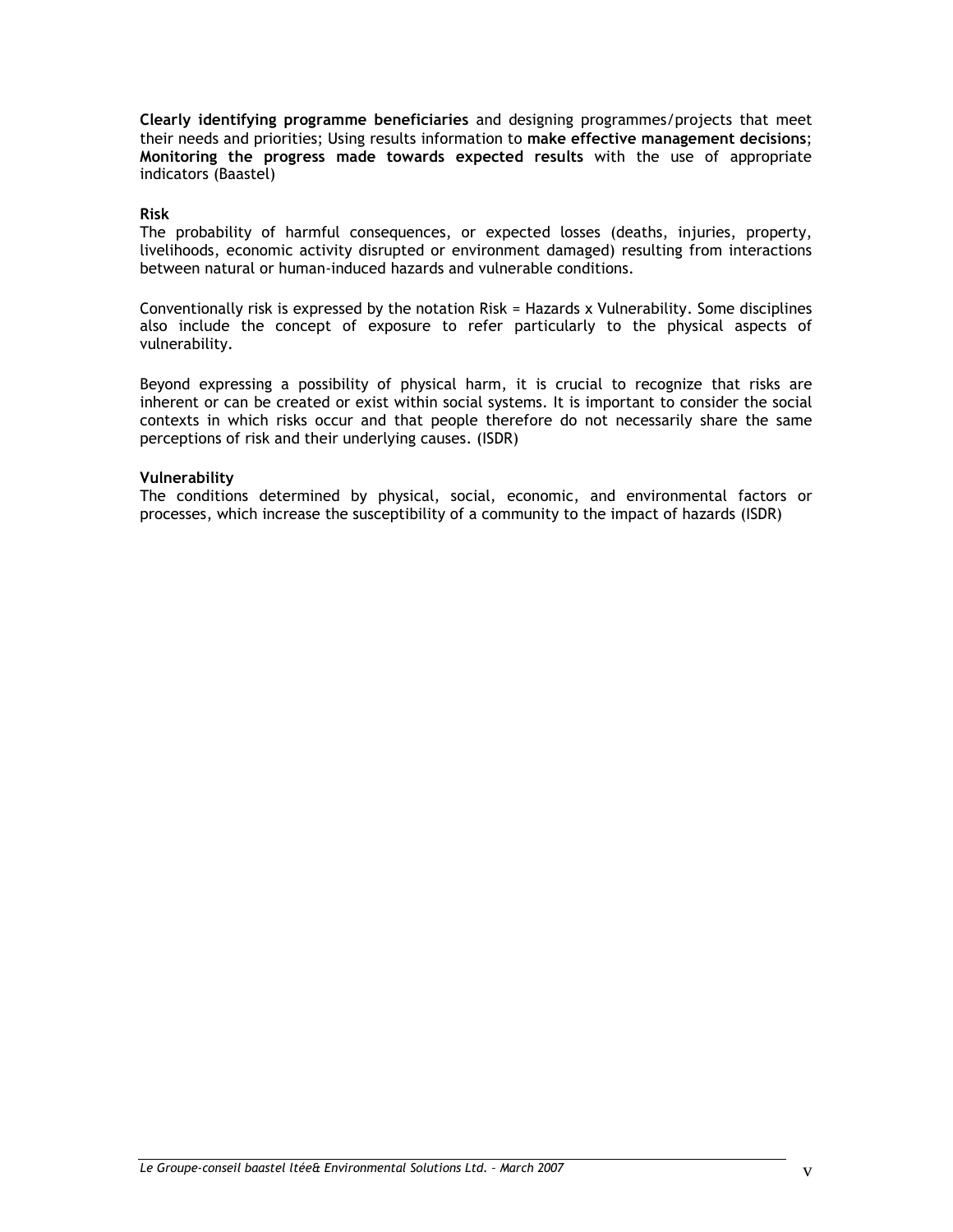# **ACRONYMS**

| <b>BCPR</b>    | Bureau for Crisis Prevention and Recovery                        |  |  |  |  |  |  |
|----------------|------------------------------------------------------------------|--|--|--|--|--|--|
| <b>CARICOM</b> | Caribbean Community                                              |  |  |  |  |  |  |
| <b>CDERA</b>   | Caribbean Disaster and Emergency Response Agency                 |  |  |  |  |  |  |
| <b>CDM</b>     | Comprehensive Disaster Management                                |  |  |  |  |  |  |
| <b>CDRM</b>    | Comprehensive Disaster Risk Management                           |  |  |  |  |  |  |
| <b>CSME</b>    | Caribbean Single Market and Economy                              |  |  |  |  |  |  |
| CU             | <b>Coordinating Unit</b>                                         |  |  |  |  |  |  |
| <b>DRM</b>     | Disaster Risk Management                                         |  |  |  |  |  |  |
| <b>DRR</b>     | Disaster risk Reduction                                          |  |  |  |  |  |  |
| <b>DRRC</b>    | <b>Disaster Risk Reduction Centre</b>                            |  |  |  |  |  |  |
| IR.            | Intermediate Result                                              |  |  |  |  |  |  |
| <b>ISDR</b>    | International Strategy for Disaster Reduction                    |  |  |  |  |  |  |
| <b>OECS</b>    | Organisation of Eastern Caribbean States                         |  |  |  |  |  |  |
| <b>PBA</b>     | Program-Based Approach                                           |  |  |  |  |  |  |
| <b>PMP</b>     | <b>Project Monitoring Program</b>                                |  |  |  |  |  |  |
| <b>RBM</b>     | <b>Results-Based Management</b>                                  |  |  |  |  |  |  |
| <b>SGD</b>     | St George's Declaration                                          |  |  |  |  |  |  |
| SO.            | Strategic Objective                                              |  |  |  |  |  |  |
| <b>UWI</b>     | University of the West Indies                                    |  |  |  |  |  |  |
| <b>WCDR</b>    | Conference<br>World<br>Reduction<br><b>Disaster</b><br><b>on</b> |  |  |  |  |  |  |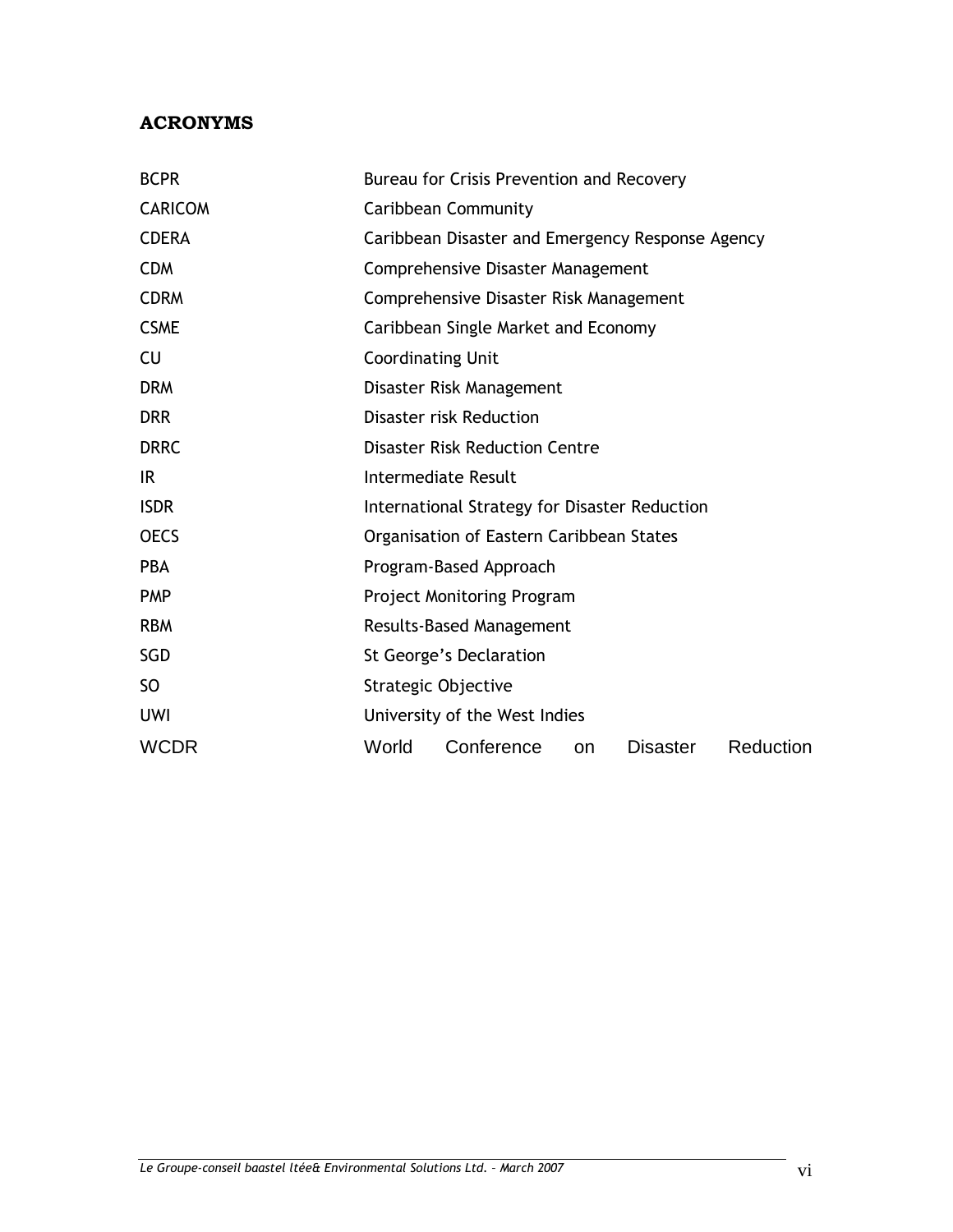# **TABLE OF CONTENTS**

| 1              |                                                                                                                              |
|----------------|------------------------------------------------------------------------------------------------------------------------------|
| 1.1            |                                                                                                                              |
| 1.2            |                                                                                                                              |
| 1.2.1          |                                                                                                                              |
| $\overline{2}$ |                                                                                                                              |
| 2.1            | CDM 2001 STRATEGIC FRAMEWORK - BASELINE AND CONSULTATIONS 4                                                                  |
| 2.2            |                                                                                                                              |
| 2.3            |                                                                                                                              |
| 2.4            | <b>CARIBBEAN SINGLE MARKET AND ECONOMY (CSME) -"A STRONGER VOICE</b>                                                         |
| 2.5            | ORGANISATION OF EASTERN CARIBBEAN STATES (OECS) - ST GEORGE'S<br>DECLARATION OF PRINCIPLES FOR ENVIRONMENTAL SUSTAINABILITY7 |
| 3              | THE CDM REVIEW - SUMMARY FINDINGS AND THE WAY FORWARD  9                                                                     |
| 3.1            |                                                                                                                              |
| 3.2            |                                                                                                                              |
| 3.3            |                                                                                                                              |
| 4              |                                                                                                                              |
| 4.1            |                                                                                                                              |
| 4.2            |                                                                                                                              |
| 4.2.1          |                                                                                                                              |
| 4.2.2          |                                                                                                                              |
| 4.2.3<br>15    | KINGSTON DECLARATION, CARICOM FRAMEWORK, WCDR AND CDM REVIEW.                                                                |
| 4.2.4          |                                                                                                                              |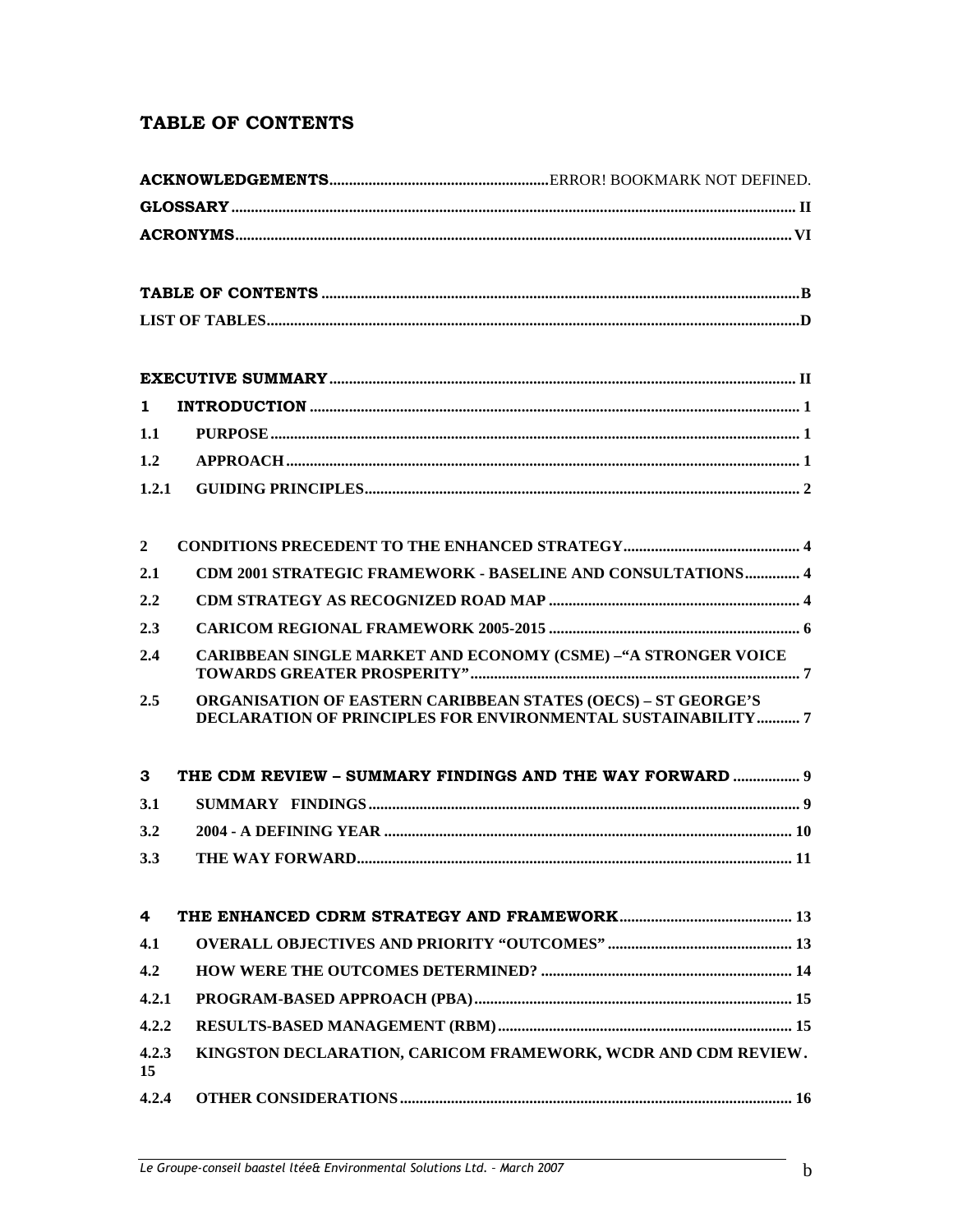| 5              |                                                                                                                                                                                                   |
|----------------|---------------------------------------------------------------------------------------------------------------------------------------------------------------------------------------------------|
| 5.1            | PRIORITY OUTCOME 1 - ENHANCED INSTITUTIONAL SUPPORT FOR CDM<br>PROGRAMME IMPLEMENTATION AT NATIONAL AND REGIONAL LEVELS 19                                                                        |
| 5.2            | <b>PRIORITY OUTCOME 2 - EFFECTIVE MECHANISMS AND PROGRAMMES FOR</b><br><b>MANAGEMENT AND SHARING OF CDRM KNOWLEDGE ARE ESTABLISHED AND</b>                                                        |
| 5.3            | <b>PRIORITY OUTCOME 3 - DISASTER RISK MANAGEMENT HAS BEEN</b><br><b>MAINSTREAMED AT NATIONAL LEVELS AND INCORPORATED INTO KEY</b><br>SECTORS OF NATIONAL ECONOMIES (INCLUDING TOURISM, HEALTH AND |
| 5.4            | PRIORITY OUTCOME 4 - ENHANCED COMMUNITY RESILIENCE IN CDERA<br>STATES/ TERRITORIES TO MITIGATE AND RESPOND TO THE ADVERSE                                                                         |
| 5.5            |                                                                                                                                                                                                   |
| 6              | MONITORING AND EVALUATION- SOME PRELIMINARY INDICATORS 30                                                                                                                                         |
| $\overline{7}$ |                                                                                                                                                                                                   |
| 8              |                                                                                                                                                                                                   |
|                |                                                                                                                                                                                                   |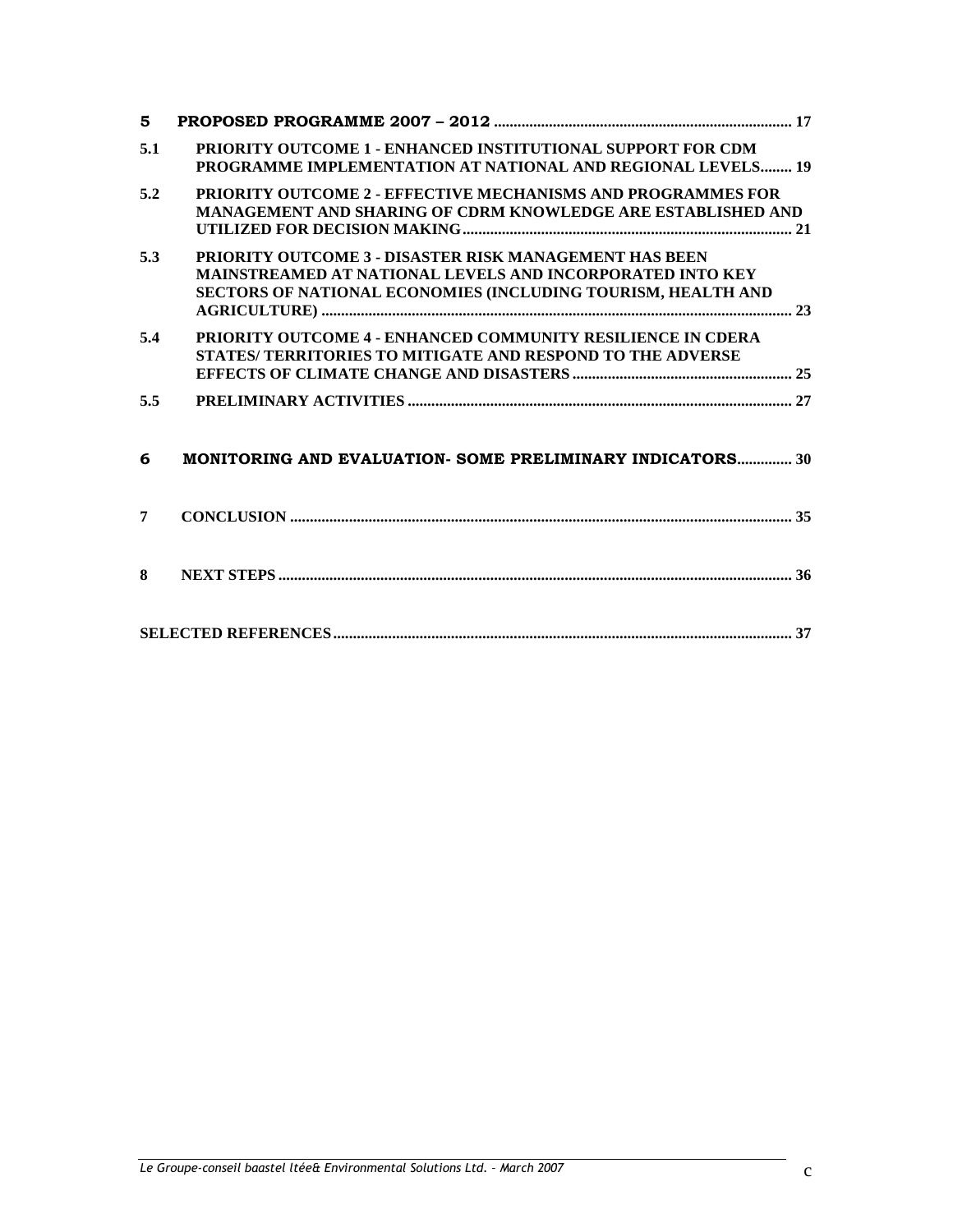# **LIST OF TABLES**

# **Executive Summary**

Table 5.0 Enhanced CDRM Framework

# **Main Document**

- Table 2.1 The Comprehensive Disaster Management Framework-2001
- Table 5.0 Enhanced CDRM Framework<br>Table 5.1 Linkages of Outcome 1 and
- Linkages of Outcome 1 and Output with 2001 IRs, Kingston Declaration and CARICOM 10- year Framework
- Table 5.2 Linkages of Outcome 2 and Output with 2001 IRs, Kingston Declaration and CARICOM 10- year Framework
- Table 5.3 Linkages of Outcome 3 and Output with 2001 IRs, Kingston Declaration and CARICOM 10- year Framework
- Table 5.4 Linkages of Outcome 4 and Output with 2001 IRs, Kingston Declaration and CARICOM 10- year Framework
- Table 6.0 Preliminary example indicators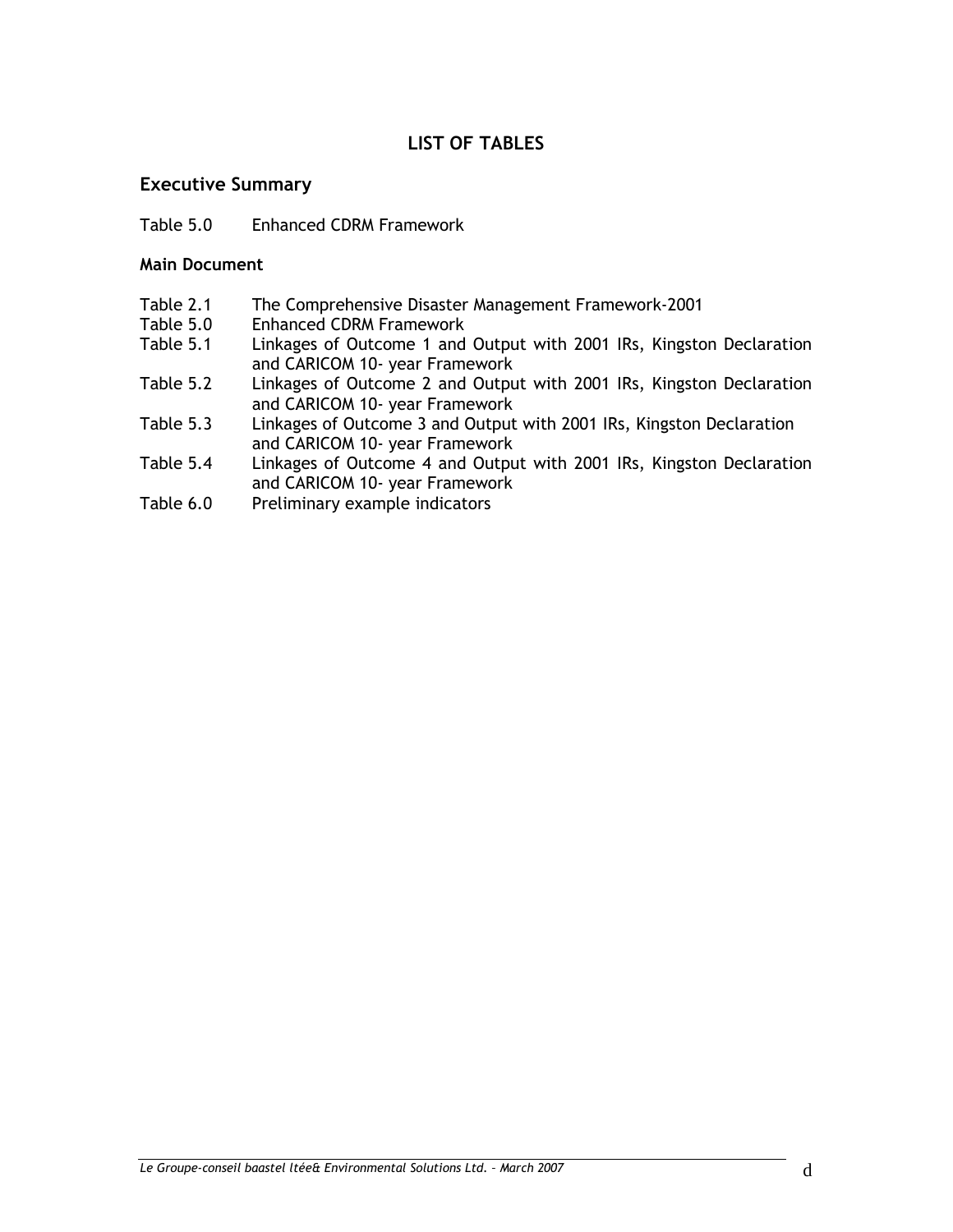# **EXECUTIVE SUMMARY**

## **The Mandate**

The Baastel-ESL (Canada-Jamaica) Consultancy team was contracted to provide technical services for the review of the Comprehensive Disaster Management (CDM) process, which had been initiated in 2001 to enhance disaster management in CDERA member countries. It was intended that the initial outcome would serve as a medium for promoting better harmonization of donor support for CDM driven programming. The donors targeted were from the Eastern Caribbean Donor Group (ECDG) and the Environment Climate Change and Disaster Management Sub-Committee of the donor group.

This document presents a Programme Framework for an enhanced approach to Comprehensive Disaster Management (CDM) in the Caribbean. The revised/enhanced Framework, which is now termed Comprehensive Disaster Risk Management (CDRM), is intended to emphasize disaster loss reduction through risk management, and to follow a more programme based approach (PBA) with an emphasis on Results Based Management (RBM). Priority Outcomes have been determined and associated outputs suggested to cover a five-year period, that is 2007-2012.

# **Contextual Background**

In 2001 the Caribbean Community (CARICOM), through broad based Stakeholder consultations, adopted a Strategy and Results Framework for Comprehensive Disaster Management (CDM) in the region. The goal was to link CDM to development decision-making and planning. CDM was orchestrated as a medium for harnessing Stakeholder contribution to a common agenda of disaster loss reduction and for creating an enabling environment for Stakeholder programming consultation and coordination.

#### **2001 Baseline Study**

The 2001 CDM Framework drew on the findings of a Baseline Study, which was undertaken as part of the process. The study took account of wide-ranging key stakeholder interviews, document reviews and observations. The areas highlighted for specific intervention in the Strategy and Framework were as follows:

- 1. Develop CDERA as a Coordinating Unit
- 2. Strengthen the National Disaster Organizations (NDOs) and needs of the territories
- 3. Facilitate collaboration and cooperation of all stakeholders
- 4. Develop Sector specific programmes
- 5. Facilitate Research and database development and information dissemination
- 6. Utilize of technical products produced by the CDMP project
- 7. Build on the training and mitigation initiatives already undertaken by CDERA and its partner agencies
- 8. Share best practices
- 9. Encourage collaboration of funding agencies beyond the response mode
- 10. Strengthen legislation and regulatory framework
- 11. Target sensitisation and awareness to policy makers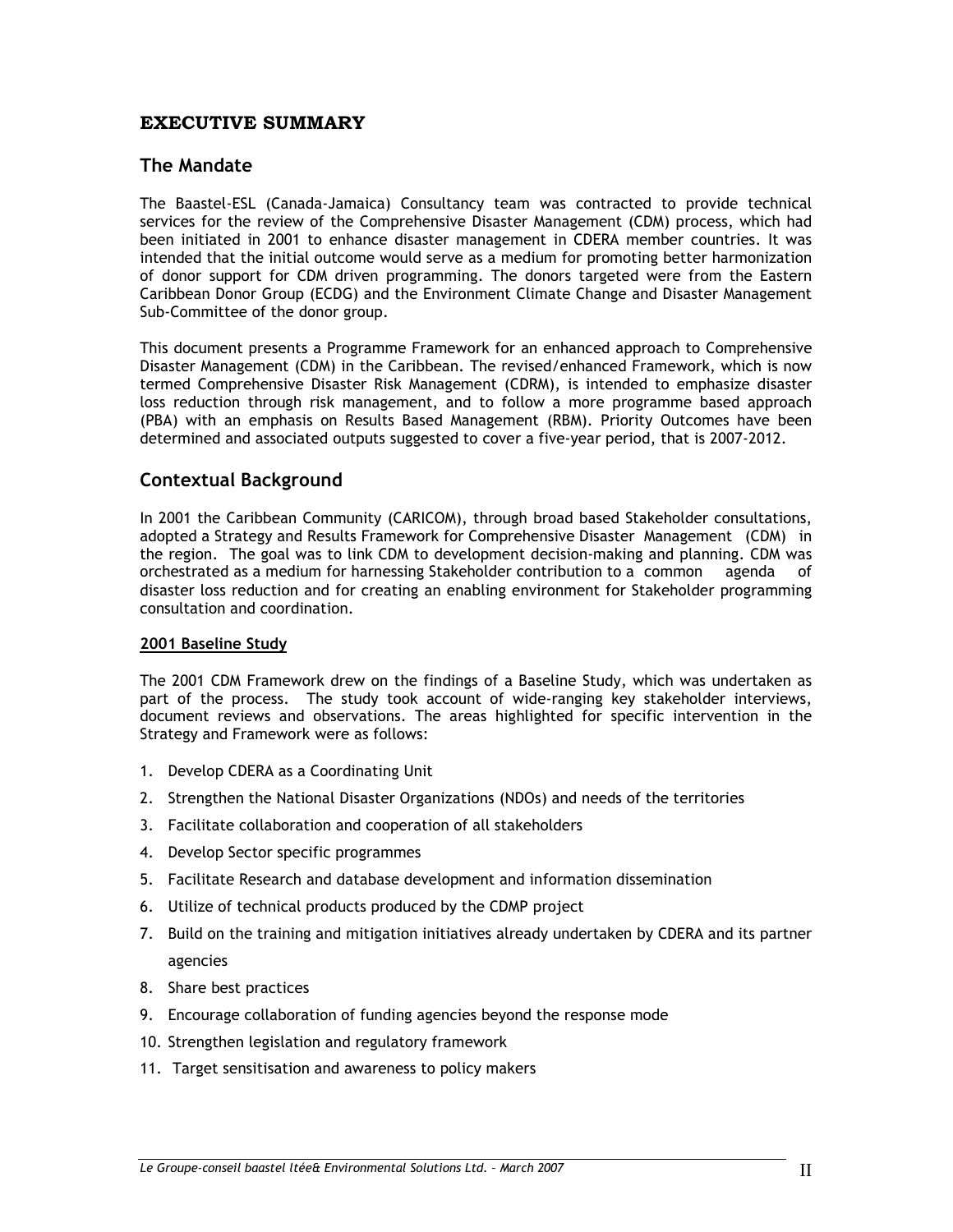12. Use financial and economic costing of losses as the rationale for CDM integration into the development process.

### **The Framework**

The Framework was driven by a Goal of *Sustainable Development in the Caribbean* and a Strategic Objective of *Integrating CDM into the development processes of CDERA member countries.* Five Intermediate Results were targeted:

- IR-1: Stronger regional and national institutions promote CDM.
- IR-2: Research and training support CDM.
- IR-3: Regional institutions and donors incorporate CDM in their own programs and promote CDM to their national members/clients.
- IR-4: Preparedness, response and mitigation capability is enhanced and integrated.
- IR-5: Hazard information is incorporated into development planning and decision-making.

It is significant to note that there was marked synergy between the CDM 2001 framework and the *Outcomes Document* of the 2005 UN World Conference on Disaster Reduction (WCDR), which seemed to confirm that the objectives of the Caribbean as expressed through the framework were closely aligned with the global agenda.

#### **Regional Programming Framework 2005-2015**

In the light of the priorities identified for WCDR outcomes, and against the background of experiences in the region, CARICOM proposed to focus its programming around the critical actions needed to advance implementation of the five (5) Intermediate Results (IRs) of the 2001 CDM Strategy and Framework, which itself was also explicitly connected to the Bridgetown Programme of Action. Following review and participatory discussion the following thematic areas were selected for priority attention within CARICOM over the 2005-2015 period.

- **Hazard mapping and vulnerability assessment**
- **Flood management**
- **Community disaster planning**
- **Early warning systems**
- **Climate change**
- Knowledge enhancement

Building Resilience of nations and communities to hazard impacts was determined as the overall focus for the Caribbean region, and it was proposed that resources would be sought to expand and replicate several on-going best practices throughout the region.

#### **Defining Events 2004-2005**

**2004** is viewed as a watershed year or "wakeup call" for the Caribbean in terms of the need for concerted attention to loss reduction. It was a record year for multi-event, multi-island impact of hurricanes and tropical systems in the Caribbean, and the events brought into sharp focus the impacts of worst-case scenarios, revealing the many inadequacies of coping capacities in all affected territories.

A regional conference was convened by CDERA and UNDP with support from other agencies to review the lessons learnt from the 2004 experience. Emanating from the meeting was *The*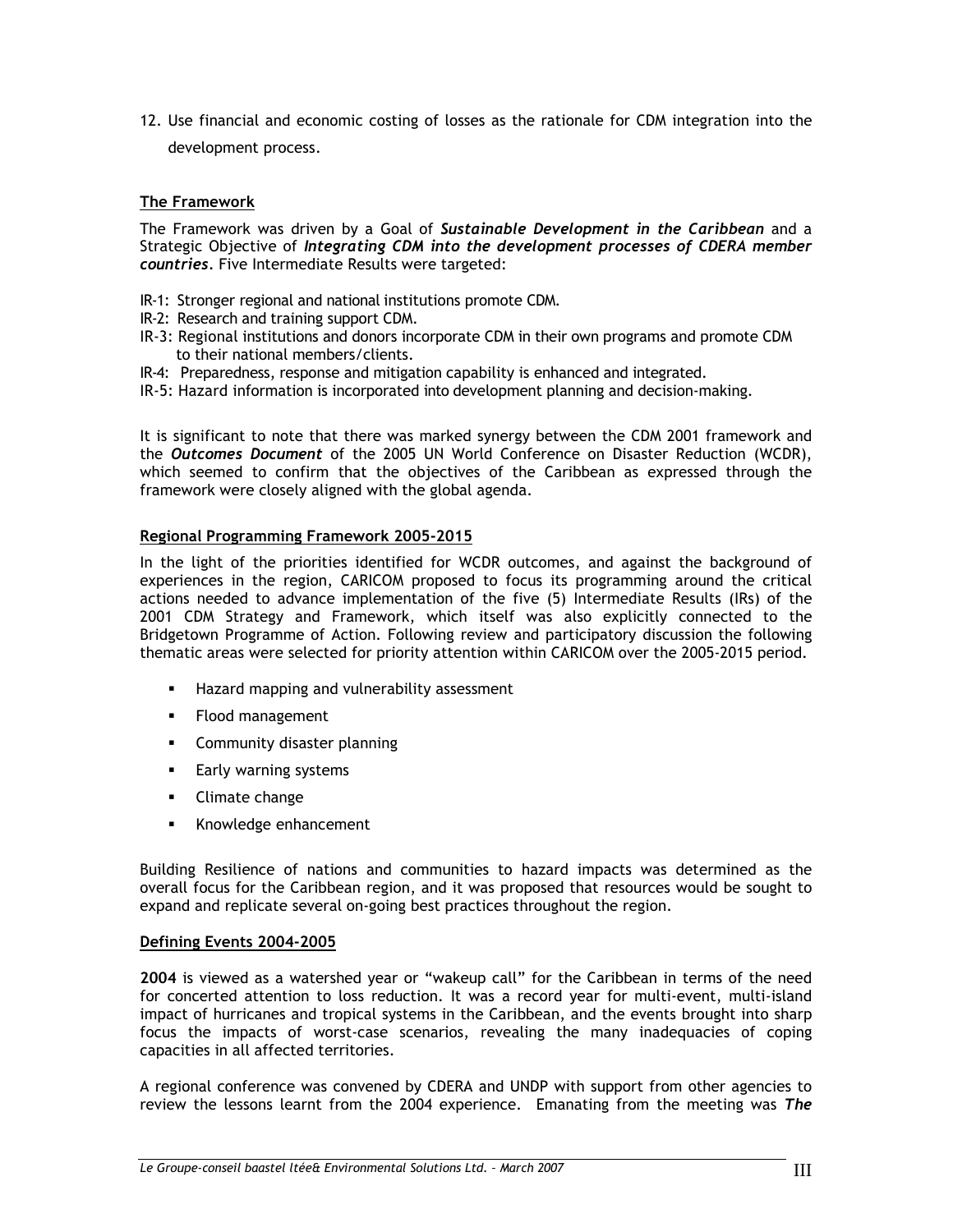*Kingston Declaration of 2005, which* was intended to provide guidance for the Caribbean countries to improve their disaster risk management capabilities.

#### **Caribbean Single Market and Economy**

The Caribbean Single Market and Economy (CSME) is designed to represent a single economic space where people, goods services and capital can move freely. Such integration requires harmonisation and coordination of social, economic and trade policies by participating states, and this has been articulated in the several policy documents of the CSME .

It is intended that the CSME will be implemented in phases, and the region-wide launch took place in January 2006 with the first phase as the CSM or Caribbean Single Market. It is anticipated that the CSME will be fully implemented in 2008 with harmonisation of economic policy. To date twelve of the CARICOM member states are also members of CSME, and all but one of these (Suriname) are CDERA member countries. Montserrat has indicated its intention to join, but is awaiting approval of the United Kingdom (UK). The Bahamas and other CDERA UK Overseas Territories – Anguilla, British Virgin Islands, Turks and Caicos Islands are not currently CSME members.

The CDRM agenda is of particular relevance to several elements of CSME as development, economic policy and trading measures within individual countries and within the region as a whole will be greatly stymied by the risk of hazards which result in disasters.

#### **Organisation of Easter Caribbean States (OECS) – St George's Declaration of Principles for Environmental Sustainability**

Of further consideration for the results- and program-based approach to the CDRM strategy is the St George's Declaration of the Organisation of Eastern Caribbean States (OECS) which embodies the commitment of governments of the Eastern Caribbean to "environmentally sustainable development as essential for the creation of jobs, a stable society, and a healthy economy". The governments have adopted 21 principles for promoting environmental sustainability and expressed their commitment to provide the resources required for their implementation.

Principle # 9 speaks to *Integrated Disaster Management* whereby *"Governments will integrate disaster management initiatives with environmental priorities to help the peoples of the region in their preparation for and management of the impacts of natural and man-made disasters."* 

Principle #8 embraces *"Preparation for Climate Change"* whereby *"Governments will enact laws, create organizations and institutions and provide money to assist people and communities to adapt to the impact of climate change."* 

The Declaration has recently been under revision *to "make more explicit linkages with other policy commitments especially those contained in regional and global conventions and agreements such as the Johannesburg Declaration, the Mauritius Strategy and the Millennium Declaration and the Millennium Development Goals which are driving Development Aid and Development Agendas worldwide". (April 2007 News, OECS website)* 

"…*the revised declaration therefore improved on the original by reorganising the information in it to articulate an overall aim for goals and to include specific and meaningful targets to achieve priority objectives or outcomes and indicators for monitoring progress towards the goals and the expected outcomes."(V.St Hill, April 2007, OECS website)*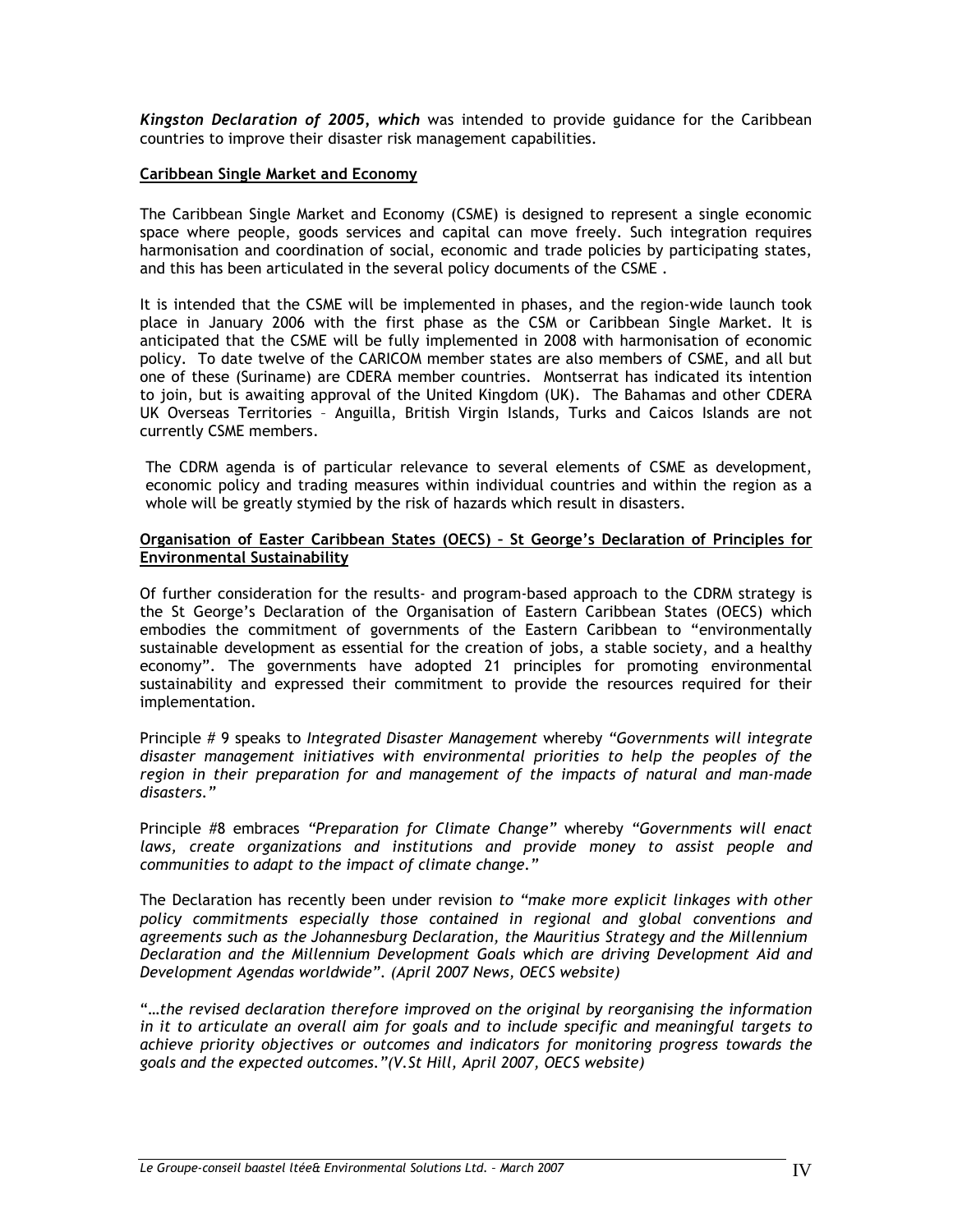#### **Approach**

The revised Framework was informed by a review of the baseline study for and expected results from the 2001 CDM Strategy and Results Framework; an assessment of the achievements and challenges of the 2001 CDM Strategy and Framework; key stakeholder consultations at the local, national, regional and donor levels; review of pertinent national, regional and international documents; enhanced thinking and approaches in the disaster management discipline regionally and globally; and considerations of the CSME and St George's Declaration of the OECS.

The Results-Based Management methodology and Program-based Approach were determined as the vehicles to facilitate a harmonized approach for optimising resources toward achievement of clearly identified results.

#### **Summary Assessment Findings**

Repeated losses and dislocation from natural hazards continue in the Caribbean in spite of extensive project interventions. Several projects have been implemented but the beneficial impact has not been optimised as donor contributions were not harmonized and the similarity of needs of the member territories did not benefit from a program-based approach.

The CDM strategic framework between 2001 and 2006 recorded several successful initiatives in the institutional enhancement of the CDERA Coordinating Unit (CU) as the lead disaster management agency for the region; project support from development partners; donor collaboration; some resource pooling; project implementation; data acquisition and monitoring; sector programming dialogue; stakeholder consultations; and participatory discussions. Hazard identification and analysis, mitigation strategies and emergency response mechanisms have been particularly noteworthy.

However, some of the critical assumptions identified for the 2001 CDM framework have not been realized, particularly as they related to capacity building (IR1). Institutional weaknesses have militated against building strong decentralized national entities and the financial and technical resources to build capacity at the local/community and national levels have not been adequate.

Governance structures need to be revisited and champions identified for elevating disaster loss reduction on the national agendas in a practical and applied way. Systemic change is required, and should be so driven that tangible results are evident.

Community resilience was noted in the assessment process, as was the need to further the mainstreaming and key integration of CDM and risk management into national and sectoral policies and programmes. Key issues underpinning other inadequacies such as the need to enhance knowledge management and institutional support and capacity, were also noted through the assessment process.

It was deemed imperative to rearticulate the 2001 Strategy utilizing the current terminology and approaches of the Results-based Methodology (RBM), and the Program-Based Approach (PBA). The Enhanced Framework towards Comprehensive Disaster Risk Management (CDRM) presented below therefore reflects this change.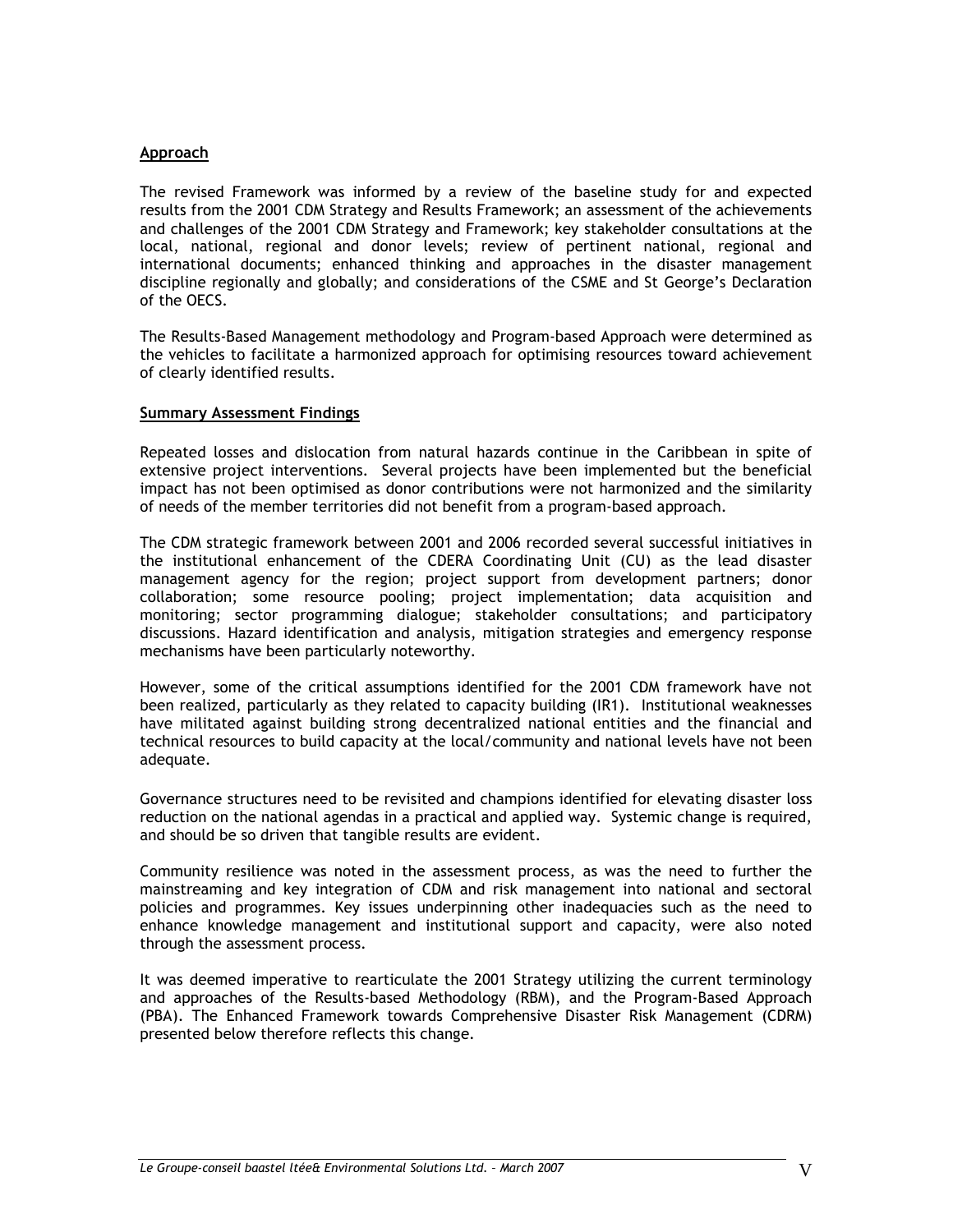#### **Enhanced Framework**

Local, national and regional needs have been clearly identified in the several documented accounts of reviews and deliberations, and several *cross-cutting themes* have emerged from the assessment and consultations.

*Adaptation to climate variability and change* is one such theme and it is proposed that all identified outcomes integrate the climate change consideration.

*Poverty reduction* and *Sustainable Development* are linked to the pursuit of the *Millennium Development Goals (MDGs).* 

*Information and communication Technologies* are essential to facilitating development and management of the multi-faceted databases required for CDRM and for information dissemination germane to building resilience.

*Gender* issues have been clearly highlighted in response to and recovery from recent events and should therefore be integrated into each of the four outcomes.

*Knowledge management, community resilience*, the need to further *integrate and mainstream disaster risk management in key sectors,* as well as the linchpin issue of *institutional capacity and institutional support to the CDRM process* have all been identified as key issues for attention and integration into the enhanced framework.

The outcomes and outputs presented below have been reviewed and discussed by the key partners as well as stakeholders participating in the CDM Workshop on December 11<sup>th</sup> to 14<sup>th</sup>, 2006. Later reviews by the Expert Group indicated the need to align the Goal of the Enhanced strategy with the objectives of CSME and this has been taken into account.

Based on discussions and comments, the Goal, Purpose, Outcomes and Outputs have been finalized along with the overarching enhanced CDRM programme.

#### **How were the Outcomes determined?**

Priority outcomes were selected utilizing the extent to which the proposed programme areas met:

- a) Characteristics of a programme based approach
- b) Characteristics for results-based management
- c) Gaps identified in the Kingston Declaration 2005
- d) Gaps identified in the CDM review
- e) Continued linkages with the old IRs of the previous strategy (for key areas still to be addressed)
- f) Linkages to key programming frameworks such as the WCDR and the CARICOM Framework
- g) Needs identified from other relevant documentation and studies/analyses
- h) Other considerations derived from stakeholder consultations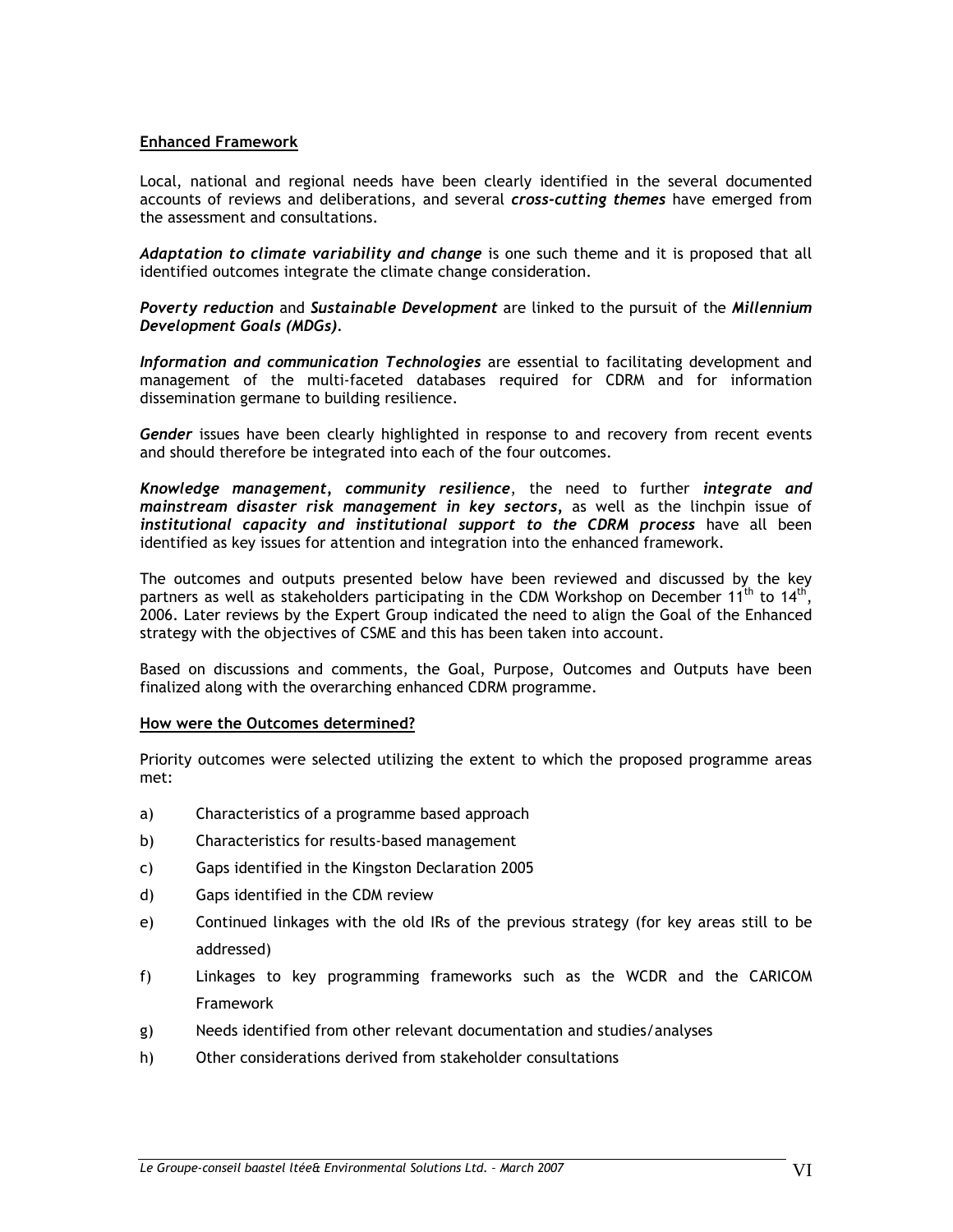The Table below illustrates the Enhanced Framework for Comprehensive Disaster Risk Management.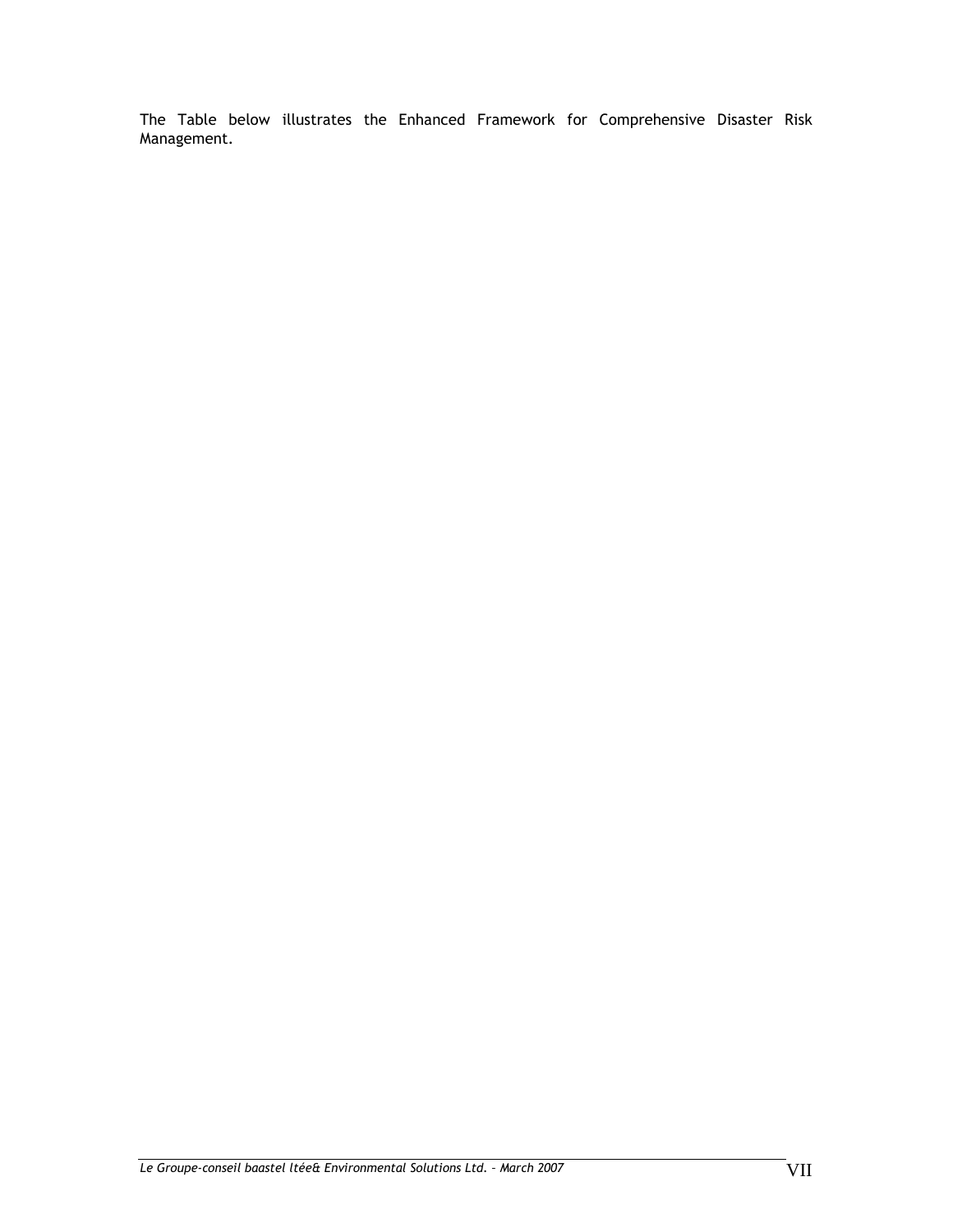# **Enhanced CDRM Framework**

| 'To strengthen regional, national and community level capacity for mitigation, management, and coordinated                                                                                                                                                                                                                                                                                                                                                                                                                                                                                                                                                                                                                                                                                                                                                                                                                                                                                                     | <b>PURPOSE</b>                                                                                                                                                                                                                                                                                                                                                                                                                                                                                                                                                                                                                                                                                                                                                                                                                                   | Regional Economic Development enhanced through Comprehensive Disaster Risk Management<br>response to natural and technological hazards, and the effects of climate change.                                                                                                                                                                                                                                                                                                                                                                                                                                                                                                                                                                                                                                                                                                                                             |                                                                                                                                                                                                                                                                                                                                                                                                                                                                                                                                                                                                                                                                                                                                                                                                                                                                                                                                                                                                                                                                       |
|----------------------------------------------------------------------------------------------------------------------------------------------------------------------------------------------------------------------------------------------------------------------------------------------------------------------------------------------------------------------------------------------------------------------------------------------------------------------------------------------------------------------------------------------------------------------------------------------------------------------------------------------------------------------------------------------------------------------------------------------------------------------------------------------------------------------------------------------------------------------------------------------------------------------------------------------------------------------------------------------------------------|--------------------------------------------------------------------------------------------------------------------------------------------------------------------------------------------------------------------------------------------------------------------------------------------------------------------------------------------------------------------------------------------------------------------------------------------------------------------------------------------------------------------------------------------------------------------------------------------------------------------------------------------------------------------------------------------------------------------------------------------------------------------------------------------------------------------------------------------------|------------------------------------------------------------------------------------------------------------------------------------------------------------------------------------------------------------------------------------------------------------------------------------------------------------------------------------------------------------------------------------------------------------------------------------------------------------------------------------------------------------------------------------------------------------------------------------------------------------------------------------------------------------------------------------------------------------------------------------------------------------------------------------------------------------------------------------------------------------------------------------------------------------------------|-----------------------------------------------------------------------------------------------------------------------------------------------------------------------------------------------------------------------------------------------------------------------------------------------------------------------------------------------------------------------------------------------------------------------------------------------------------------------------------------------------------------------------------------------------------------------------------------------------------------------------------------------------------------------------------------------------------------------------------------------------------------------------------------------------------------------------------------------------------------------------------------------------------------------------------------------------------------------------------------------------------------------------------------------------------------------|
|                                                                                                                                                                                                                                                                                                                                                                                                                                                                                                                                                                                                                                                                                                                                                                                                                                                                                                                                                                                                                |                                                                                                                                                                                                                                                                                                                                                                                                                                                                                                                                                                                                                                                                                                                                                                                                                                                  |                                                                                                                                                                                                                                                                                                                                                                                                                                                                                                                                                                                                                                                                                                                                                                                                                                                                                                                        |                                                                                                                                                                                                                                                                                                                                                                                                                                                                                                                                                                                                                                                                                                                                                                                                                                                                                                                                                                                                                                                                       |
|                                                                                                                                                                                                                                                                                                                                                                                                                                                                                                                                                                                                                                                                                                                                                                                                                                                                                                                                                                                                                |                                                                                                                                                                                                                                                                                                                                                                                                                                                                                                                                                                                                                                                                                                                                                                                                                                                  |                                                                                                                                                                                                                                                                                                                                                                                                                                                                                                                                                                                                                                                                                                                                                                                                                                                                                                                        |                                                                                                                                                                                                                                                                                                                                                                                                                                                                                                                                                                                                                                                                                                                                                                                                                                                                                                                                                                                                                                                                       |
|                                                                                                                                                                                                                                                                                                                                                                                                                                                                                                                                                                                                                                                                                                                                                                                                                                                                                                                                                                                                                |                                                                                                                                                                                                                                                                                                                                                                                                                                                                                                                                                                                                                                                                                                                                                                                                                                                  |                                                                                                                                                                                                                                                                                                                                                                                                                                                                                                                                                                                                                                                                                                                                                                                                                                                                                                                        |                                                                                                                                                                                                                                                                                                                                                                                                                                                                                                                                                                                                                                                                                                                                                                                                                                                                                                                                                                                                                                                                       |
| <b>OUTCOME 1:</b>                                                                                                                                                                                                                                                                                                                                                                                                                                                                                                                                                                                                                                                                                                                                                                                                                                                                                                                                                                                              | <b>OUTCOME 2:</b>                                                                                                                                                                                                                                                                                                                                                                                                                                                                                                                                                                                                                                                                                                                                                                                                                                | <b>OUTCOME 3:</b>                                                                                                                                                                                                                                                                                                                                                                                                                                                                                                                                                                                                                                                                                                                                                                                                                                                                                                      | <b>OUTCOME 4:</b>                                                                                                                                                                                                                                                                                                                                                                                                                                                                                                                                                                                                                                                                                                                                                                                                                                                                                                                                                                                                                                                     |
| institutional<br><b>Enhanced</b><br>support for CDM Program<br>implementation<br>at<br>national<br>and<br>regional<br>levels                                                                                                                                                                                                                                                                                                                                                                                                                                                                                                                                                                                                                                                                                                                                                                                                                                                                                   | An effective mechanism<br>for<br>and<br>programme<br><b>of</b><br>management<br>comprehensive<br>disaster<br>management<br>knowledge<br>has been established                                                                                                                                                                                                                                                                                                                                                                                                                                                                                                                                                                                                                                                                                     | Disaster Risk Management<br>has been mainstreamed at<br><b>levels</b><br>national<br>and<br>incorporated<br>into<br>key<br>national<br>sectors<br><b>of</b><br>economies<br>(including)<br>health,<br>tourism,<br>agriculture and nutrition)                                                                                                                                                                                                                                                                                                                                                                                                                                                                                                                                                                                                                                                                           | <b>Enhanced</b><br>community<br>resilience<br><b>CDERA</b><br>in.<br>states/<br>territories<br>to<br>mitigate and respond to<br>the adverse effects<br>of<br>climate<br>change<br>and<br>disasters                                                                                                                                                                                                                                                                                                                                                                                                                                                                                                                                                                                                                                                                                                                                                                                                                                                                    |
|                                                                                                                                                                                                                                                                                                                                                                                                                                                                                                                                                                                                                                                                                                                                                                                                                                                                                                                                                                                                                |                                                                                                                                                                                                                                                                                                                                                                                                                                                                                                                                                                                                                                                                                                                                                                                                                                                  |                                                                                                                                                                                                                                                                                                                                                                                                                                                                                                                                                                                                                                                                                                                                                                                                                                                                                                                        |                                                                                                                                                                                                                                                                                                                                                                                                                                                                                                                                                                                                                                                                                                                                                                                                                                                                                                                                                                                                                                                                       |
| <b>OUTPUTS</b>                                                                                                                                                                                                                                                                                                                                                                                                                                                                                                                                                                                                                                                                                                                                                                                                                                                                                                                                                                                                 | <b>OUTPUTS</b>                                                                                                                                                                                                                                                                                                                                                                                                                                                                                                                                                                                                                                                                                                                                                                                                                                   | <b>OUTPUTS</b>                                                                                                                                                                                                                                                                                                                                                                                                                                                                                                                                                                                                                                                                                                                                                                                                                                                                                                         | <b>OUTPUTS</b>                                                                                                                                                                                                                                                                                                                                                                                                                                                                                                                                                                                                                                                                                                                                                                                                                                                                                                                                                                                                                                                        |
| 1.1<br><b>National</b><br><b>Disaster</b><br><b>Organizations</b><br>are<br>strengthened<br>for<br>supporting<br><b>CDRM</b><br><i>implementation</i><br>and<br>$\overline{a}$<br><b>CDRM</b><br>is<br>program<br>developed<br>for<br>implementation<br>at<br>the<br>national level<br>CU<br>1.2<br><b>CDERA</b><br>is<br>strengthened<br>and<br>restructured<br>for<br>effectively supporting the<br>adoption of CDRM<br>in<br>member countries<br>1.3<br><b>Governments</b><br>οf<br>participating<br>states/<br>territories support CDM<br>and have integrated CDM<br>into national policies and<br>strategies<br>1.4 Donor programming<br><i>integrates</i><br><b>CDM</b><br>into<br>related<br>environmental,<br>climate<br>change<br>and<br>disaster<br>management<br>programming in the region.<br>1.5 Improved coordination<br>at national and regional<br>levels<br>for<br>disaster<br>management<br><b>CDM</b><br>1.6<br><b>System</b><br>for<br>monitoring, evaluation and<br>reporting being built | 2.1 Establishment of a<br>Regional<br><b>Disaster</b><br><b>Risk</b><br>Reduction<br><b>Network</b><br>to<br>include a Disaster Risk<br><b>Reduction</b><br>Centre<br>and<br>other centres of excellence<br>for knowledge acquisition<br>sharing and management in<br>the region<br>2.2 Infrastructure for fact-<br>based policy and decision<br>making<br>established<br>is<br>/strengthened<br>2.3<br><i>Improved</i><br>under-<br>standing<br>and<br>local<br>/community-based<br>knowledge<br>sharing<br>on<br>priority hazards<br>2.4 Existing educational<br>and training materials for<br>Comprehensive<br><b>Disaster</b><br><b>Risk</b><br><b>Management</b><br>are<br>standardized in the region.<br>$2.5^{\circ}$<br><b>Strategy</b><br>and<br>A<br>curriculum for building a<br>safety is<br>culture of<br>established in the region | 3.1 CDRM is recognized as<br>the roadmap for building<br>resilience and Decision-<br>makers in the public and<br>private sectors understand<br>and take action on Disaster<br><b>Risk Management</b><br>3.2<br><b>Risk</b><br><b>Disaster</b><br><b>Management</b><br>capacity<br>enhanced for lead sector<br>agencies, National<br>and<br>regional insurance entities,<br>and financial institutions<br>3.3 Hazard information and<br>Disaster Risk Management<br>is integrated into sectoral<br>policies,<br>laws.<br>development planning and<br>operations, and decision-<br>making in tourism, health,<br>agriculture and nutrition,<br>planning and infrastructure<br>3.4 Prevention, Mitigation,<br>Preparedness, Response,<br>recovery<br>and<br><b>Rehabilitation Procedures</b><br>developed<br>and<br>Implemented in tourism,<br>health, agriculture<br>and<br>nutrition, planning<br>and<br>infrastructure | 4.1 Preparedness, response<br>and mitigation capacity<br>(technical and managerial)<br>is enhanced among public,<br>private and civil sector<br>entities for local level<br>management and response<br>4.2 Improved coordination<br>and collaboration between<br>community<br>disaster<br>organizations and other<br>research/data<br>partners<br>including climate change<br>entities for undertaking<br>comprehensive<br>disaster<br>risk management<br>4.3<br>Communities more<br>aware and knowledgeable<br>on disaster management<br>and related procedures<br>including safer building<br>techniques<br>4.4 Standardized holistic<br>gender-sensitive<br>and<br>community methodologies<br>for<br>natural<br>and<br>anthropogenic<br>hazard<br>identification<br>and<br>mapping, vulnerability and<br>risk<br>assessments,<br>and<br>recovery and rehabilitation<br>procedures developed and<br>applied<br>in<br>selected<br>communities.<br>4.5 Early Warning Systems<br>for disaster risk reduction<br>enhanced<br>the<br><i>at</i><br>community and national |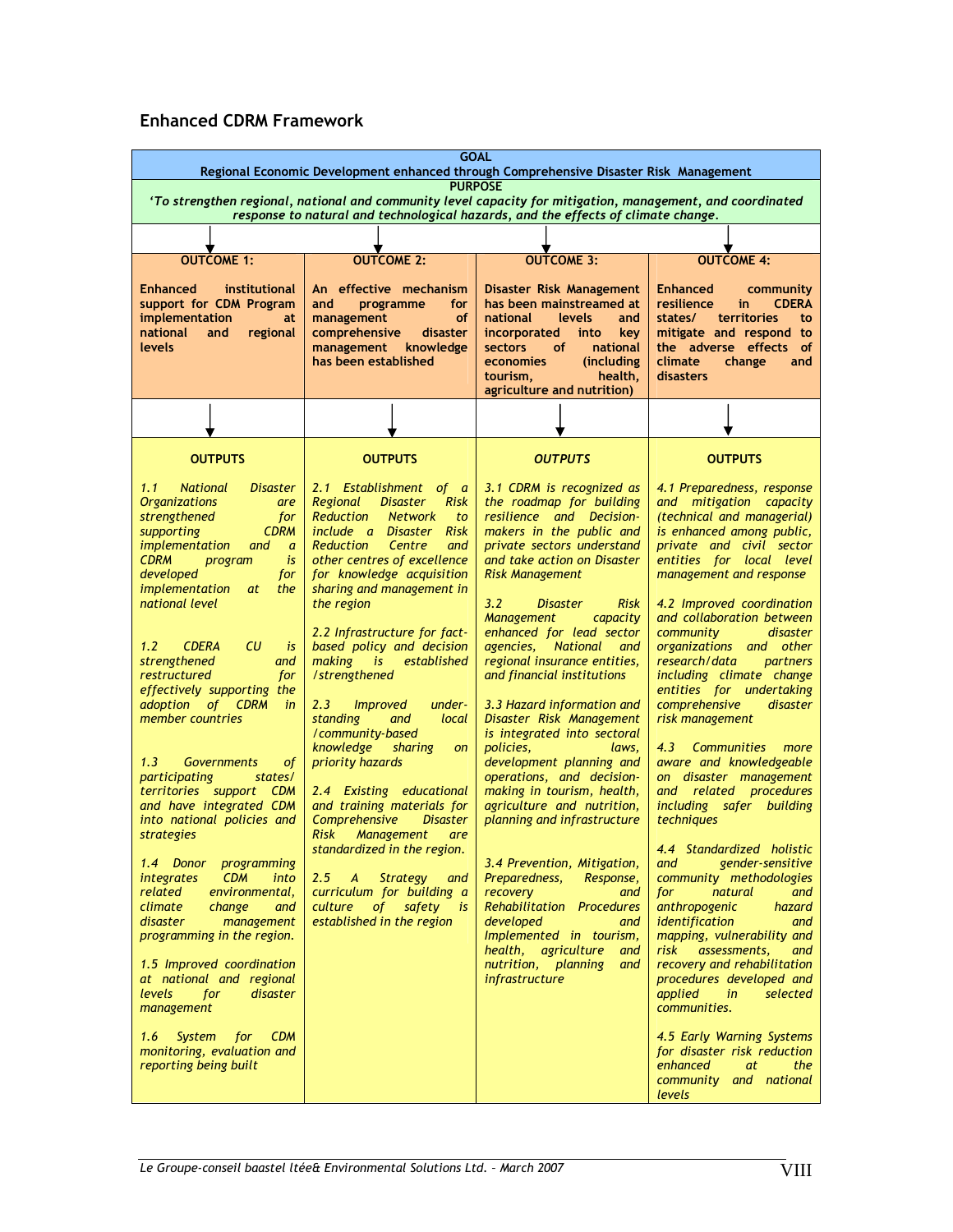#### **Conclusions and Recommendations**

The Enhanced CDRM Framework which proposes four priority outcomes is based on four underpinning pillars: The Review and Assessment of the 2001 CDM Strategy and Framework; the global and regional disaster management agenda including the Hyogo Framework for Action 2005-2015; and the CARICOM Regional Programming Framework; and the objectives of the Caribbean Single Market and Economy. The Intermediate Results of the 2001 Framework have been incorporated in the relevant places so as to ensure continuity and deepening of the CDM process which began in 2001. The Enhanced Framework is designed toward achieving the overarching Goal of Sustainable Development in the Caribbean.

It is significant to note that the original Intermediate Results have been incorporated in the Revised Program. However, there has been a shift toward a program-based approach with the articulation of prioritised outcomes as a plank on which to build "Aid effectiveness" as agreed by Development Partners and developing countries in Paris, 2005. The enhanced framework is perceived as " rebranding" and "revisioning ", and in that regard a monitoring mechanism is to be tied to the process as part of the program development.

The draft revised CDRM Framework was presented for feedback and endorsement in principle from the key stakeholders at the inaugural CDM conference held December  $11<sup>th</sup>·14<sup>th</sup>$ , 2006 in Barbados and from professional staff at CDERA CU in each respective territory. Recommendations have been incorporated as appropriate in this final version.

The outcomes have been informed by the need for a strategic shift toward a programming framework which will foster collaboration among development partners and other key players as well as harmonization among the many projects, programs and initiatives in DRM within the Region.

National Disaster Management Policies are needed in all countries with the exception of BVI and St Lucia, and prioritisation at the highest levels within each state is an essential step.

Sustainable development within the Caribbean is intricately tied to "building the resilience of nations and communities to disasters", and therefore the focus on capacity-building at the national level is well-placed.

A plan of action and more detailed programming roadmap needs to be formulated to facilitate moving forward for endorsement by external partners, and for endorsement by the CDERA system. It is anticipated that the revised CDRM framework will be presented to the Board of CDERA, to national stakeholders at the country level, and to COTED in CARICOM.

Development partners have undertaken to assess how the respective agencies can contribute to/support the CDRM process. Roles will need to be defined and institutional capacity for implementing/supporting CDRM within the respective agencies assessed.

A mechanism for detailed design and implementation for the enhanced program is essential, and the requisite support should be obtained. Consideration needs to be given to development of a detailed baseline and benchmarking to strengthen program design and facilitate harmonization among key donors and institutions, given the imperative for integration of a results-based programmatic focus into this enhanced Framework. In addition, this required participatory process needs to be followed as well to delineate the monitoring and evaluation framework and system that will be utilized for ongoing monitoring and reporting on the CDRM Program, and to maintain the results-based focus and strength monitoring and evaluation overall.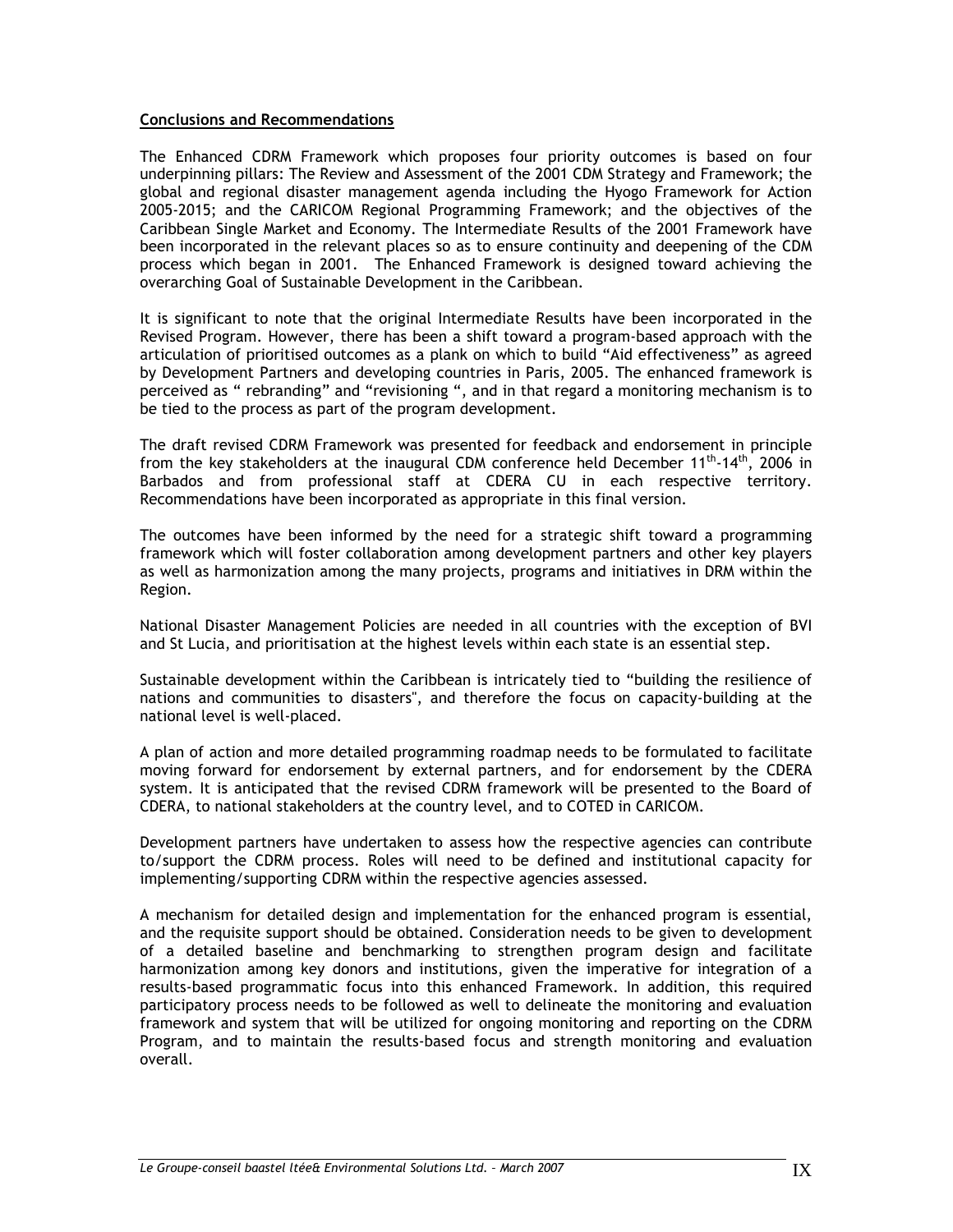# **1 Introduction**

# **1.1 Purpose**

This document presents a Programme Framework for an enhanced approach to Comprehensive Disaster Management (CDM) in the Caribbean. The revised/enhanced Framework, which is now termed Comprehensive Disaster Risk Management (CDRM), is intended to emphasise disaster loss reduction through risk management, and to follow a more program based approach (PBA) with an emphasis on Results Based Management. Priority Outcomes have been determined and associated outputs are suggested to cover a five year period.

In 2001 the Caribbean Community (CARICOM), through broad based Stakeholder consultations, adopted a Strategy and Results Framework for Comprehensive Disaster Management (CDM) in the region. The goal was to link CDM to development decision-making and planning. CDM was orchestrated as a medium for harnessing Stakeholder contribution to a common agenda of disaster loss reduction and for creating an enabling environment for Stakeholder programming consultation and coordination.

Five (5) years after the embracing of CDM by the region and against a background of regional and global catastrophes between 2001 and 2006, there is an intense desire among disaster management stakeholders in the Caribbean to accelerate initiatives in promoting disaster loss reduction. This spate of Stakeholder interest in promoting and supporting risk reduction in the Caribbean has placed the existing mechanisms for coordination of disaster management under the microscope. There is a consensus on the need to urgently revisit the mechanisms to determine modalities for making the process more efficient and transparent. The review is also needed to facilitate the prioritisation of critical regional DM outcomes in the short term.

Whilst there is the recognition that the CDM Framework is the appropriate infrastructure for engaging Stakeholder coordination in disaster management there is unanimity in the need for an assessment with a view to strengthening and deepening the approach. It was also recognized that there was an opportunity to seek to influence ongoing regional donor programme articulation to lobby support for CDM outcomes through possible harmonized approaches.

Harmonised approaches to regional development have been receiving heightened attention within the past five years with governmental efforts to implement the process of a Caribbean Single Market and Economy (CSME). Hazard risk is a common threat to the viability of each of the member countries and recent experiences with multi-hazard and multi-country impact have served to underscore the economic and social vulnerability and fragility of the region as a whole. The consequences for an internal and external trading bloc have been manifest.

The Enhanced Framework (2006-2011) will therefore emphasise disaster loss reduction through disaster risk management and will be used as a tool focusing on results, harmonized approaches through partnerships among development partners and stakeholders, and a monitoring and evaluation framework.

# **1.2 Approach**

The revised Framework was informed by a review of the baseline study for and expected results from the 2001 CDM Strategy and Results Framework; an assessment of the achievements and challenges of the 2001 CDM Strategy and Framework; key stakeholder consultations at the local, national, regional and donor levels; review of pertinent national, regional and international documents; enhanced thinking and approaches in the disaster management discipline regionally and globally; and consideration of the objectives of the Caribbean Single Market and Economy.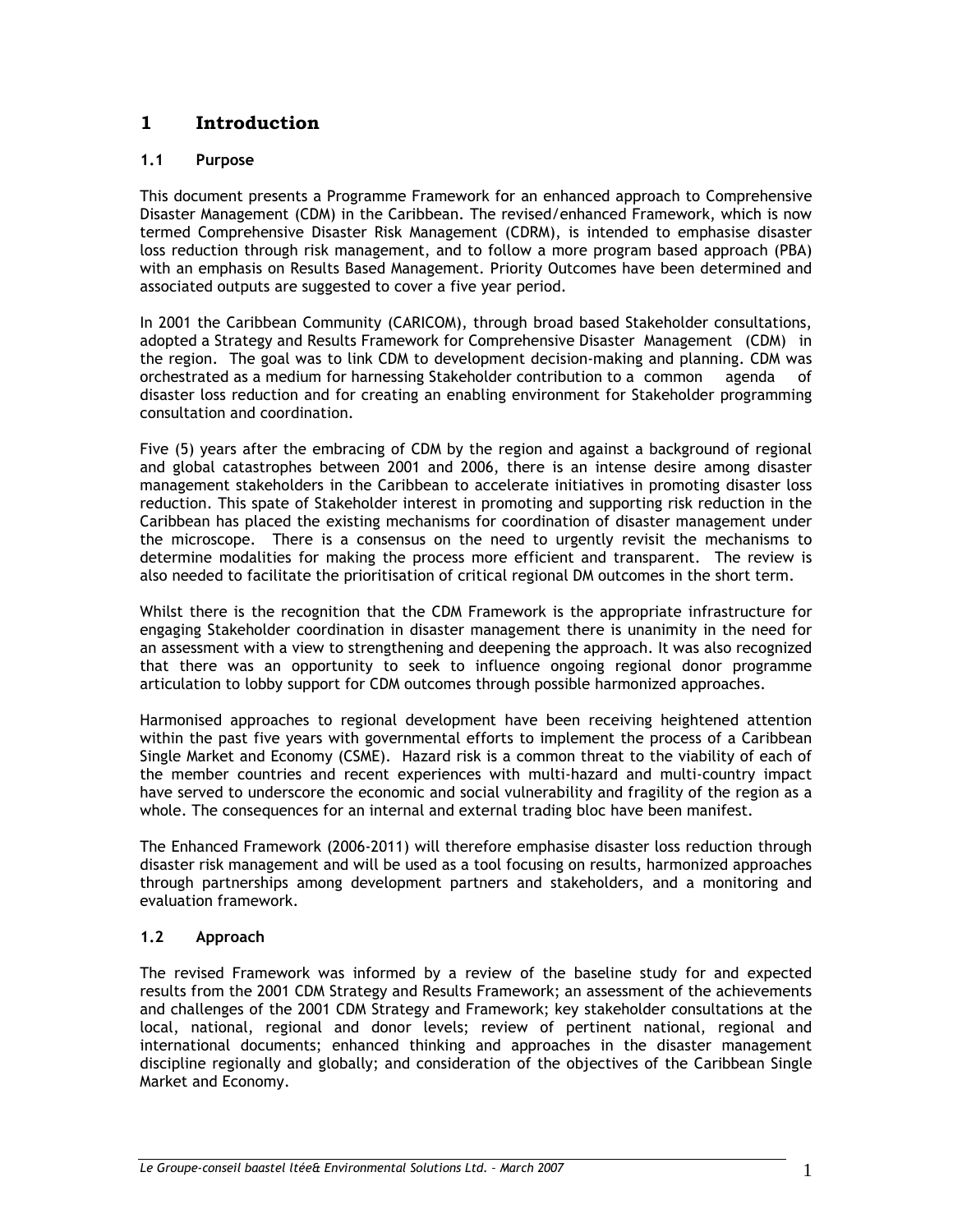#### **1.2.1 Guiding Principles**

The following principles help to guide the process of revision:

#### *Participatory and consultative research*

Key stakeholders were identified for consultation regarding a review and assessment of implementation of the CDM framework 2001, and the needs of the territories and region for the way forward**.** 

#### *Building on Conditions Precedent*

The 2001 framework has engendered a number of outputs, and the framework itself built on several predecessor activities. The enhanced framework was guided by the many outputs of projects, seminars and workshops, training sessions, situation analyses and other disaster management activities in the region since 2001.

#### *Assimilating Lessons Learnt*

Several events have occurred within the last ten years and within the last five years in particular there have been "defining" conditions. An attempt has been made to assimilate lessons learnt in the programme design considerations.

#### *Applied Knowledge*

The team's detailed working knowledge of evaluation theories and approaches, as well as their particular expertise in disaster risk management, have been applied to this mandate.

#### *Program Based Approach (PBA)*

A PBA is a way of engaging in development cooperation based on the principle of coordinated support for a locally owned programme of development. The approach includes four key elements:

- Leadership by the host country or organization.
- A single programme and budget framework.
- Donor coordination and harmonization of procedures.
- Efforts to increase the use of local procedures over time with regard to programme design and implementation, financial management, and monitoring and evaluation." (Baastel, 2006)

The path to establishing priorities in this Framework using PBA included consideration of:

- **Stakeholder involvement**: Caribbean governments and organizations must assume ownership of these priorities and facilitate whatever reforms are required to ensure outcomes
- **Donor harmonization**: this may include basket-fund approaches and consensually accepted common reporting formats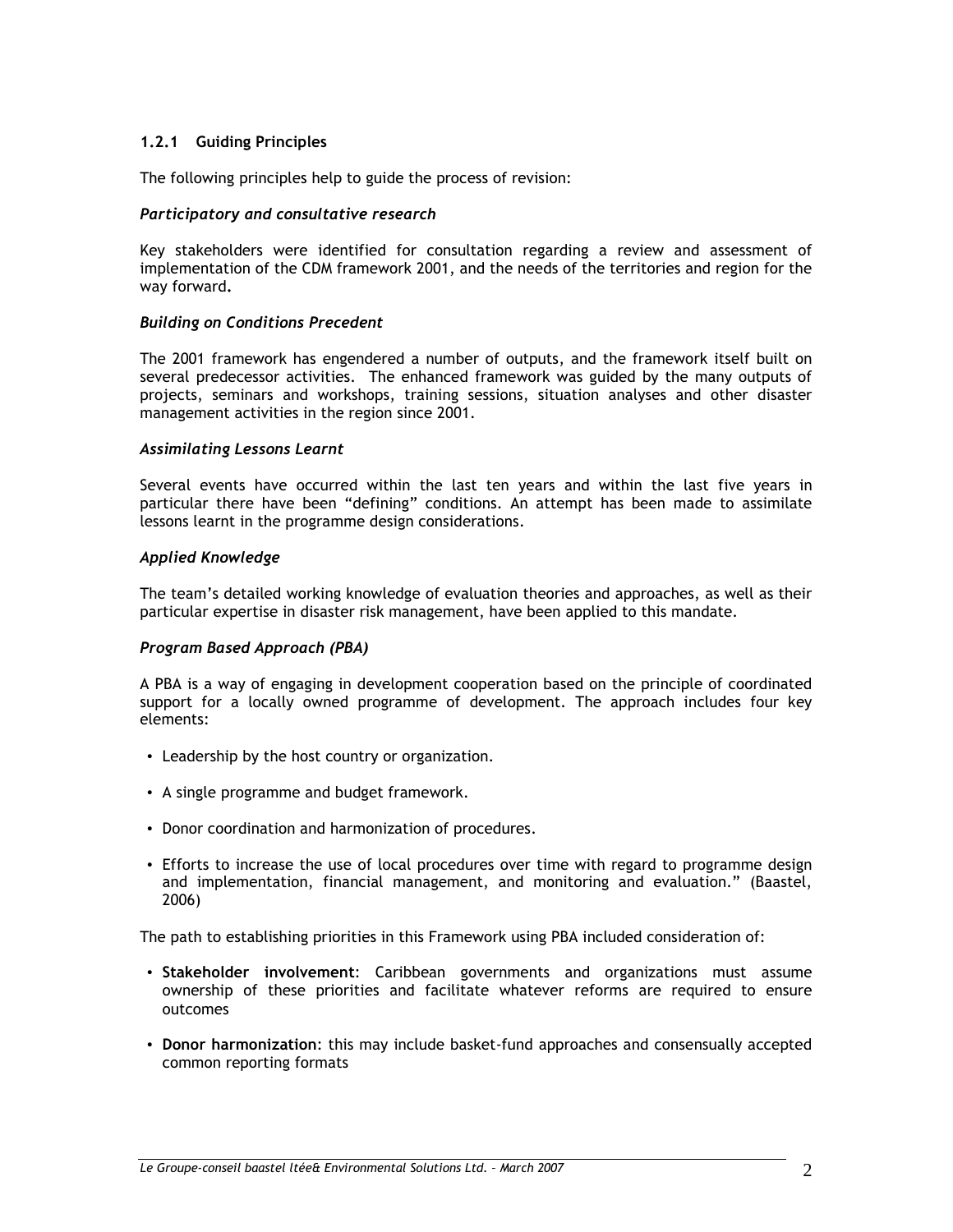• **Global coordination:** Both local stakeholders and donors will have to adhere to coordination strategies clearly defined with a specific objective of transparency in information flows.

#### *Results-Based Management*

"Rather than focusing programme/project management efforts on the monitoring of inputs, activities and processes, an RBM approach concentrates on 'results' and places emphasis on the following dimensions:

- **Defining realistic results** based on appropriate analysis and context
- **Clearly identifying programme beneficiaries** and designing programmes/projects that meet their needs and priorities
- Using results information to **make effective management decisions**
- **Monitoring the progress made towards expected results** with the use of appropriate indicators
- Increasing knowledge and **improving practices through lesson learning**
- **Identifying and managing risk**
- **Reporting on results achieved** and resources used." (Baastel, 2006)

These dimensions have far-reaching effects when choosing priority sectors for disaster reduction as they compel planners to:

- Redraw the cause and effect relationships between sectors in order to assess the most obvious path to results;
- As in PBAs, identify and mobilize beneficiaries because they are elements of a successful negotiation of projects' objectives;
- Develop appropriate performance measuring tools (indicators, performance measurement matrices, risks analyses protocols, etc.) which cannot be overlooked.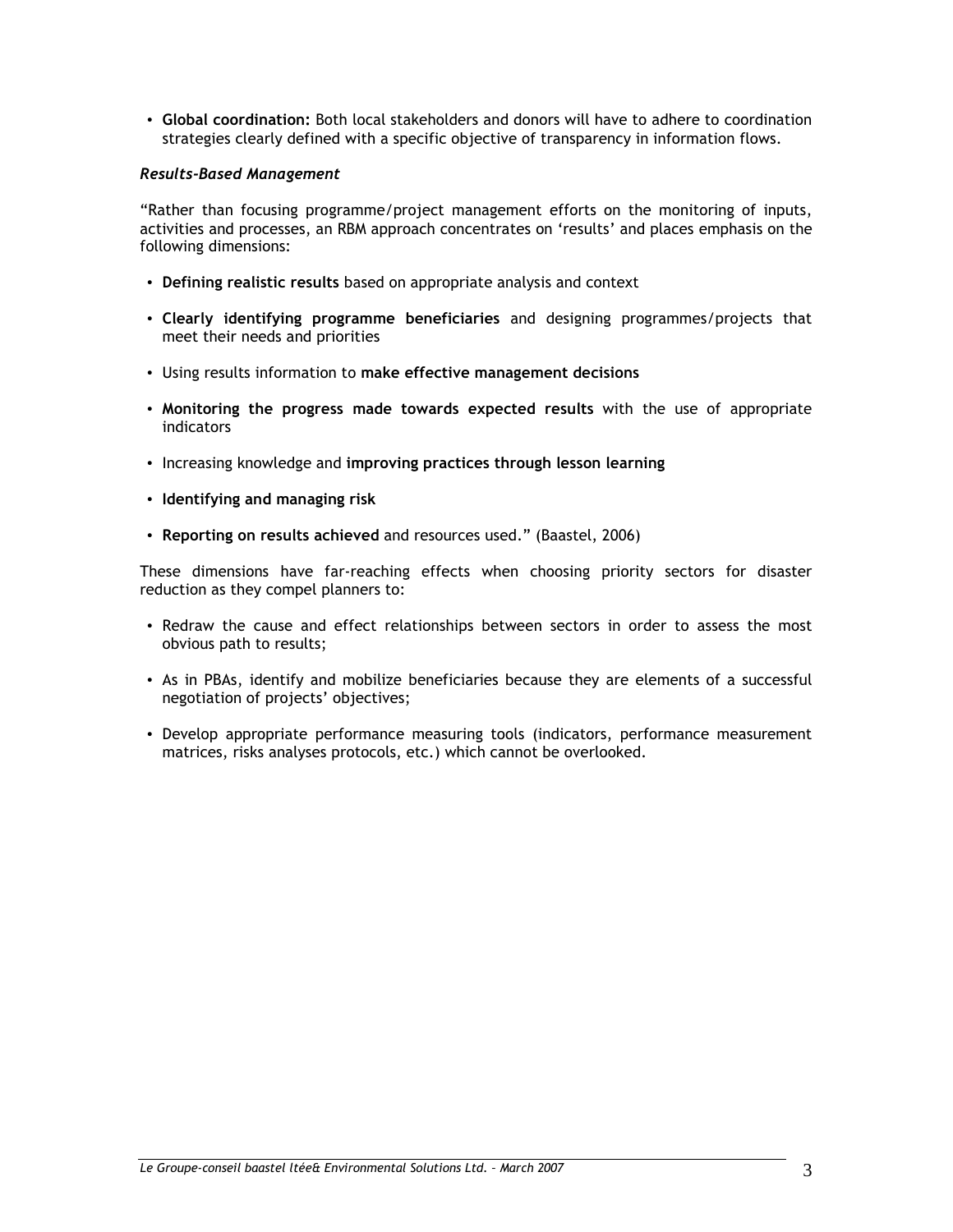# **2 Conditions Precedent to the Enhanced Strategy**

#### **2.1 CDM 2001 Strategic Framework - Baseline and Consultations**

The 2001 CDM Framework drew on the findings of the Baseline Study which took account of wide-ranging key stakeholder interviews, document reviews and observations. The areas highlighted for specific intervention were as follows:

- 1. Develop CDERA as a Coordinating Unit
- 2. Strengthen the National Disaster Organisations (NDOs) and needs of the territories
- 3. Facilitate collaboration and cooperation of all stakeholders
- 4. Develop Sector specific programmes
- 5. Facilitate Research and database development and information dissemination
- 6. Utilise of technical products produced by the CDMP project
- 7. Build on the training and mitigation initiatives already undertaken by CDERA and its partner agencies
- 8. Share best practices
- 9. Encourage collaboration of funding agencies beyond the response mode
- 10. Strengthen legislation and regulatory framework
- 11. Target sensitisation and awareness to policy makers
- 12. Use financial and economic costing of losses as the rationale for CDM integration into the development process.

## **2.2 CDM Strategy as Recognized Road Map**

The CDM Framework of 2001 was driven by a Goal of *Sustainable Development in the Caribbean* and a Strategic Objective of *Integrating CDM into the development processes of CDERA member countries* Five intermediate results (IRs) and sub-IRs were identified as detailed below in **Table 2.1**.

The strategy was endorsed by CARICOM and by national stakeholders through national consultations. Development partners accepted the framework as providing direction for investment in disaster management for the Caribbean, and funding through CDERA for projects and initiatives received a considerable boost over the 2001-2006 period.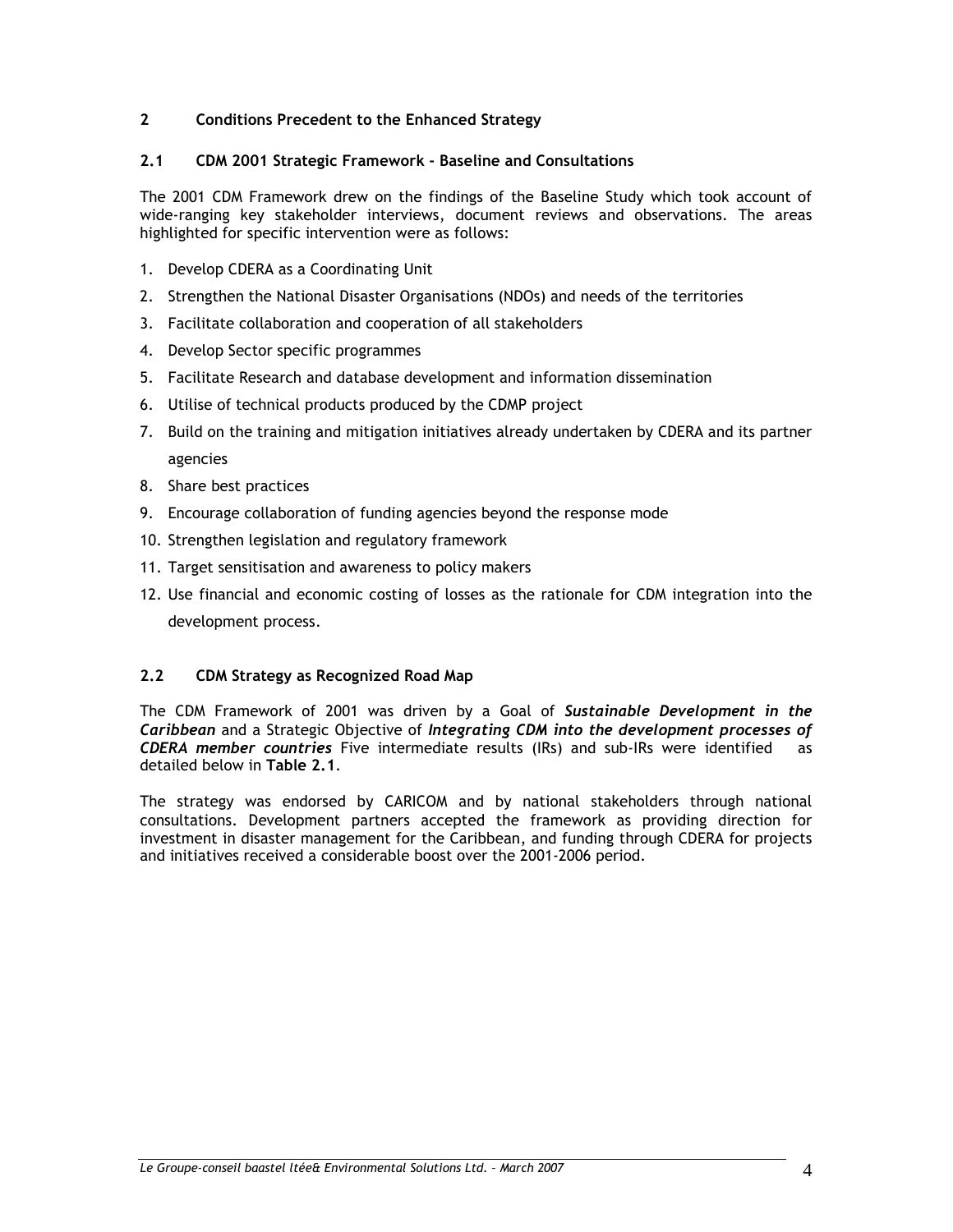**Table 2.1: The Comprehensive Disaster Management Framework-2001** 

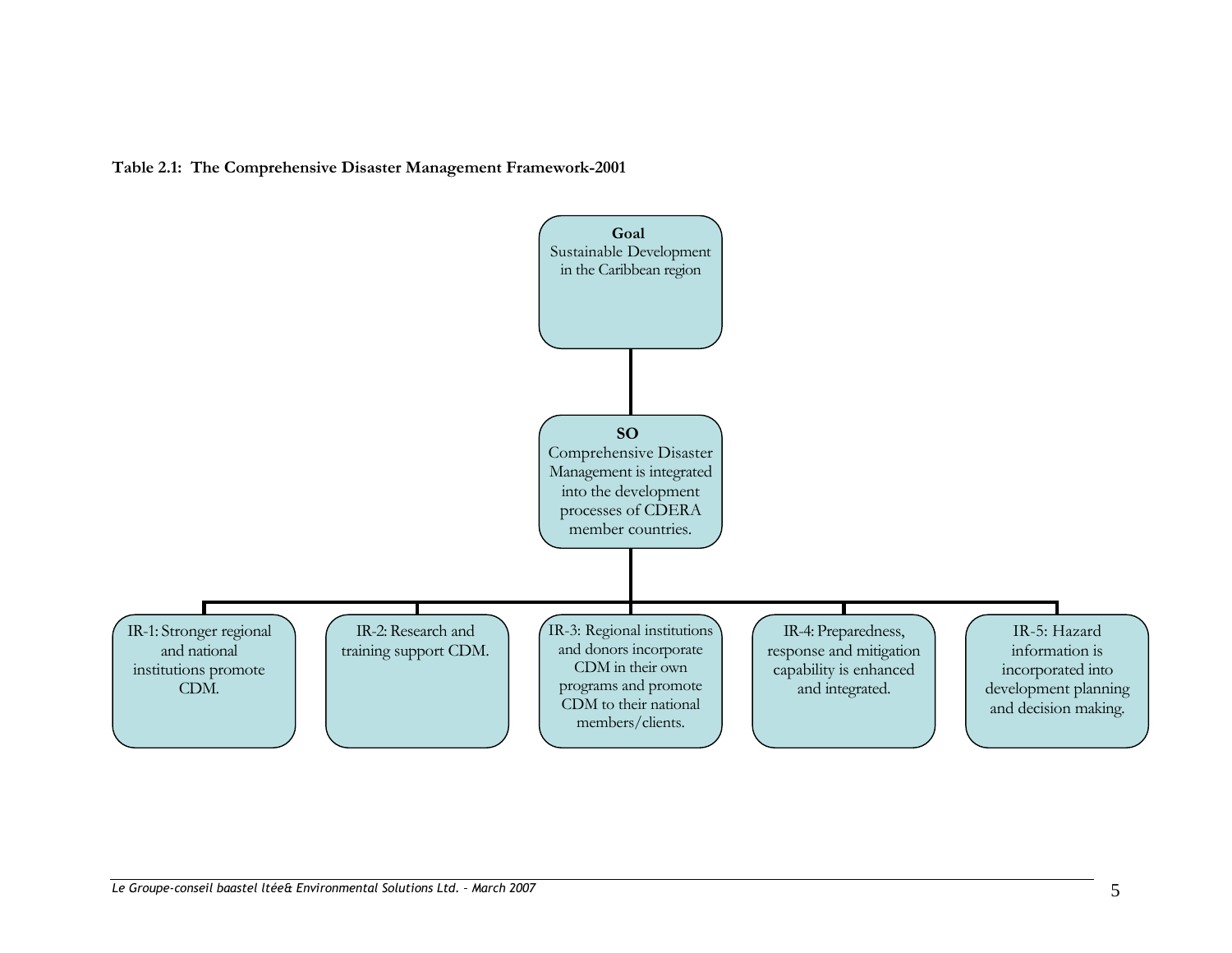It is significant to note that there was marked synergy between the CDM 2001 framework and the *Outcomes document* of the 2005 UN World Conference on Disaster Reduction (WCDR), which seemed to confirm that the objectives of the Caribbean as expressed through the framework were closely aligned with the global agenda. (Some links are demonstrated in section 5 below).

## **2.3 CARICOM Regional Framework 2005-2015**

In the light of the priorities identified for WCDR outcomes, and against the background of experiences in the region, CARICOM proposed to focus its programming for the decade 2005- 2015 around the critical actions needed to advance implementation of the five (5) Intermediate Results (IRs) of the 2001 CDM Strategy and Framework. That framework itself was also explicitly connected to the Bridgetown Programme of Action. Following review and participatory discussion the following thematic areas were selected for priority attention within CARICOM over the period.

- **Hazard mapping and vulnerability assessment**
- **Flood management**
- **Community disaster planning**
- **Early warning systems**
- **Climate change**
- Knowledge enhancement

Building Resilience of nations and communities to hazard impacts was determined as the overall focus for the Caribbean region, and it was proposed that resources would be sought to expand and replicate several on-going best practices throughout the region. Resilience refers to the capacity of a system, community or society potentially exposed to hazards to adapt, by resisting or changing in order to reach and maintain an acceptable level of functioning and structure. This is determined by the degree to which the social system is capable of organizing itself to increase its capacity for learning from past disasters for better future protection and to improve risk reduction measures (ISDR) Such resilience may be achieved by introducing risk reduction measures through mitigation, preparedness planning and emergency procedures, strong community/civil organizations and infrastructure, and creative and innovative procedures peculiar to the respective communities and circumstance. It was proposed that this resilience could be advanced through the pursuit of courses of action in line with the following themes:

- Governance: Institutional and Policy Frameworks for Risk Reduction
- **Knowledge Management**
- **EXECOMMUNITY Disaster Planning**
- **Flood Management**
- **Adaptation to Climate Change**

*As is demonstrated below, the enhanced CDM programme is intended to build on and integrate these key aspects, in an effort to promote harmonized approaches to CDM and related issues in the region. Indeed, this should facilitate a more PBA-type approach to programming among donors and countries.*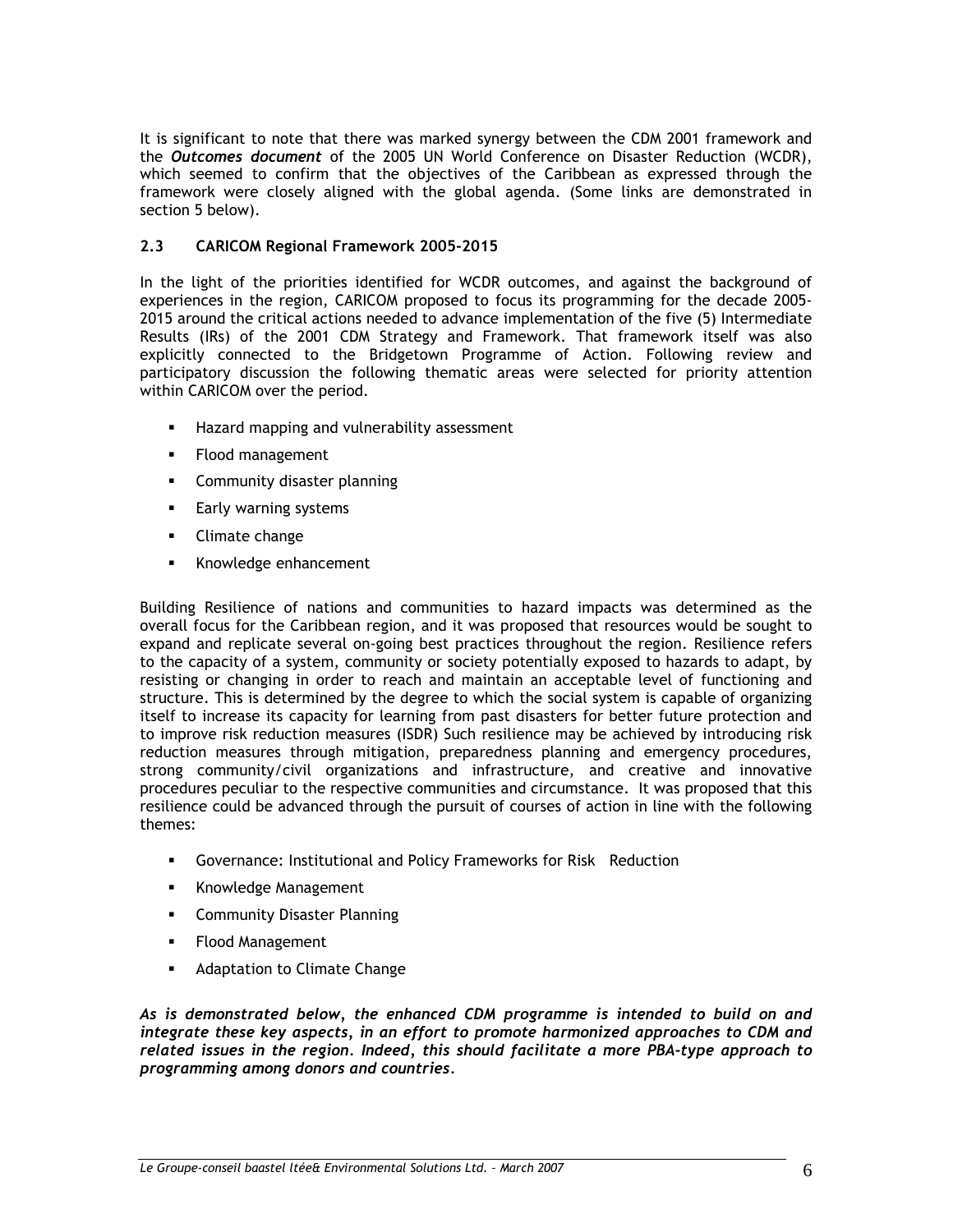#### **2.4 Caribbean Single Market and Economy (CSME) –"A Stronger Voice towards Greater Prosperity"**

As indicated earlier, the concept of harmonisation has been well- articulated in the policy documents of the Caribbean Single Market and Economy (CSME). The CSME is designed to represent a single economic space where people, goods services and capital can move freely. This requires harmonisation and coordination of social, economic and trade policies by participating states.

It is intended that the CSME will be implemented in phases, and the region-wide launch took place in January 2006 with the first phase as the CSM or Caribbean Single Market. It is anticipated that the CSME will be fully implemented in 2008 with harmonisation of economic policy. To date twelve of the CARICOM member states are also members of CSME, and all but one of these (Suriname) are CDERA member countries. Montserrat has indicated its intention to join, but is awaiting approval of the United Kingdom (UK). The Bahamas and other CDERA UK Overseas Territories – Anguilla, British Virgin Islands, Turks and Caicos Islands are not currently CSME members.

CARICOM was established under the Treaty of Chaguaramas and the CSME has been facilitated through nine major amendments (called Protocols) to the Treaty. These Protocols will be the legal platform for the operation of the CSME. Among the elements of particular relevance to CDRM are harmonization of laws, trading bloc agreements and economic policy measures to acquire, develop and transfer appropriate technology. Development within individual countries and within the region as a whole will be greatly stymied by the risk of hazards which result in disasters.

## **2.5 Organisation of Eastern Caribbean States (OECS) – St George's Declaration of Principles for Environmental Sustainability**

Of further consideration for the results- and program-based approach to the CDRM strategy is the St George's Declaration of the Organisation of Eastern Caribbean States (OECS) which embodies the commitment of governments of the Eastern Caribbean to " environmentally sustainable development as essential for the creation of jobs, a stable society, and a healthy economy" . The governments have adopted 21 principles for promoting environmental sustainability and expressed their commitment to provide the resources required for their implementation. The Declaration has recently been under revision *to "make more explicit linkages with other policy commitments especially those contained in regional and global conventions and agreements such as the Johannesburg Declaration, the Mauritius Strategy and the Millennium Declaration and the Millennium Development Goals which are driving Development Aid and Development Agendas worldwide". (April 2007News, OECS website)*

"…*the revised declaration therefore improved on the original by reorganising the information in it to articulate an overall aim for goals and to include specific and meaningful targets to achieve priority objectives or outcomes and indicators for monitoring progress towards the goals and the expected outcomes."(V.St Hill, April 2007, OECS website)* 

The people and governments of the Eastern Caribbean States (OECS) have come together, to develop these principles by which human conduct affecting the Environment should be guided and judged. Community and interest groups, government agencies and the private sector, are encouraged to undertake projects that will assist in the implementation of these principles. (Environment and Sustainable Development Unit, OECS, 2007)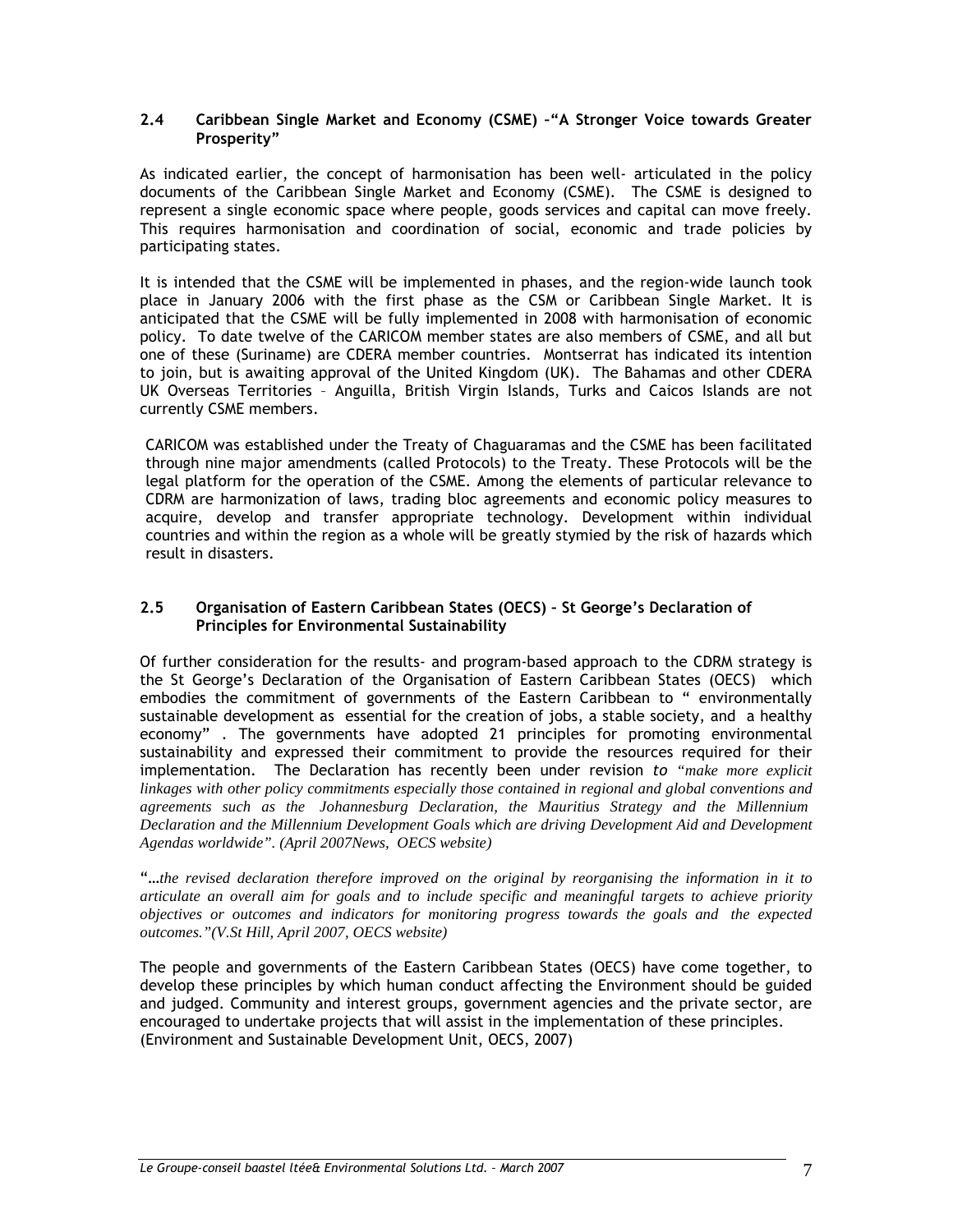Principle # 9 speaks to *Integrated Disaster Management* whereby *"Governments will integrate disaster management initiatives with environmental priorities to help the peoples of the region in their preparation for and management of the impacts of natural and man-made disasters.".* 

Principle #8 embraces *"Preparation For Climate Change"* whereby *"Governments will enact*  laws, create organizations and institutions and provide money to assist people and *communities to adapt to the impact of climate change."* 

The OECS was established through the Treaty of Basseterre in 1981, and has come to include a nine member grouping of the Windward and Leeward Islands with the BVI and Anguilla as associate members – a significant percentage of the sixteen member grouping of CDERA countries. The OECS describes its mission as "to become a major regional institution contributing to the sustainable development of the OECS member states …"

"All nine OECS member countries embrace the St. George's Declaration as their covenant to sustainable development for all in the region". The SGD has been described as the beginning of a comprehensive environmental agenda for the OECS. (OECS website)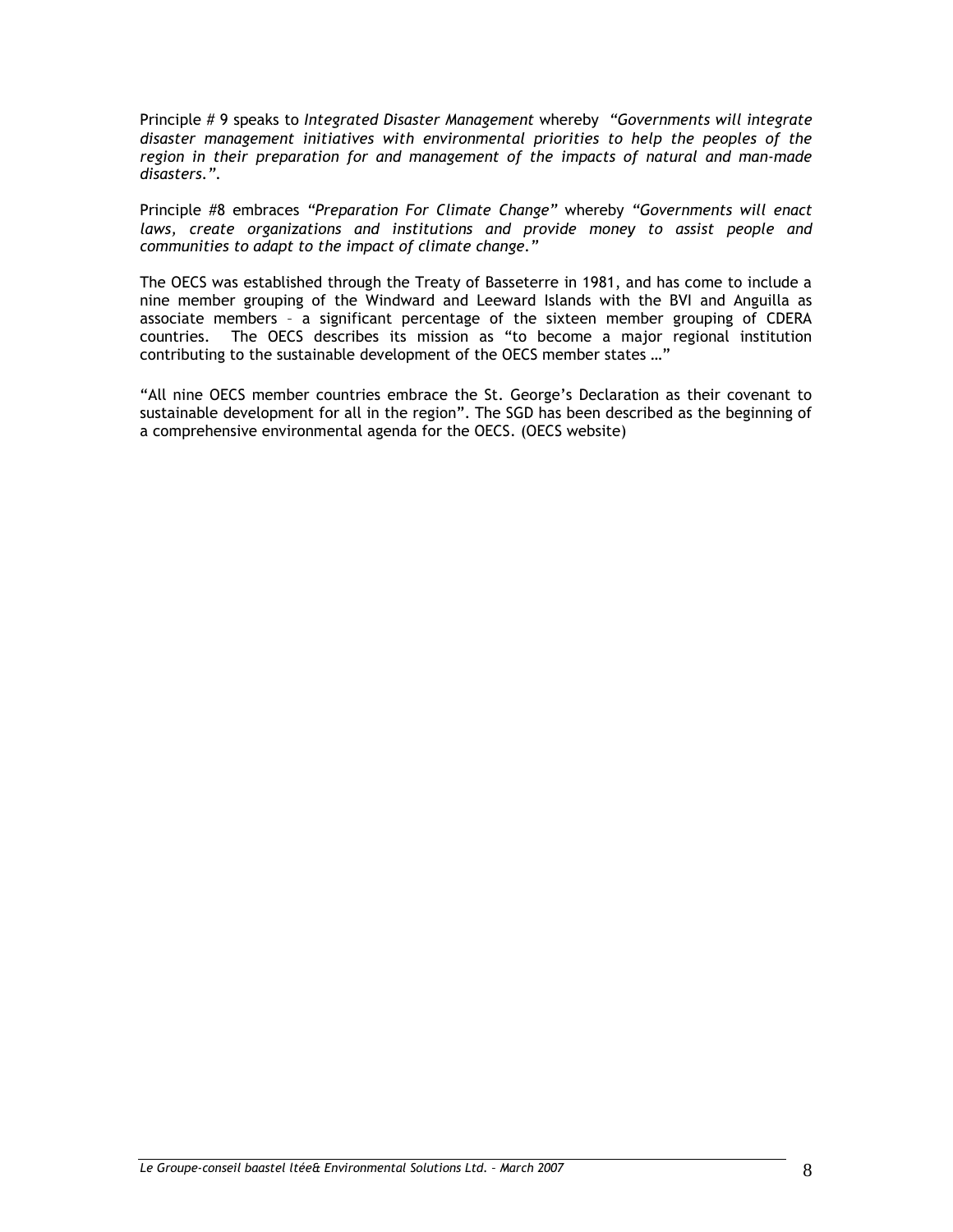# **3 The CDM Review – Summary Findings and the Way Forward**

### **3.1 Summary Findings**

The CDM strategic framework between 2001 and 2006 recorded several successful initiatives in the institutional enhancement of the CDERA Coordinating Unit (CU) as the lead disaster management agency for the region, project support from development partners, donor collaboration, resource pooling, project implementation, data acquisition and monitoring, sector programming dialogue, stakeholder consultations and participatory discussions. Hazard identification and analysis, mitigation strategies and emergency response mechanisms have been particularly noteworthy. Report # 3 of the CDM Review and Enhancement Project *- Final Assessment Report of CDM Implementation* details the results of the review.

Some of the critical assumptions identified for the 2001 CDM framework have not been realized, particularly as they related to capacity building (IR1). Institutional weaknesses have militated against building strong decentralized national entities and the financial and technical resources to build capacity at the local/community and national levels have not been adequate. Capacity at the national level varies in that the organization and management structure, level of staffing, equipment, training, Emergency Operating Centres, and other critical indicators are inconsistent among participating states. Jamaica, for example has a staff complement of over 50 persons with three divisions dedicated to Corporate Services, Preparedness and Response Operations, and Mitigation, Planning and Research. Several other disaster offices have less than five persons including support staff, and in the case of the Dominica National Disaster Office there is only the Coordinator, a secretary and a driver. Minimal tools and a meager organisation typify many of the participating states. Trinidad and Tobago has voted a significant budget for strengthening the disaster office and organisation, but disbursement has been so slow that the organization is yet to be fully operational after over a year of policy declaration.

Disaster management has still not been sufficiently elevated on national agendas. Institutional capacity building therefore remains a major need, and greater devolution of project implementation and technical assistance from the CDERA Coordinating Unit was suggested as a desirable approach. It was further suggested that particular emphasis should be placed on those participating territories that were furthest behind, while still supporting those which had made significant progress in many areas.

The CDERA biennial audit of National Disaster Organisations including Disaster Management Offices reviews data on institutional capacity and achievements. USAID has also funded development of a benchmarking tool (B-tool) and consideration should be given to the basic institutional capacity required for effective disaster risk management in each of the CDERA states.

Draft national CDM strategies were endorsed through high level consultations in almost all CDERA member territories between 2001 and 2002, but there has been limited progress in integrating disaster management into the planning process. One explanation given was that the required technical assistance and political will to implement the identified activities were inadequate to trigger the necessary "sea change" or paradigm shift. The absence of "highly influential champions" especially within political directorates for the process in most territories has been highlighted in the survey responses. Disaster Risk management has yet to be elevated to the political agenda in most territories.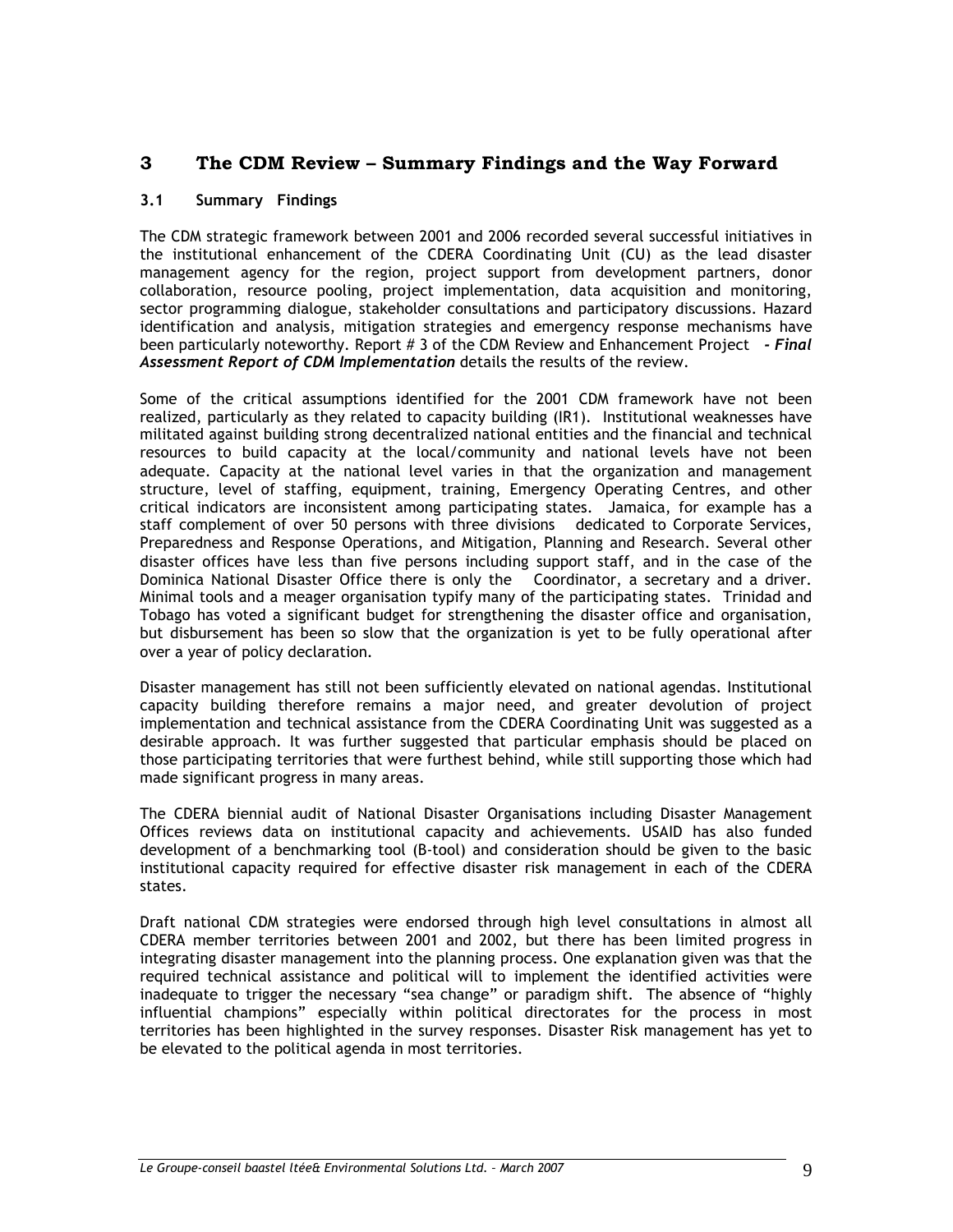The British Virgin Islands (BVI) provide an example of the value of political leadership, and a Case Study commissioned by the Caribbean Risk Management Initiative (CRMI) documents the key role played by a champion at the highest political/administrative level. (UNDP/CRMI, 2005)

Repeated losses and dislocation from natural hazards continue in the Caribbean in spite of extensive project interventions. Several projects have been implemented but the beneficial impact has not been optimised as donor contributions were not harmonized and the similarity of needs of the member territories did not benefit from a program-based approach. There is an opportunity to design an approach which will help to make project outputs engender the critical mass necessary for demonstrable impacts in the respective areas of project intervention.

Governance structures need to be revisited and champions identified for elevating disaster loss reduction on the national agendas in a practical and applied way. Systemic change is required, and should be so driven that tangible results are evident. Tangible results are required to convince donors that their investment is not better placed in catastrophe risk insurance, or risk transfer. There are significant competing demands on international assistance funds and relief support is dwindling.

Furthermore, focus on community resilience was noted in the assessment process, as was the need to further the mainstreaming and key integration of CDM and risk management into national and sectoral policies and programmes. Key issues underpinning other inadequacies such as the need to enhance knowledge management and institutional support and capacity, were also noted through the assessment process.

### **3.2 2004 - A Defining Year**

**2004** was a record year for multi-event, multi-island impact of hurricanes and tropical systems in the Caribbean, and indeed the Tropical Atlantic and Gulf coast of the United States. Events brought into sharp focus the impacts of worst-case scenarios, and revealed the many inadequacies of coping capacities in all territories. Grenada and the Cayman Islands suffered extensive destruction, and Haiti, Jamaica and the Bahamas were also severely affected. There were some 6,000 casualties (mostly in Haiti) and some US\$6billion loss of assets in eight (8) states.

2005 also brought a series of tropical systems to several islands including some of the same islands viz. Jamaica, Bahamas, Grenada and Cayman.

Growing attention to technological or human induced hazards also necessitates a stronger multi-hazard approach and a broadening of concern beyond natural events, particularly hurricanes. Safety and security issues are high on the global and regional agendas and need to be elevated on the national agendas. Terrorism, biosecurity, food security, and the environmental health and security implication of "open borders» are but some of the concerns. Recovery planning has received short shrift to date, and rebuilding of vulnerability must be avoided. In summary, all phases of the disaster cycle must continue to be treated but with deepened attention to loss reduction, and in a more programmatic way – CDRM using the Results-Based Management (RBM) and Program-Based Approaches.

A regional conference was convened by CDERA and UNDP with support from other agencies such as UK's Foreign and Commonwealth Office, USA's Overseas Federal Disaster Agency (OFDA), and Canadian International Development Agency (CIDA) in Kingston, Jamaica in April 2005 to review the lessons learnt from the 2004 experience. Representation was drawn from governmental, regional and sub-regional agencies; non-governmental organizations; donor organizations; a range of professionals, researchers and teachers; interested members of the public; and the media. The objectives of the meeting were to: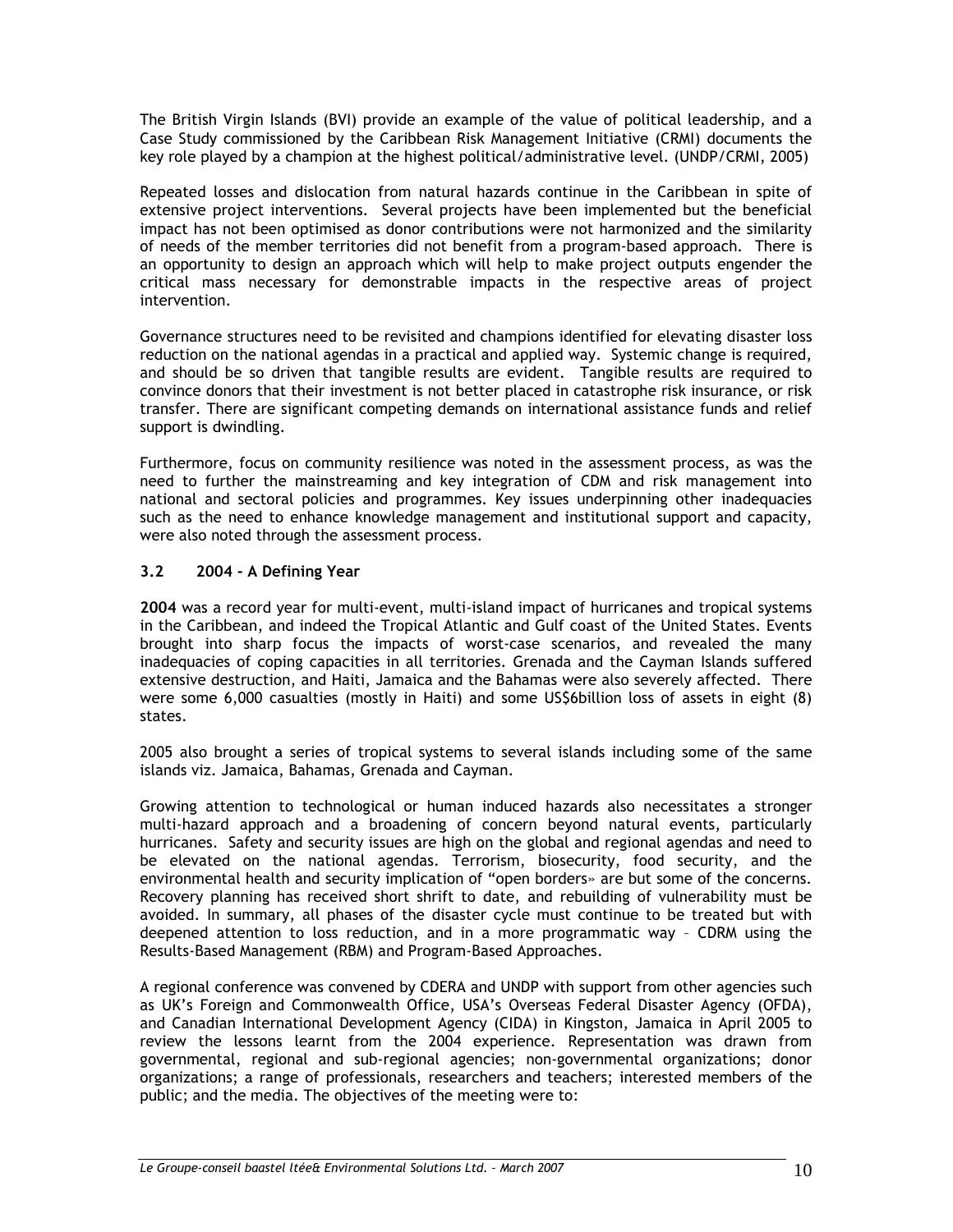- **IDENTIFY and document best practices and opportunities for improving prevention,** preparedness, and response planning
- Facilitate a reflection on the Comprehensive Disaster Management (CDM) Strategy and priority actions under the Intermediate Results (IRs)
- Develop Action Plans for improving risk reduction programmes/policies in the short to medium term
- **IDENTIFY IDENTIFY STRATEGIC OPPORTIONS IS COLLAD FOR ALGO FOR THE STATE ISON CONTENTS FOR STATE STATE FOR STATE ISON CONTENTS.**

Emanating from the meeting was *The Kingston Declaration of 2005* which articulated the consensus on gaps as highlighted during the very active and destructive hurricane season of 2004, and which reiterated the need for the alignment of sub-regional and local action plans within global frameworks, particularly proceedings from SIDS +10, Mauritius 2005; WCDR, Kobe, 2005; and the Millennium Development Goals (MDGs). The Declaration summarised in the Assessment Report (Report  $# 3$ ), was intended to provide guidance for the Caribbean countries to improve their disaster risk management capabilities, by increasing regional cooperation, national planning and community participation initiatives.

The year 2004 has been viewed in the region as a defining year for Caribbean Disaster Management, in terms of what should be a "wake up call" for national decision-makers to accept and implement requirements for building resilience to the inevitable hazards.

*As demonstrated below, the enhanced CDRM framework is also based closely on the findings of the CDM assessment that took place from August to November 2006, and the elements to be strengthened or requiring an enhanced focus will be addressed further in the Framework.* 

## **3.3 The Way Forward**

In view of the regional experience it was deemed necessary to determine what the desired outcomes ought to be over the next *five years* in the first instance to make a demonstrable difference to disaster reduction at the community as well as the national and regional levels in the Caribbean. These outcomes should deepen the achievements and fill the gaps of the 2001 IRs, encompass findings from the assessment, build on the CARICOM framework, and be linked well to the WCDR Outcomes document and Hyogo Framework, and the Kingston Declaration.

Caribbean countries are at differing stages of development with respect to Disaster Risk Management. Recommended programmes should therefore seek to enhance the capacity of all countries, but in keeping with country specific and regional needs identified. There appear to be particular result areas that need to be addressed further:

*Capacity building* – in areas that address governments, particular ministries, National Disaster Organisations, National Disaster Management Offices, and other key local, national and regional institutions; Key areas include a variety of skills sets, but governance, knowledge management and sharing, awareness and promotion, and the links to economic and sustainable development are among them. In addition, underpinning most results in the programme will be ongoing institutional capacity building and the needed institutional support at a variety of levels. CDERA has utilised an Audit tool to monitor the progress of NDMOs with respect to institutional capacity. These should be used to assist the program design for each country.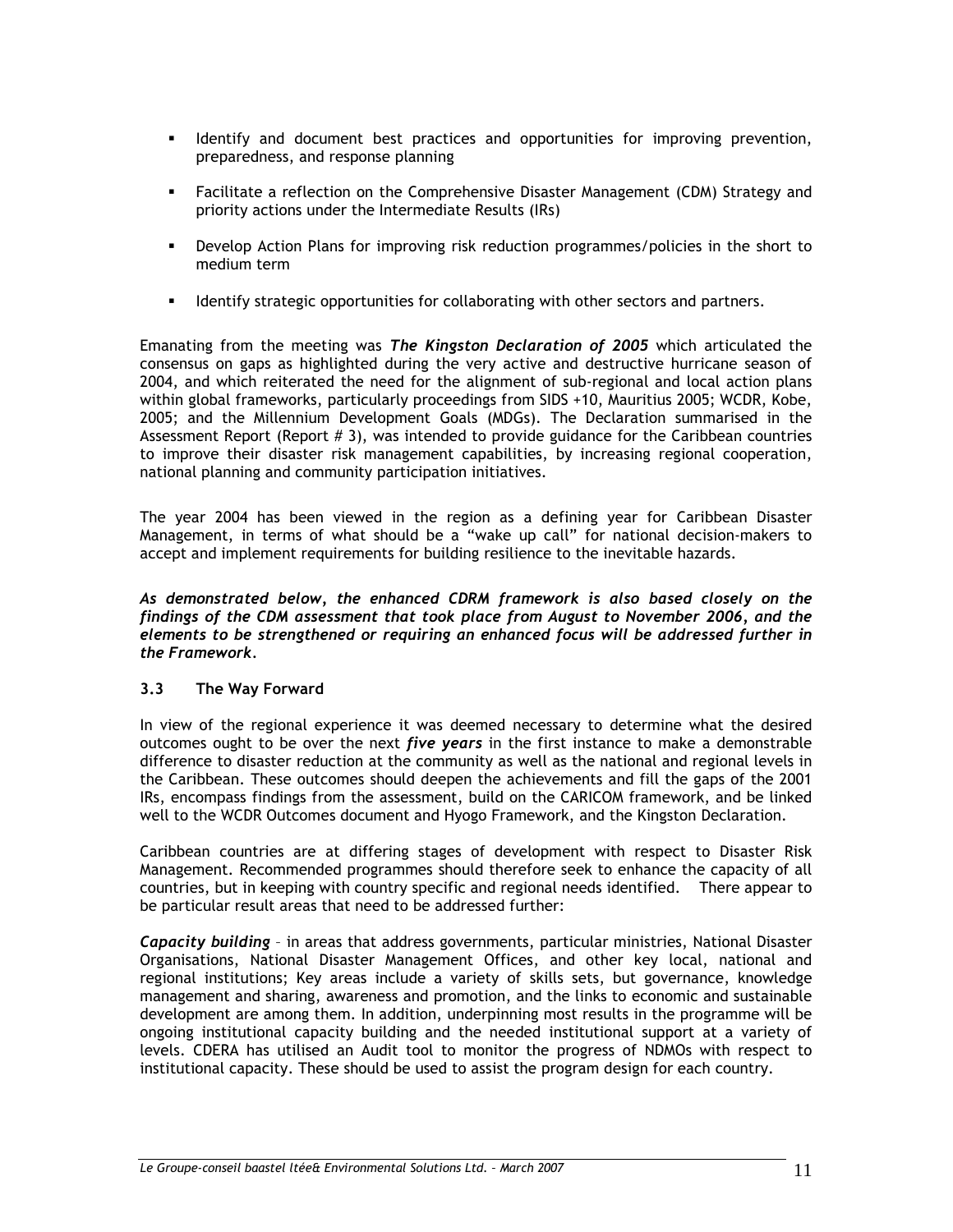*Community-level focus* – Building community resilience is a key focus of the Hyogo Framework and of the CARICOM regional programming Framework outlined for 2005-2015. In addition the geography and experience of the countries underscore the imperative to build the capacity at the community level to handle all phases of comprehensive disaster risk management (CDRM).

*Integration and mainstreaming* of CDRM into national and sectoral plans, policies, laws and processes – there needs to deepen integration and mainstreaming where they have begun and to begin such processes where they do not yet exist. In particular, there is a need to integrate Disaster Risk Management into particular sectors such as Agriculture, Planning, Infrastructure and Tourism.

*Knowledge management* – Vulnerability and loss reduction must be underpinned by scientific data on the nature of the hazards, the nature and extent of physical, social and economic vulnerability, and the level of risk within each territory. Dissemination of hazard and risk information must be timely, accurate and appropriate. It is necessary to gather and disseminate information on the relationship between the natural environment and disaster loss reduction, emphasising healthy natural resources and ecosystems as integral to natural hazard vulnerability reduction. Formal and informal educational streams should be linked, and local knowledge tapped and utilized in building of community resilience. There is a clear need to further knowledge management and exchange and to build capacity for utilization of existing information as well as access to and sharing of this information in the region.

*Collaboration among development partners* in pursuit of agreed outcomes is potentially an effective route to harmonised action for measurable results. Such collaboration will also reduce the possibility of parallel and duplicated effort and will increase the probability of meaningful change. A programmatic approach has potentially more long-term and sustainable benefit. Projects are short-term with defined beginnings and end, and expertise and procedures are often not institutionalised.

#### *Summary comment*

Regional needs have been determined through consultative and lessons learnt discussions, and these are being used to inform the region's strategic direction for the next five to ten years. CDERA as CARICOM focal point for disaster management and through its considerable network of partners and its demonstrated capacity for brokering resources for regional initiatives should continue to act as broker, and should seek to coordinate the program-based approach to an enhanced results-oriented CDRM framework.

 A performance monitoring system will be designed into the programmes of work so as to facilitate performance monitoring and progress toward articulated outcomes. Such a system was not part of the 2001 Framework and the challenges that arose should not be repeated. This will need to be undertaken in a participative and consultative manner with all relevant stakeholders, including CDERA, Participating States, donors, and relevant regional and national institutions. Program development itself and the monitoring framework will need to build on the benchmarking exercise to be undertaken at the national levels.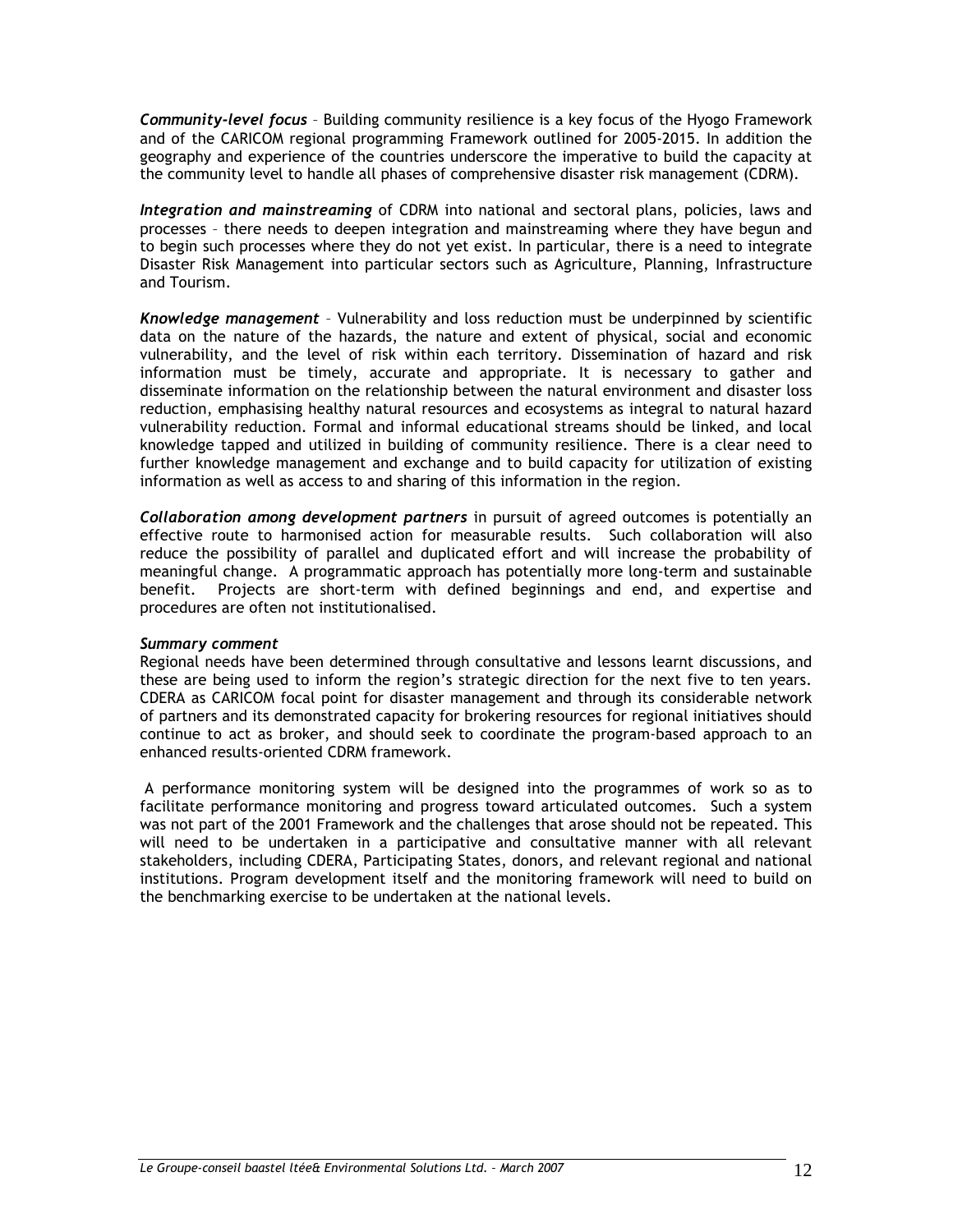# **4 The Enhanced CDRM Strategy and Framework**

# **4.1 Overall Objectives and Priority "Outcomes"**

As noted above, it was determined by stakeholders that given the emphasis on the need for demonstrable achievements in disaster loss reduction, a results-based management methodology should be applied to disaster risk management in the region. Of further consideration was the need for harmonized interventions so as to optimise resources toward achieving the desired results within the specified period of five years in the first instance. It therefore became necessary to rearticulate the 2001 Strategy utilizing the current terminology and approaches of the Results-based Methodology (RBM), and the Program-Based Approach (PBA). The Enhanced Framework towards Comprehensive Disaster Risk Management (CDRM) presented below therefore reflects this change.

### **Cross cutting themes**

Local, national and regional needs have been clearly identified in the several documented accounts of reviews and deliberations, and several *cross-cutting themes* have emerged from the assessment and consultations.

*Adaptation to climate variability and change* is one such theme and it is proposed that all identified outcomes integrate the climate change consideration.

*Poverty reduction* and *Sustainable Development* are linked to the pursuit of the *Millennium Development Goals (MDGs).* 

*Information and communication Technologies* are essential to facilitating development and management of the multi-faceted databases required for CDRM and for information dissemination germane to building resilience.

*Gender* issues have been clearly highlighted in response to and recovery from recent events and should therefore be integrated into each of the four outcomes.

 As stated earlier, key issues such as *knowledge management, community resilience*, the need to further *integrate and mainstream disaster risk management in key sectors,* as well as the linchpin issue of *institutional capacity and institutional support to the CDRM process* are other pervasive themes**.** 

### **Goal, Purpose and Outcomes**

What is required over the next five years, in the first instance, are outcomes that will make a demonstrable difference to disaster reduction at the community as well as at the national and regional levels in the Caribbean. In RBM terminology, outcomes are to be achieved at the end of the project or programme; in this case, this refers to the demonstrable results expected at the end of the next 5-year programme's end. It has been suggested that collaboration among development partners through a harmonised approach in pursuit of agreed outcomes is potentially an effective route to focused action toward measurable results.

The outcomes and outputs presented below have been reviewed and discussed by the key partners and stakeholders participating in the CDM Workshop on December  $11<sup>th</sup>$  to  $14<sup>th</sup>$ , 2006. Based on discussions and comments, these outcomes and outputs were finalized along with the overarching enhanced CDRM programme.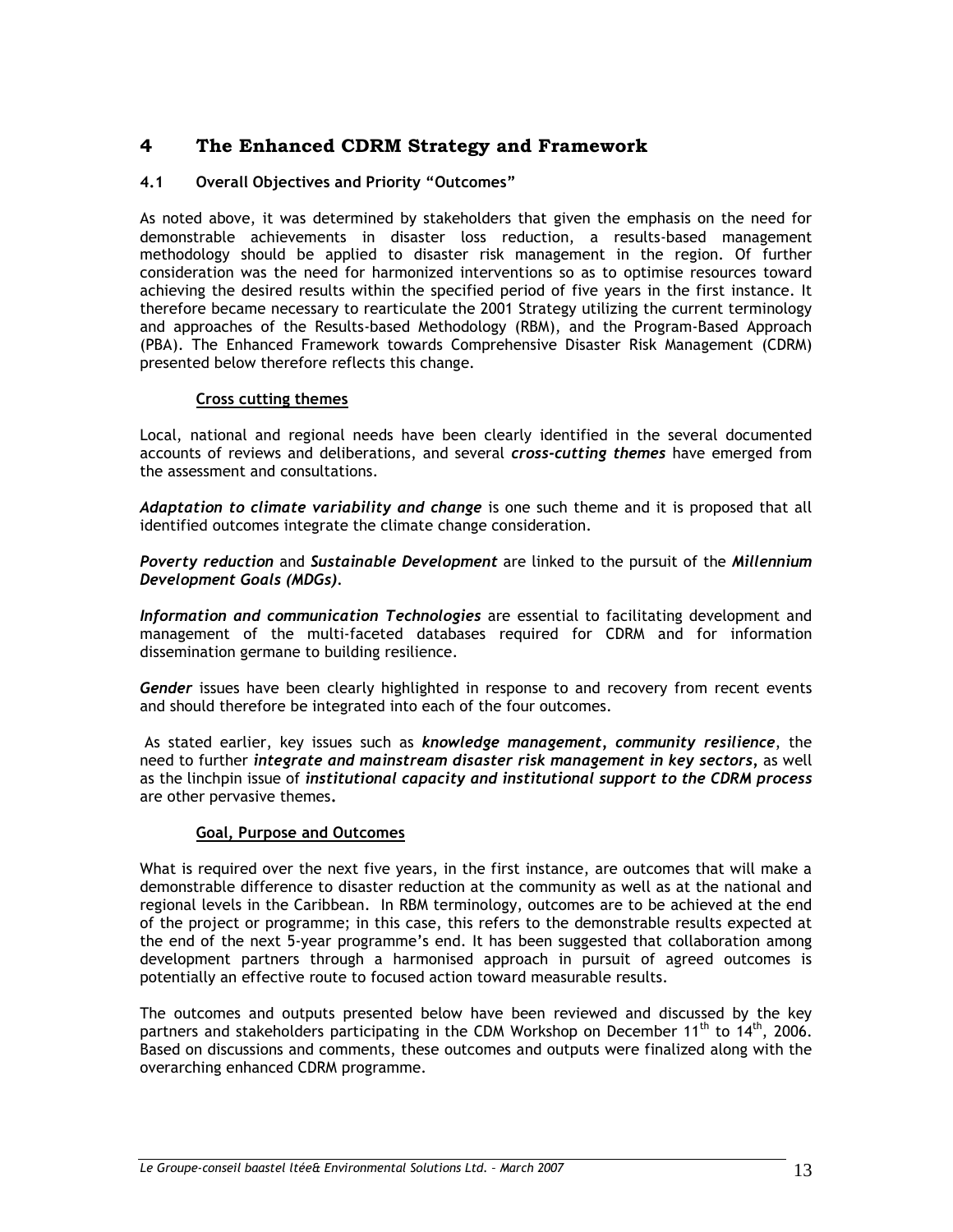Further discussion by the Group of Experts, who have guided development of the enhanced Strategy, articulated the need to include consideration of the CSME, and to link the Goal of CDRM with the objectives of CSME.

The overarching **Goal** of the CDRM Strategy remains cognisant of sustainable development within the Caribbean Region, and is therefore articulated as: **Regional Economic Development enhanced through Comprehensive Disaster Risk Management.**

The **Purpose** is: **"To strengthen, regional, national and community capacity for the mitigation, management, and coordinated response to natural and technological hazards, and the effects of climate change".** 

The outcomes agreed as being necessary for contributing to the Strategy's Goal and Purpose are presented below:

- **1. Enhanced institutional support for CDM Program implementation at national and regional levels**
- **2. An effective mechanism and programme for management and sharing of CDM knowledge is established and utilized for decision making**
- **3 Disaster Risk Management has been mainstreamed at national levels and incorporated into key sectors of national economies e.g. tourism, agriculture, infrastructure, planning, health, etc.**
- **4. Community resilience has been enhanced in CDERA states/ territories to reduce risk and to respond to the adverse effects of climate variability and change and disasters**

Short-term outputs toward achieving outcomes have been developed for each outcome and it is expected that these may be further refined at the local, national and regional levels as may be appropriate. In addition, key performance indicators, linked to each output have also been developed solely for guidance and to demonstrate further the details of the suggested strategy and programme. True indicators will need to be developed in consultation with the respective implementing bodies for each of the outputs and outcomes. The "draft preliminary indicators" are presented below.

#### **4.2 How were the Outcomes Determined?**

The decision to adopt the "up-to-date approach" to results-based management and to adopt a program-based approach toward disaster risk management in the Caribbean necessitated a review of the 2001 strategy and framework within that context. This review determined the necessity to rearticulate the 2001 Strategic Objective and Intermediate and sub-intermediate results in the language of a Purpose, Outcomes and Outputs respectively. The focus on results as opposed to activities or inputs and on a program through harmonized approaches in place of discrete projects together helped to shape the criteria for selection of the desired outcomes.

Priority outcomes were therefore selected utilizing the extent to which the proposed programme areas met:

- a) Characteristics of a programme based approach
- b) Characteristics for results-based management
- c) Gaps identified in the Kingston Declaration 2005
- d) Gaps identified in the CDM review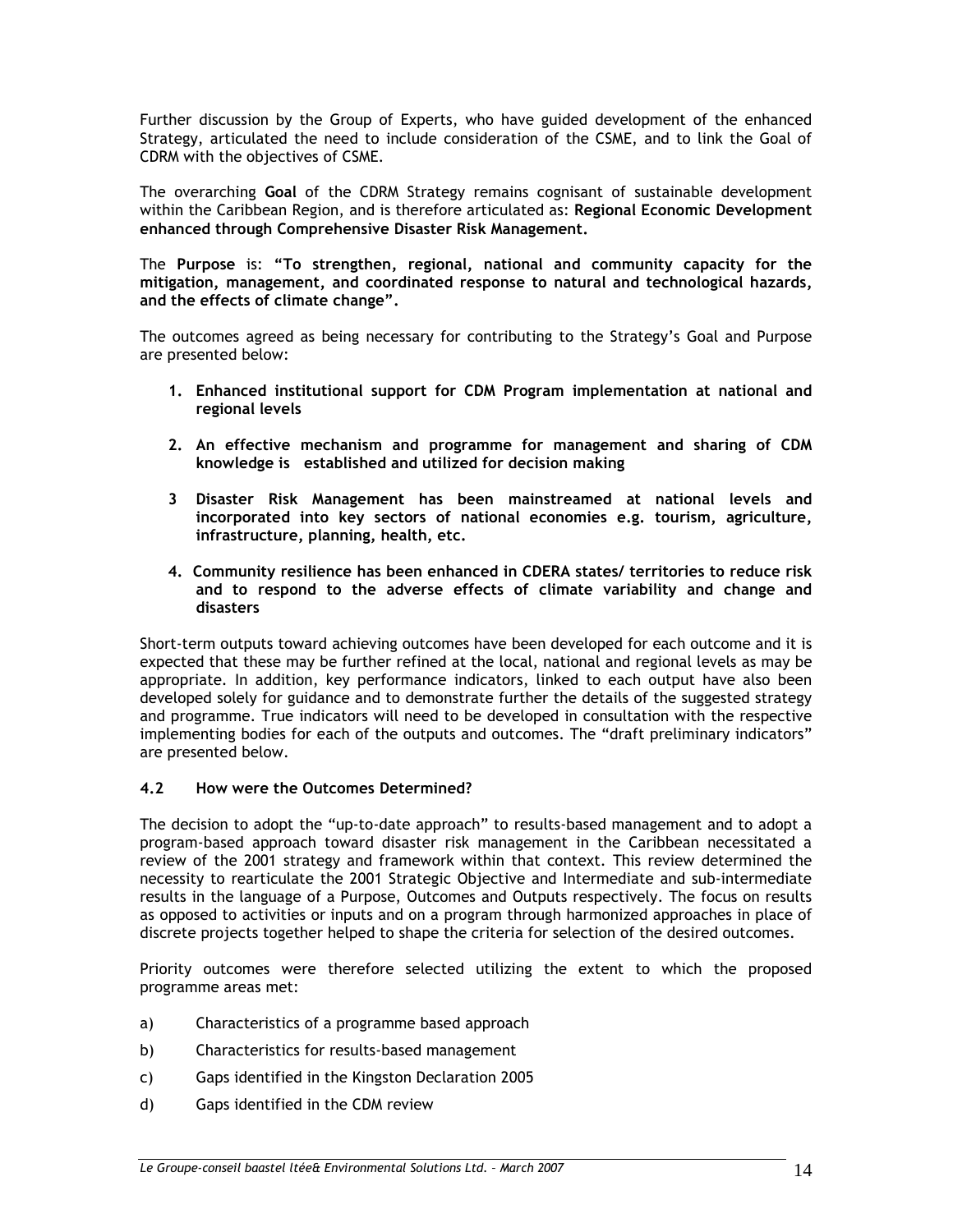- e) Continued linkages with the old IRs of the previous strategy (for key areas still to be addressed)
- f) Linkages to key programming frameworks such as the WCDR and the CARICOM Framework
- g) Needs identified from other relevant documentation and studies/analyses
- h) Other considerations derived from stakeholder consultations

Each of these aspects is discussed briefly below.

# **4.2.1 Program-based Approach (PBA)**

The CDRM Program is designed to catalyse a PBA to disaster risk management programming in the region; both in terms of the process of program development and the specific aspects of the program, are intended to assist in harmonization of programming in the region among key actors. Characteristics for PBA include consideration of:

- a) Stakeholder Involvement
- b) Donor Harmonisation
- c) Global Coordination

# **4.2.2 Results-Based Management (RBM)**

The CDRM Framework is a results-based program that emphasizes the RBM approach to both program design and its execution. RBM requires the following steps:

- a) Defining realistic results
- b) Clearly identifying programme beneficiaries
- c) Ability to make effective management decisions
- d) Monitoring toward expected results
- e) Improving practices through lesson learning
- f) Identifying and managing risks
- g) Reporting on results achieved

# **4.2.3 Kingston Declaration, CARICOM Framework, WCDR and CDM Review**

Gaps and needs identified as they relate to events in the past DRM in the region and previous interventions through Comprehensive Disaster Management are described in the assessment and reports in Section 3 above. The linkages to each of these are presented briefly below each list of outcomes and outputs.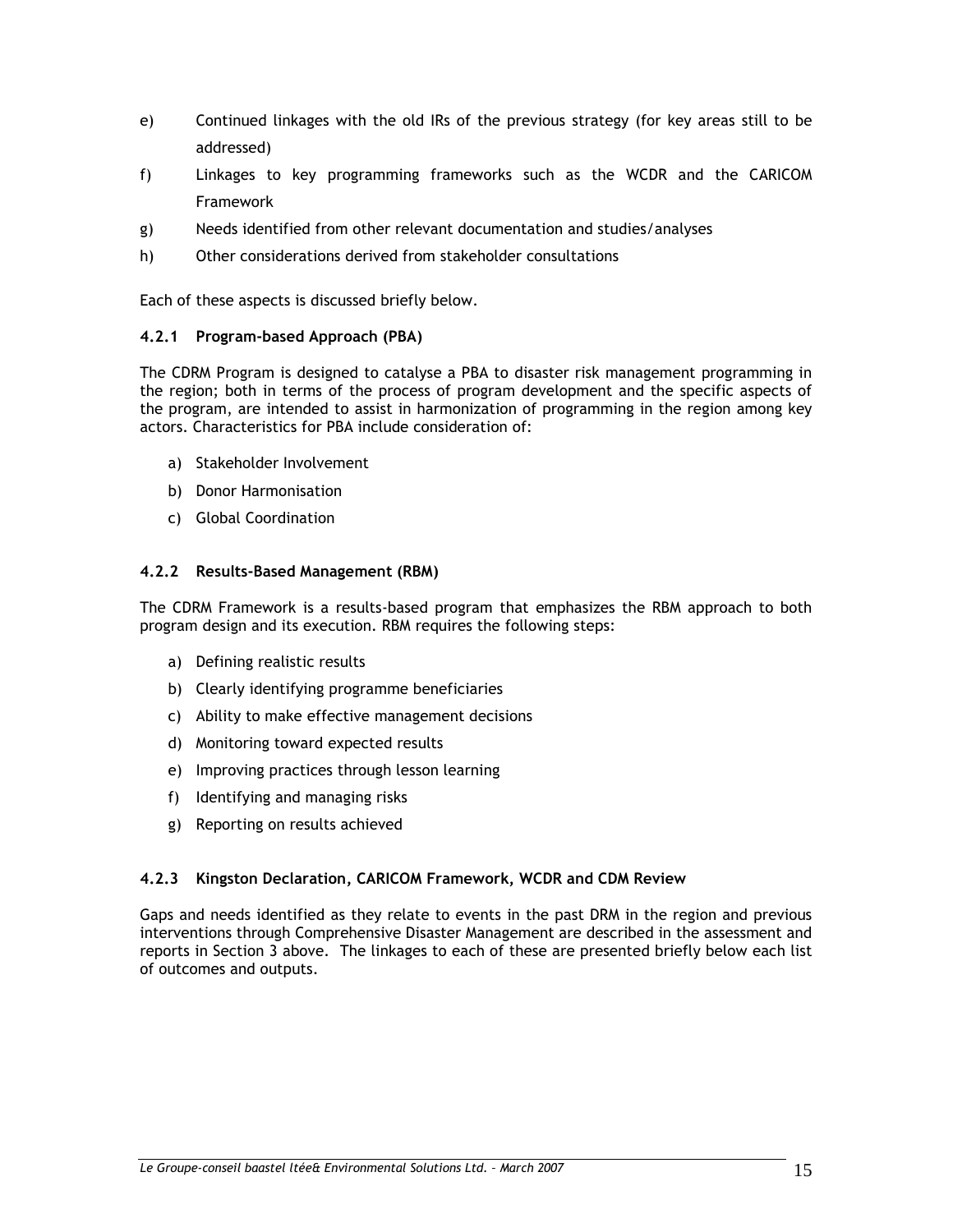#### **4.2.4 Other Considerations**

The following considerations were also applied to the selection and elaboration of the outcomes as determined by the issues indicated above.

**Need.** Will the outcome fulfil the critical expressed needs of countries, national and/or regional institutions for successful disaster risk management in the Caribbean? Does the outcome meet the need of sectoral considerations (e.g. tourism, agriculture, health, planning, infrastructure, etc.)?

**Addressed by other programmes.** To what extent is the outcome being addressed or likely to be addressed by a) government and b) development partners?

**Donor harmonisation/Joint programming**. Does the outcome provide opportunities for donor/programme harmonization and/or consolidation?

**Cost** - Are there costs to the communities and regional and national economies if the outcome is not achieved? Are there potential economies of scale to be achieved through this outcome? Are there projected benefits of the program?

**Political support.** Are there opportunities for political endorsement? What is the likelihood?

**Key stakeholder** support. Is the outcome likely to benefit from stakeholder buy-in? Are there opportunities for stakeholder buy-in?

**Performance measurement**. Can a performance measurement matrix be applied to the priority program? To what extent will outcomes be simple and measurable? Can responsibility for producing and monitoring (and reporting on) these indicators be assigned?

**Practical strategic cooperation/collaboration**. To what extent will strategic cooperation be developed and/or strengthened between key institutions?

**Consistent with national and regional disaster agenda.** To what extent is the outcome consistent with regional and national disaster agendas?

**Strengthened local ownership.** Can the outcome support mainstreaming and strengthened local/community ownership for disaster risk reduction?

**Programme implementation.** Does the capacity exist or can it be built during implementation for delivery of the programme in 5 years?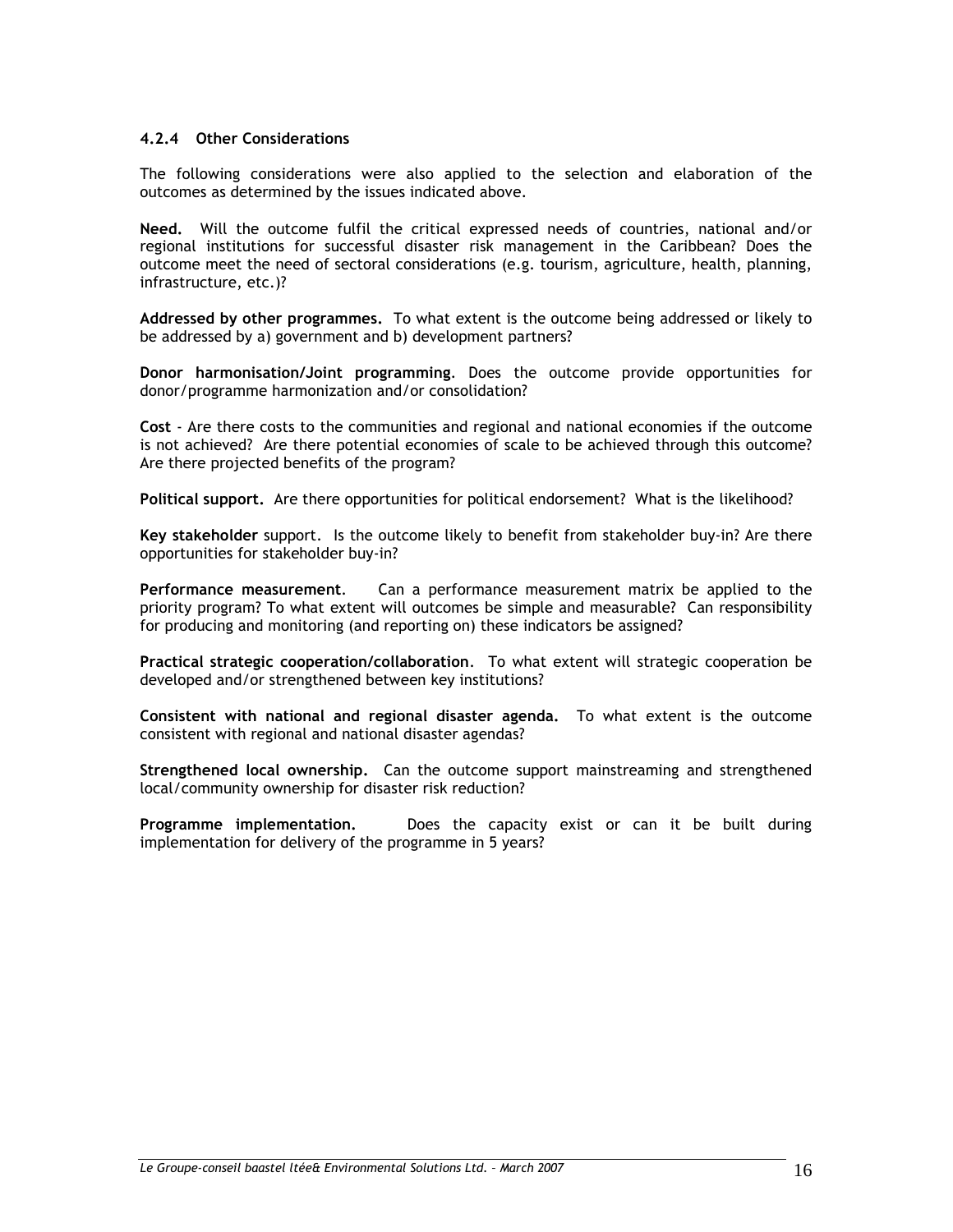# **5 Proposed Programme 2007 – 2012**

The enhanced CDM strategy takes account of the key selection criteria above and was developed out of the process of assessing the previous CDM strategy, ensuring integration of the Kingston Declaration, the CARICOM Framework and the WCDR , consideration of the objectives of the CSME, and ensuring that key aspects of the old IRs remain in the new set of results.

As noted above, the outcomes are linked to the overarching purpose, *'To strengthen regional, national and community level capacity for mitigation, management, and coordinated response to natural and technological hazards, and the effects of climate change'.* It was also agreed through stakeholder consultations that the enhanced Framework should be termed **Comprehensive Disaster Risk Management (CDRM)** in keeping with the global focus on risk and loss reduction, and the concomitant need identified nationally and regionally in the Caribbean.

**Table 5.0** below outlines the Enhanced CDRM Framework and a detailed discussion by each outcome is found in the sub-sections below.

#### **Table 5.1** – **5.4** provides a summary of:

#### 1. **Lead Partners**

Lead Partners are identified as those Agencies/Institutions who will coordinate the implementation of the CDM Strategy under output areas. Agreements for these roles will be formalised

#### 2. **Implementation Partners**

Implementation Partners are those Partners/Institutions who have agreed to be the main collaborators with the Lead Partners on the implementation of an output.

### 3. **Supporting Context**

This will cover several agencies, which through their already established mandates/ programmes being undertaken or indicated interest, can facilitate implementation of the output.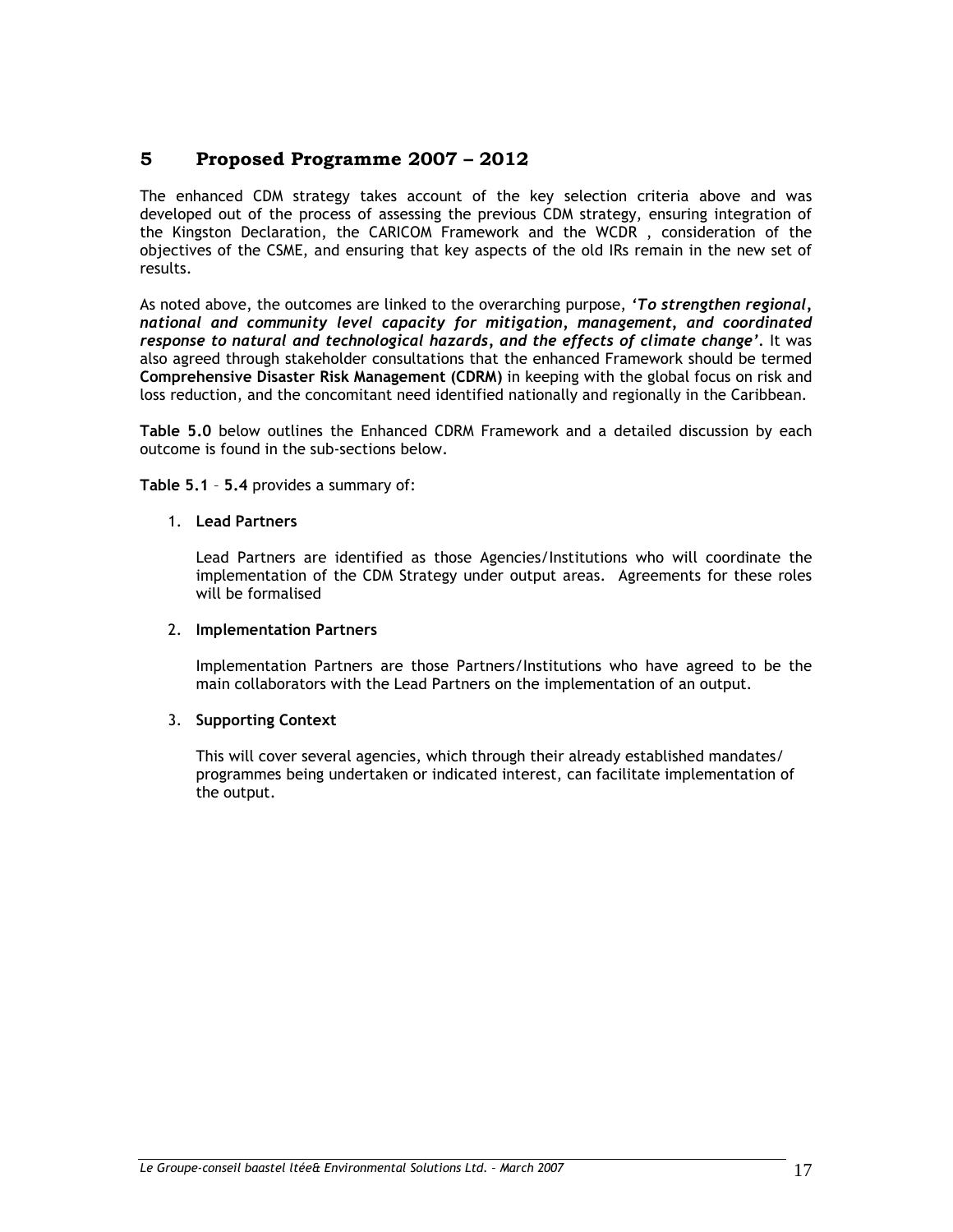|  |  |  | Table 5.0: Enhanced CDRM Framework |
|--|--|--|------------------------------------|
|--|--|--|------------------------------------|

| <b>GOAL</b><br>Regional Economic Development enhanced through Comprehensive Disaster Risk Management                                                                                                                                                                                                                                                                                                                                                                                                                                                                                                                                                                                                                                                                                                                                                                                                                                                                                     |                                                                                                                                                                                                                                                                                                                                                                                                                                                                                                                                                                                                                                                                                                                                                                                                                                                  |                                                                                                                                                                                                                                                                                                                                                                                                                                                                                                                                                                                                                                                                                                                                                                                                                                                                                                                           |                                                                                                                                                                                                                                                                                                                                                                                                                                                                                                                                                                                                                                                                                                                                                                                                                                                                                                                                                                                                                    |  |  |  |  |
|------------------------------------------------------------------------------------------------------------------------------------------------------------------------------------------------------------------------------------------------------------------------------------------------------------------------------------------------------------------------------------------------------------------------------------------------------------------------------------------------------------------------------------------------------------------------------------------------------------------------------------------------------------------------------------------------------------------------------------------------------------------------------------------------------------------------------------------------------------------------------------------------------------------------------------------------------------------------------------------|--------------------------------------------------------------------------------------------------------------------------------------------------------------------------------------------------------------------------------------------------------------------------------------------------------------------------------------------------------------------------------------------------------------------------------------------------------------------------------------------------------------------------------------------------------------------------------------------------------------------------------------------------------------------------------------------------------------------------------------------------------------------------------------------------------------------------------------------------|---------------------------------------------------------------------------------------------------------------------------------------------------------------------------------------------------------------------------------------------------------------------------------------------------------------------------------------------------------------------------------------------------------------------------------------------------------------------------------------------------------------------------------------------------------------------------------------------------------------------------------------------------------------------------------------------------------------------------------------------------------------------------------------------------------------------------------------------------------------------------------------------------------------------------|--------------------------------------------------------------------------------------------------------------------------------------------------------------------------------------------------------------------------------------------------------------------------------------------------------------------------------------------------------------------------------------------------------------------------------------------------------------------------------------------------------------------------------------------------------------------------------------------------------------------------------------------------------------------------------------------------------------------------------------------------------------------------------------------------------------------------------------------------------------------------------------------------------------------------------------------------------------------------------------------------------------------|--|--|--|--|
| <b>PURPOSE</b><br>'To strengthen regional, national and community level capacity for mitigation, management, and coordinated<br>response to natural and technological hazards, and the effects of climate change.                                                                                                                                                                                                                                                                                                                                                                                                                                                                                                                                                                                                                                                                                                                                                                        |                                                                                                                                                                                                                                                                                                                                                                                                                                                                                                                                                                                                                                                                                                                                                                                                                                                  |                                                                                                                                                                                                                                                                                                                                                                                                                                                                                                                                                                                                                                                                                                                                                                                                                                                                                                                           |                                                                                                                                                                                                                                                                                                                                                                                                                                                                                                                                                                                                                                                                                                                                                                                                                                                                                                                                                                                                                    |  |  |  |  |
|                                                                                                                                                                                                                                                                                                                                                                                                                                                                                                                                                                                                                                                                                                                                                                                                                                                                                                                                                                                          |                                                                                                                                                                                                                                                                                                                                                                                                                                                                                                                                                                                                                                                                                                                                                                                                                                                  |                                                                                                                                                                                                                                                                                                                                                                                                                                                                                                                                                                                                                                                                                                                                                                                                                                                                                                                           |                                                                                                                                                                                                                                                                                                                                                                                                                                                                                                                                                                                                                                                                                                                                                                                                                                                                                                                                                                                                                    |  |  |  |  |
| OUTCOME 1:                                                                                                                                                                                                                                                                                                                                                                                                                                                                                                                                                                                                                                                                                                                                                                                                                                                                                                                                                                               | <b>OUTCOME 2:</b>                                                                                                                                                                                                                                                                                                                                                                                                                                                                                                                                                                                                                                                                                                                                                                                                                                | <b>OUTCOME 3:</b>                                                                                                                                                                                                                                                                                                                                                                                                                                                                                                                                                                                                                                                                                                                                                                                                                                                                                                         | <b>OUTCOME 4:</b>                                                                                                                                                                                                                                                                                                                                                                                                                                                                                                                                                                                                                                                                                                                                                                                                                                                                                                                                                                                                  |  |  |  |  |
| <b>Enhanced</b><br>institutional<br>support for CDM Program<br>implementation<br>at<br>national<br>and<br>regional<br><b>levels</b>                                                                                                                                                                                                                                                                                                                                                                                                                                                                                                                                                                                                                                                                                                                                                                                                                                                      | An effective mechanism<br>for<br>and<br>programme<br><b>of</b><br>management<br>comprehensive<br>disaster<br>management<br>knowledge<br>has been established                                                                                                                                                                                                                                                                                                                                                                                                                                                                                                                                                                                                                                                                                     | Disaster Risk Management<br>has been mainstreamed at<br>national<br>levels<br>and<br>incorporated<br>into<br>key<br>of<br>national<br><b>sectors</b><br>economies<br>(including)<br>health<br>tourism,<br>agriculture and nutrition)                                                                                                                                                                                                                                                                                                                                                                                                                                                                                                                                                                                                                                                                                      | <b>Enhanced</b><br>community<br>resilience<br><b>CDERA</b><br>in.<br>states/<br>territories<br>to<br>mitigate and respond to<br>the adverse effects<br>of<br>climate<br>change<br>and<br>disasters                                                                                                                                                                                                                                                                                                                                                                                                                                                                                                                                                                                                                                                                                                                                                                                                                 |  |  |  |  |
|                                                                                                                                                                                                                                                                                                                                                                                                                                                                                                                                                                                                                                                                                                                                                                                                                                                                                                                                                                                          |                                                                                                                                                                                                                                                                                                                                                                                                                                                                                                                                                                                                                                                                                                                                                                                                                                                  |                                                                                                                                                                                                                                                                                                                                                                                                                                                                                                                                                                                                                                                                                                                                                                                                                                                                                                                           |                                                                                                                                                                                                                                                                                                                                                                                                                                                                                                                                                                                                                                                                                                                                                                                                                                                                                                                                                                                                                    |  |  |  |  |
| <b>OUTPUTS</b>                                                                                                                                                                                                                                                                                                                                                                                                                                                                                                                                                                                                                                                                                                                                                                                                                                                                                                                                                                           | <b>OUTPUTS</b>                                                                                                                                                                                                                                                                                                                                                                                                                                                                                                                                                                                                                                                                                                                                                                                                                                   | <b>OUTPUTS</b>                                                                                                                                                                                                                                                                                                                                                                                                                                                                                                                                                                                                                                                                                                                                                                                                                                                                                                            | <b>OUTPUTS</b>                                                                                                                                                                                                                                                                                                                                                                                                                                                                                                                                                                                                                                                                                                                                                                                                                                                                                                                                                                                                     |  |  |  |  |
| 1.1<br><b>National</b><br><i>Disaster</i><br><b>Organizations</b><br>are<br>strengthened<br>for<br>supporting<br><b>CDRM</b><br><i>implementation</i><br>and<br>$\overline{a}$<br><b>CDRM</b><br>is<br>program<br>developed<br>for<br><i>implementation</i><br>the<br>at<br>national level<br>CU<br>1.2<br><b>CDERA</b><br>is<br>strengthened<br>and<br>restructured<br>for<br>effectively supporting the<br>adoption of CDRM<br>in<br>member countries<br>1.3<br><b>Governments</b><br>οf<br>participating<br>states/<br>territories support CDM<br>and have integrated CDM<br>into national policies and<br>strategies<br>1.4 Donor<br>programming<br><i>integrates</i><br><b>CDM</b><br>into<br>related<br>environmental,<br>climate<br>change<br>and<br>disaster<br>management<br>programming in the region.<br>1.5 Improved coordination<br>at national and regional<br>levels<br>for<br>disaster<br>management<br>1.6<br><b>CDM</b><br>System<br>for<br>monitoring, evaluation and | 2.1 Establishment of a<br>Regional<br><b>Disaster</b><br>Risk<br><b>Reduction</b><br><b>Network</b><br>to<br>include a Disaster Risk<br><b>Reduction</b><br>Centre<br>and<br>other centres of excellence<br>for knowledge acquisition<br>sharing and management in<br>the region<br>2.2 Infrastructure for fact-<br>based policy and decision<br>making is<br>established<br>/strengthened<br>2.3<br><i>Improved</i><br>under-<br>standing<br>and<br>local<br>/community-based<br>knowledge<br>sharing<br>on<br>priority hazards<br>2.4 Existing educational<br>and training materials for<br>Comprehensive<br><b>Disaster</b><br><b>Risk</b><br><b>Management</b><br>are<br>standardized in the region.<br>2.5<br><b>Strategy</b><br>$\overline{A}$<br>and<br>curriculum for building a<br>culture of<br>safety is<br>established in the region | 3.1 CDRM is recognized as<br>the roadmap for building<br>resilience and Decision-<br>makers in the public and<br>private sectors understand<br>and take action on Disaster<br><b>Risk Management</b><br>3.2<br><b>Risk</b><br><b>Disaster</b><br><b>Management</b><br>capacity<br>enhanced for lead sector<br>agencies, National<br>and<br>regional insurance entities,<br>and financial institutions<br>3.3 Hazard information and<br>Disaster Risk Management<br>is integrated into sectoral<br>policies,<br>laws,<br>development planning and<br>operations, and decision-<br>making in tourism, health,<br>agriculture and nutrition,<br>planning and infrastructure<br>3.4 Prevention, Mitigation,<br>Preparedness,<br>Response,<br>recovery<br>and<br><b>Rehabilitation Procedures</b><br>developed<br>and<br>Implemented in tourism,<br>health, agriculture<br>and<br>nutrition, planning<br>and<br>infrastructure | 4.1 Preparedness, response<br>and mitigation capacity<br>(technical and managerial)<br>is enhanced among public,<br>private and civil sector<br>entities for local level<br>management and response<br>4.2 Improved coordination<br>and collaboration between<br>disaster<br>community<br>organizations and other<br>research/data<br>partners<br>including climate change<br>entities for undertaking<br>comprehensive<br>disaster<br>risk management<br>4.3<br>Communities more<br>aware and knowledgeable<br>on disaster management<br>and related procedures<br>including safer building<br>techniques<br>4.4 Standardized holistic<br>gender-sensitive<br>and<br>community methodologies<br>natural<br>for<br>and<br><i>anthropogenic</i><br>hazard<br>identification<br>and<br>mapping, vulnerability and<br>assessments,<br>risk<br>and<br>recovery and rehabilitation<br>procedures developed and<br>applied<br>selected<br>in<br>communities.<br>4.5 Early Warning Systems<br>for disaster risk reduction |  |  |  |  |
| reporting being built                                                                                                                                                                                                                                                                                                                                                                                                                                                                                                                                                                                                                                                                                                                                                                                                                                                                                                                                                                    |                                                                                                                                                                                                                                                                                                                                                                                                                                                                                                                                                                                                                                                                                                                                                                                                                                                  |                                                                                                                                                                                                                                                                                                                                                                                                                                                                                                                                                                                                                                                                                                                                                                                                                                                                                                                           | enhanced<br>at<br>the<br>community and national<br>levels                                                                                                                                                                                                                                                                                                                                                                                                                                                                                                                                                                                                                                                                                                                                                                                                                                                                                                                                                          |  |  |  |  |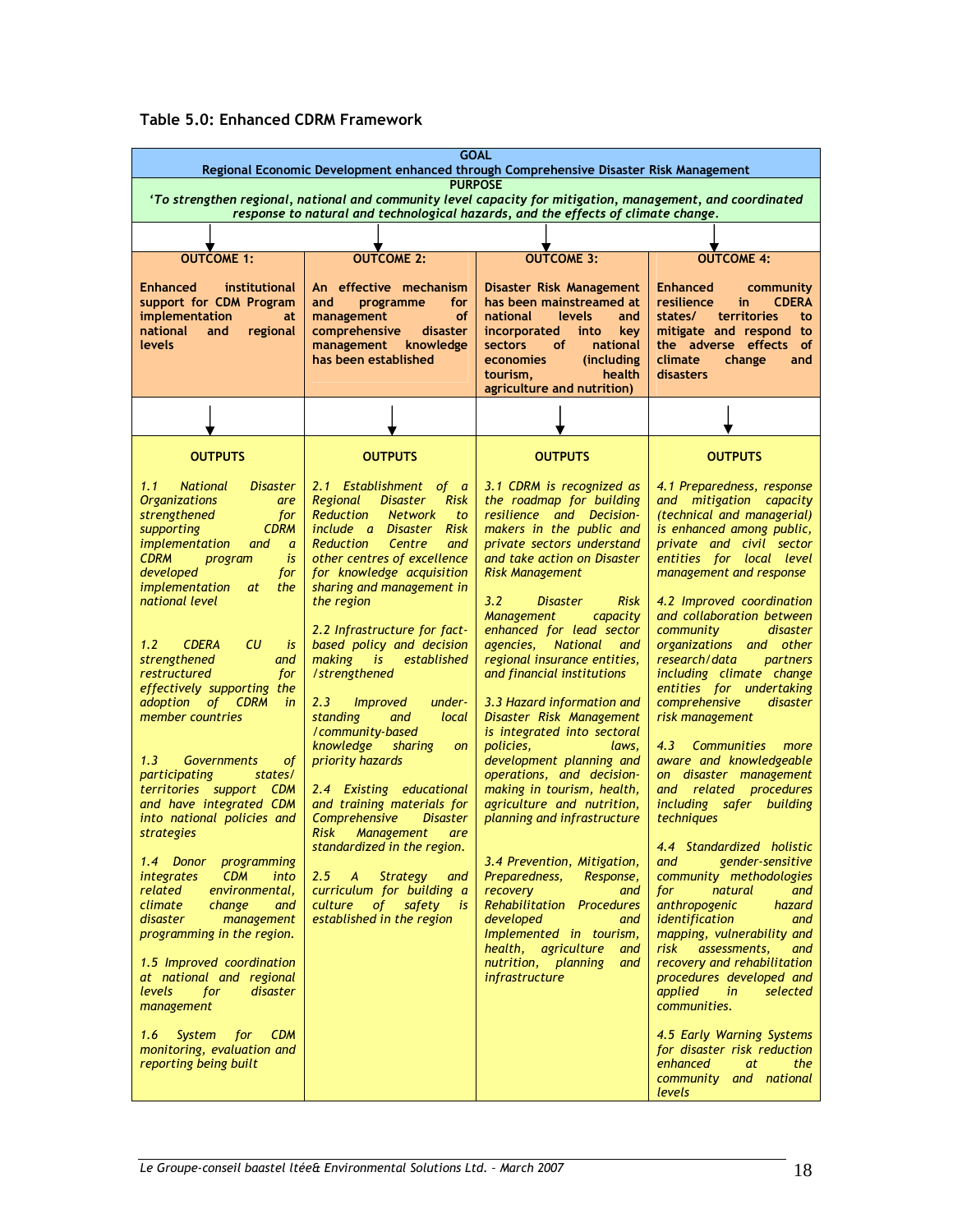#### **5.1 Priority Outcome 1 - Enhanced institutional support for CDM Programme implementation at national and regional levels.**

This programmatic area deepens **IR 1 and IR 3** of the 2001 framework, and is, in some ways, also cross cutting throughout all four outcomes.

One recurrent finding from the assessment process related to the need for building capacity at the local level for effective preparedness and response, risk reduction, and recovery /rehabilitation mechanisms. Further, several territories expressed frustration at the seemingly low to moderate priority attention from national governments with respect to the required resources and support of the National Disaster Organisation (NDOs). This finding echoed others found in the baseline study conducted in 2001, and was disappointing given the frequency and severity of events in the region over the past five years, and the diverse projects implemented. The need for "champions" was expressed repeatedly and it was clear that the engagement required of policy-makers needed a new approach.

The need for institutional strengthening at all levels continues to be glaring and the success of a comprehensive approach to disaster risk management depends on the extent to which institutional capacity is built to drive the process. Support must therefore be provided for CDERA as the CARICOM focal point and regional driver; for the National Disaster Organizations - National Disaster Offices as well as the network of public, private and civil sector partners; and for operational modalities which serve to enhance mainstreaming of environmental, climate change and DRM programming.

The links between this outcome, the 2001 IRs, the Kingston Declaration and key aspects of the CARICOM Framework and WCDR are found in the Table 5.1 below. Outputs are listed and suggested lead agencies, partners and supporting context described respectively.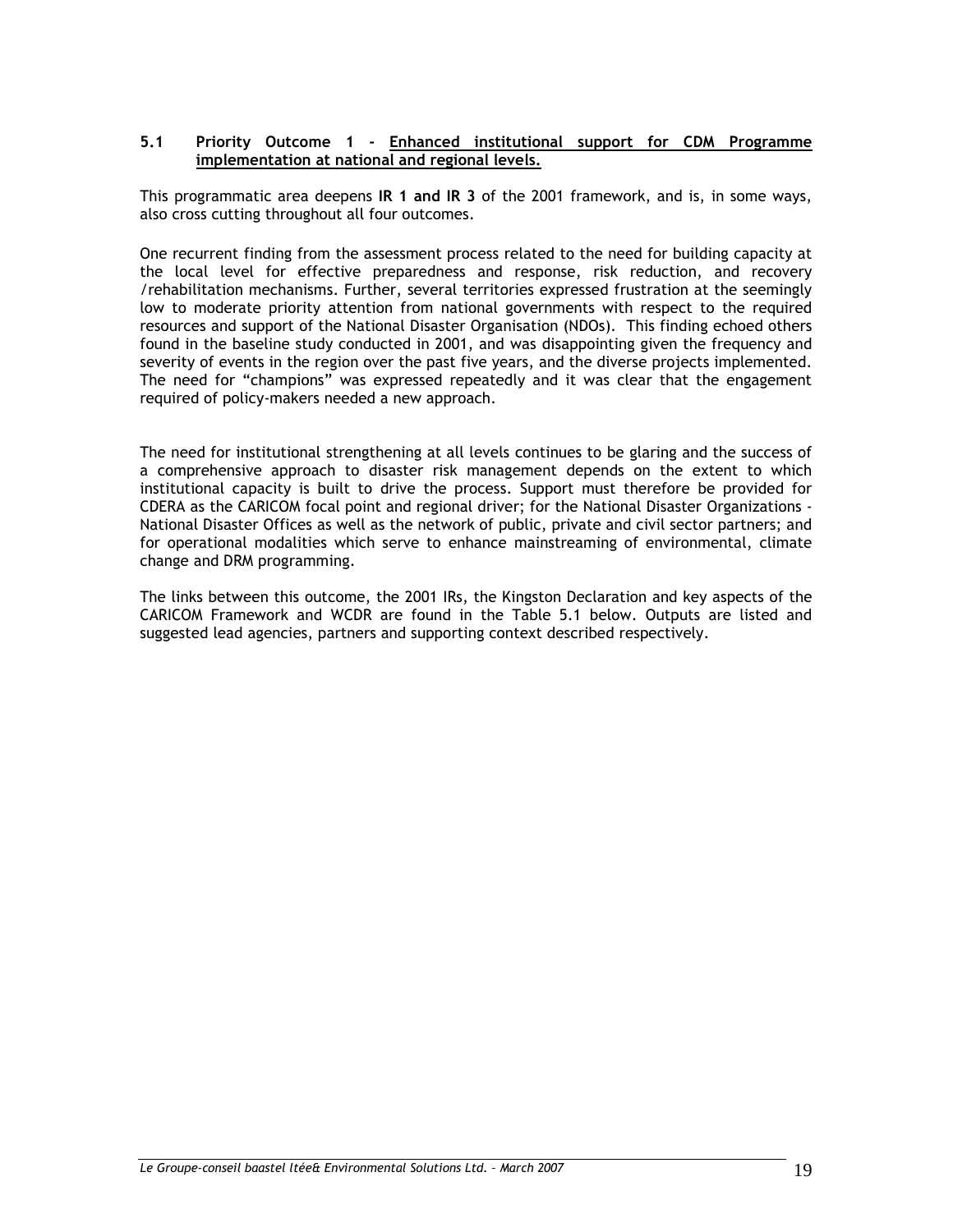# **Table 5.1: Linkages of Outcome 1 and Outputs with 2001 IRs, Kingston Declaration and CARICOM 10-year Framework**

| 2006 CDM Outcome & Outputs                                                                                                                                                                                | <b>Lead Agency</b>                          | Implementation<br><b>Partners</b>                                | Supporting<br>Context                                 | 2001 IRs                                                                                                                                                                         | Kingston Declaration 2005                                                                                                               | <b>CARICOM Framework /WCDR</b>                                                                       |
|-----------------------------------------------------------------------------------------------------------------------------------------------------------------------------------------------------------|---------------------------------------------|------------------------------------------------------------------|-------------------------------------------------------|----------------------------------------------------------------------------------------------------------------------------------------------------------------------------------|-----------------------------------------------------------------------------------------------------------------------------------------|------------------------------------------------------------------------------------------------------|
| 1. Enhanced institutional support for CDM Program                                                                                                                                                         |                                             |                                                                  |                                                       | IR 1 - Stronger regional and national                                                                                                                                            | Raise<br>the<br>level<br>0f                                                                                                             | <b>Vulnerability Assessment</b>                                                                      |
| implementation at national and regional levels<br><b>Outputs</b>                                                                                                                                          |                                             |                                                                  |                                                       | institutions to drive implementation of<br><b>CDM</b>                                                                                                                            | regional/national/local<br>level<br>coordination<br>disaster<br>for<br>management                                                       | <b>Flood Management</b>                                                                              |
|                                                                                                                                                                                                           | <b>NDMOs</b>                                | <b>NDOs</b>                                                      | CIDA, EU, JICA,                                       | IR-1.1. CDERA is restructured and                                                                                                                                                |                                                                                                                                         | <b>Early Warning Systems</b>                                                                         |
| National Disaster Organizations including<br>1.1<br>Disaster Management Offices are<br>National<br>strengthened for supporting CDRM implementation,<br>and a CDRM program is developed for implementation |                                             | DRRC - UWI<br><b>CARICOM</b>                                     | USAID, UN                                             | reorganized to effectively support<br>adoption of CDM by its member<br>countries.                                                                                                | Enshrine in law, the roles and<br>responsibilities of all disaster<br>management<br>stakeholders<br>including private sector, and civil | <b>Climate Change Adaptation</b><br>Community disaster planning                                      |
| at the national level<br>CDERA CU is strengthened for effectively<br>$1.2^{\circ}$                                                                                                                        | <b>CDERA CU</b>                             | <b>NDOs</b><br>National                                          | All development<br>partners, Private                  | II-1.2 National Disaster Organizations<br>strengthened to support CDM.                                                                                                           | society<br>Improve coordination between                                                                                                 | Knowledge enhancement.                                                                               |
| supporting the adoption of CDRM in member countries                                                                                                                                                       |                                             | Governments<br><b>OECS</b><br><b>Private Sector</b>              | Sector, Civil Sector<br>organizations                 | IR-1.3. Other research and data<br>partners in the region are strengthened                                                                                                       | government, non government and<br>donor agencies to promote CDM.                                                                        |                                                                                                      |
|                                                                                                                                                                                                           |                                             | Civil Society<br>organisations                                   |                                                       | and rationalized to support CDM.                                                                                                                                                 | Better incorporate disaster risk<br>management into development<br>policies and action plans.                                           | Disaster risk reduction is national<br>with<br>priority<br>strong<br>organizational and policy basis |
| 1.3 Governments of participating states/ territories                                                                                                                                                      | NDO, NDMO                                   | National<br>Governments<br>OECS, CDB CDERA                       | UN, CIDA, EU, OAS                                     | IR 4 Preparedness, response and<br>mitigation capability is enhanced and<br>integrated into all public, private and                                                              | Improve communication systems                                                                                                           | for implementation:<br>Governance                                                                    |
| support CDRM and have integrated CDM into national<br>policies and strategies                                                                                                                             |                                             | CU                                                               |                                                       | civil sector entities.                                                                                                                                                           | throughout the entire disaster<br>management spectrum.                                                                                  |                                                                                                      |
|                                                                                                                                                                                                           | ECCDM (UN and CIDA)                         | OAS, Climate                                                     | All development                                       | IR-4.1 Disaster management legislation<br>supports CDM.                                                                                                                          | Improve<br>regional<br>response<br>mechanisms.                                                                                          |                                                                                                      |
| 1.4 Donor programming integrates CDRM into related<br>environmental, climate change and<br>disaster                                                                                                       | Development Partner<br>group (E.Carib.Etc.) | <b>Change Centre</b><br><b>OECS</b><br>ECDG/ECCDM                | partners                                              | Comprehensive<br>$IR-4.2$<br>disaster                                                                                                                                            | Greater donor coordination to<br>greater efficiency in<br>ensure                                                                        |                                                                                                      |
| management programming in the region.                                                                                                                                                                     |                                             | <b>WCDG</b><br><b>OECS</b>                                       | All development                                       | management plans in place, tested and<br>reviewed annually.                                                                                                                      | disaster<br>prevention,<br>preparedness,<br>mitigation and<br>response.                                                                 |                                                                                                      |
| 1.5 Improved coordination at national and regional                                                                                                                                                        | <b>CDERA CU</b>                             | CDB<br>Ministries of                                             | partners, Private<br>Sector                           | IR-4.3 Emergency operations facilities                                                                                                                                           | Standardize<br>information                                                                                                              |                                                                                                      |
| levels for disaster management                                                                                                                                                                            |                                             | Government<br><b>Private Sector</b><br>Civil Sector              |                                                       | adequately<br>equipped<br>are<br>and<br>operational.                                                                                                                             | protocols, in order to ensure<br>effective disaster response                                                                            |                                                                                                      |
| 1.6 A program for Capacity building for monitoring,<br>evaluation and reporting is on-going                                                                                                               | CDERA CU, NDMO                              | <b>OECS</b><br>Government<br>Ministries, Private<br>Sector, NGOs | Development<br>Partners,<br>Professional<br>Expertise | IR-5.2 Policy and decision-makers in<br>the public and private sectors are well<br>informed about CDM and<br>its<br>implications for economic growth and<br>political stability. | Engender more equitable risk<br>sharing<br>and<br>risk<br>transfer<br>mechanisms                                                        |                                                                                                      |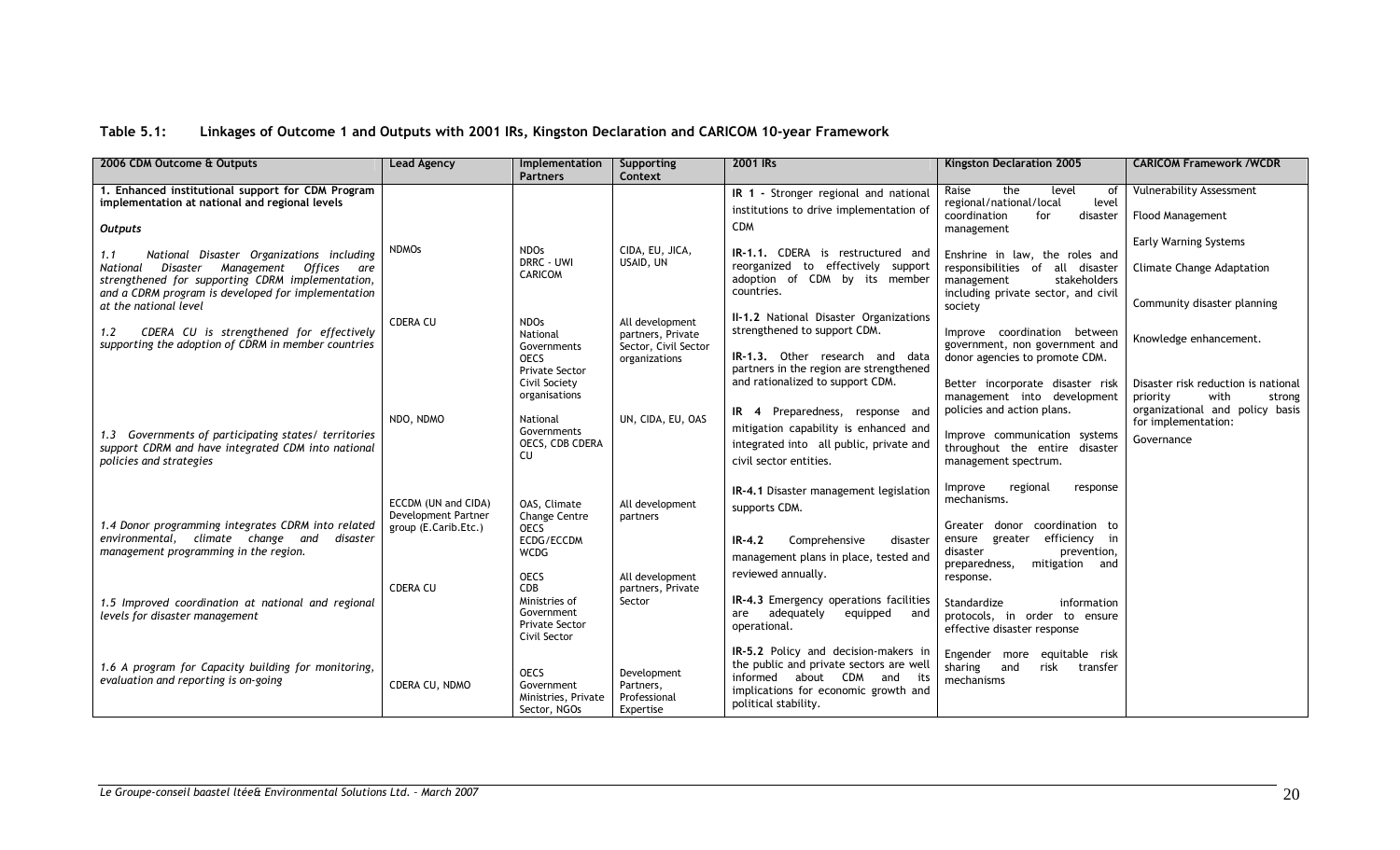#### **5.2 Priority Outcome 2 - Effective mechanisms and programmes for management and sharing of CDRM knowledge are established and utilized for decision making**

The need to manage, share, access and utilize data and knowledge is a key aspect to be addressed in the upcoming strategy. This was highlighted in the assessment process and is a central aspect of the CARICOM Framework and WCDR. The technological and coordination needs abound in the region. This key aspect is linked to and can deepen further IRs 2 and 5.

A Disaster Risk Reduction Centre (DRRC) has been established at the University of the West Indies with the objective of forming a network of institutional partners to build the knowledge management capacity for Disaster Risk Management in the Region. The Centre is situated administratively within the Institute for Sustainable Development, and UWI is in the process of making the Centre operational.

A Survey of Disaster Management Teaching and Research at Tertiary Institutions revealed a number of programmes across the region, but these were generally disparate and compartmentalized. Disaster Risk Management must be based on solid knowledge and skill sets and therefore the need to pull together a network of institutions into an operating framework was recognized. Continuing Education programs should be standardized and included as part of the program.

The links between this outcome, the 2001 IRs, the Kingston Declaration and key aspects of the CARICOM Framework and WCDR are found in the Table 5.2 below. Outputs are listed and suggested lead agencies, partners and supporting context described respectively.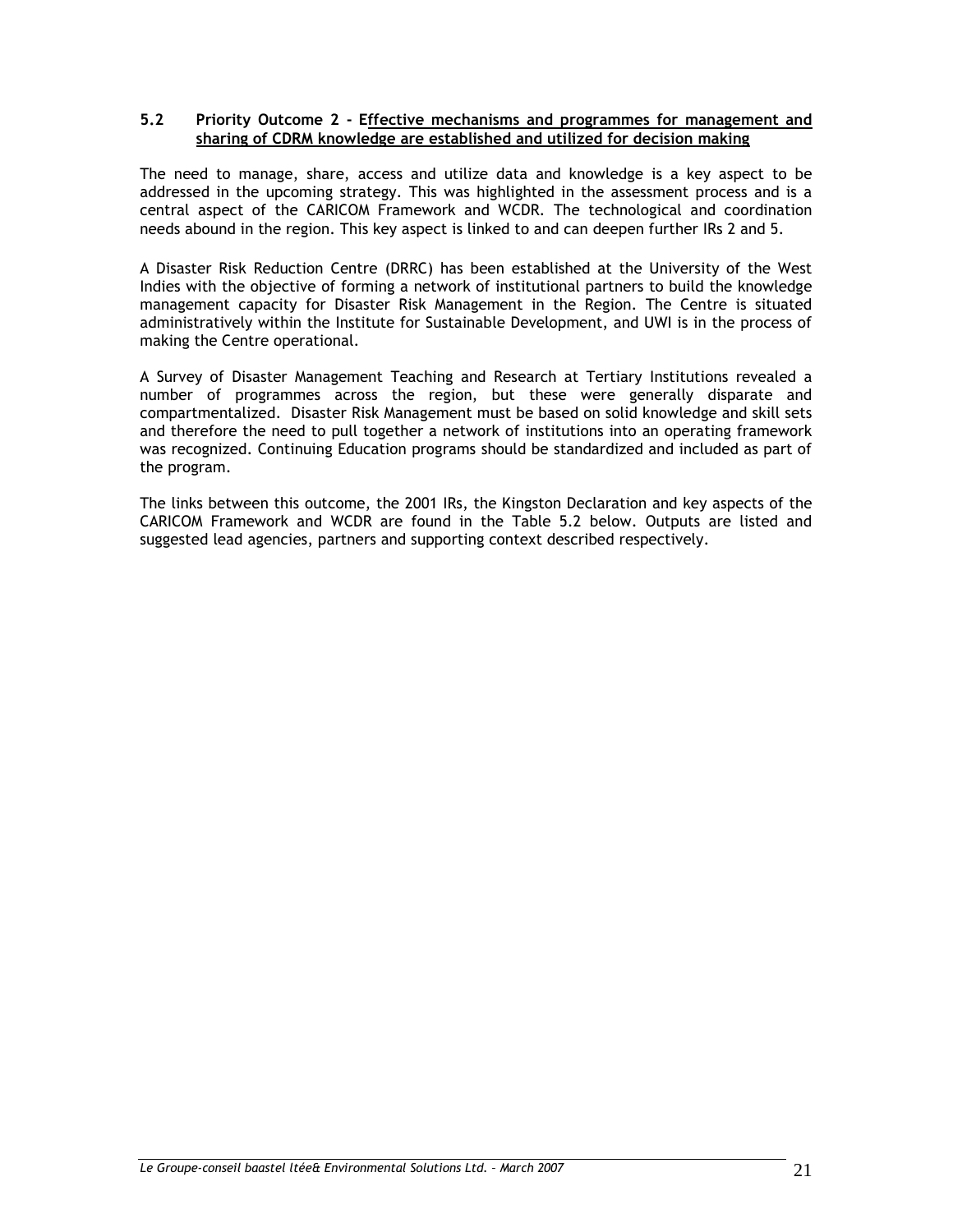| 2006 CDM Outcome& Outputs                                                                                                                                                                                                                                                                                                                                                                                                                                                                                                                                                                                                                                                                                                                                                                                                                                                                                                                 | Lead                | Implementation                                                                                                                                                                                                                                           | Supporting                                                                          | 2001 IRs                                                                                                                                                                                                                                                                                                                                                                                                                                                                                                                                                                                                                                                                                                                            | Kingston Declaration 2005                                                                                       | <b>CARICOM</b><br>Framework                                                                                                                                                                                        |
|-------------------------------------------------------------------------------------------------------------------------------------------------------------------------------------------------------------------------------------------------------------------------------------------------------------------------------------------------------------------------------------------------------------------------------------------------------------------------------------------------------------------------------------------------------------------------------------------------------------------------------------------------------------------------------------------------------------------------------------------------------------------------------------------------------------------------------------------------------------------------------------------------------------------------------------------|---------------------|----------------------------------------------------------------------------------------------------------------------------------------------------------------------------------------------------------------------------------------------------------|-------------------------------------------------------------------------------------|-------------------------------------------------------------------------------------------------------------------------------------------------------------------------------------------------------------------------------------------------------------------------------------------------------------------------------------------------------------------------------------------------------------------------------------------------------------------------------------------------------------------------------------------------------------------------------------------------------------------------------------------------------------------------------------------------------------------------------------|-----------------------------------------------------------------------------------------------------------------|--------------------------------------------------------------------------------------------------------------------------------------------------------------------------------------------------------------------|
|                                                                                                                                                                                                                                                                                                                                                                                                                                                                                                                                                                                                                                                                                                                                                                                                                                                                                                                                           | Agency              | <b>Partners</b>                                                                                                                                                                                                                                          | Context                                                                             |                                                                                                                                                                                                                                                                                                                                                                                                                                                                                                                                                                                                                                                                                                                                     |                                                                                                                 | /WCDR                                                                                                                                                                                                              |
| 2. Effective mechanisms and programmes for<br>management of comprehensive disaster risk<br>management knowledge are established and<br>utilized for decision-making<br><b>OUTPUTS</b><br>Establishment of a Regional Disaster Risk<br>2.1<br>Reduction Network to include a Disaster Risk<br>Reduction Centre and other centres of excellence<br>for knowledge sharing and management in the<br>region<br>utilization<br>of ICT<br>other<br>2.2 The<br>and<br>Infrastructure for fact-based policy and<br>making<br>established<br>decision<br>is<br>/strengthened<br>Under-standing and local /community-<br>2.3<br>based knowledge sharing on priority<br>hazards is improved<br>2.4 Existing educational and training materials<br>and curricula for Comprehensive Disaster<br>Management are standardized in<br>Risk<br>the region.<br>2.5 A Strategy and curriculum for building a<br>culture of safety is established in the region | $1 - 4$<br>DRRC/UWI | All other regional tertiary institutions<br>with existing and planned teaching<br>and research programmes in DRM<br>Universities and colleges<br>Technical, vocational an continuing<br>entities<br>UWI, Utech, UG, BVI, et al<br>NDOs, PAHO, OFDA, IFRC | UN, CIDA, IDB,<br>EU, CTU, UWI,<br>Utech, UGuyana,<br>H.Lavity Stout,<br>OAS, et al | IR 2 - Research, education and training<br>programmes support implementation of CDM.<br>IR-2.1 Curricula and programs at regional and<br>educational institutions support<br>national<br>hazard<br>links to<br>management<br>and<br>environmental management.<br><b>IR2.2.</b> Regional research and technology<br>institutions have established capabilities<br>including access to the latest technologies in<br>hazard assessment, mapping and warning<br>systems.<br>IR2.3. Research is applied to specific local<br>circumstances and information on hazards,<br>vulnerabilities and protective measures is<br>widely available.<br>IR 5 - Hazard information is incorporated into<br>development planning and decision-making | Ensure the mainstreaming of<br>risk management approaches<br>Environmental<br>and<br>into<br>Development Policy | Mapping<br>and<br>Hazard<br>Vulnerability Assessment<br><b>Flood Management</b><br>Knowledge enhancement<br><b>Use</b><br>knowledge,<br>innovation and education<br>to build a culture of<br>safety and resilience |

# **Table 5.2: Linkages of Outcome 2 and Outputs with 2001 IRs, Kingston Declaration and CARICOM 10- year Framework**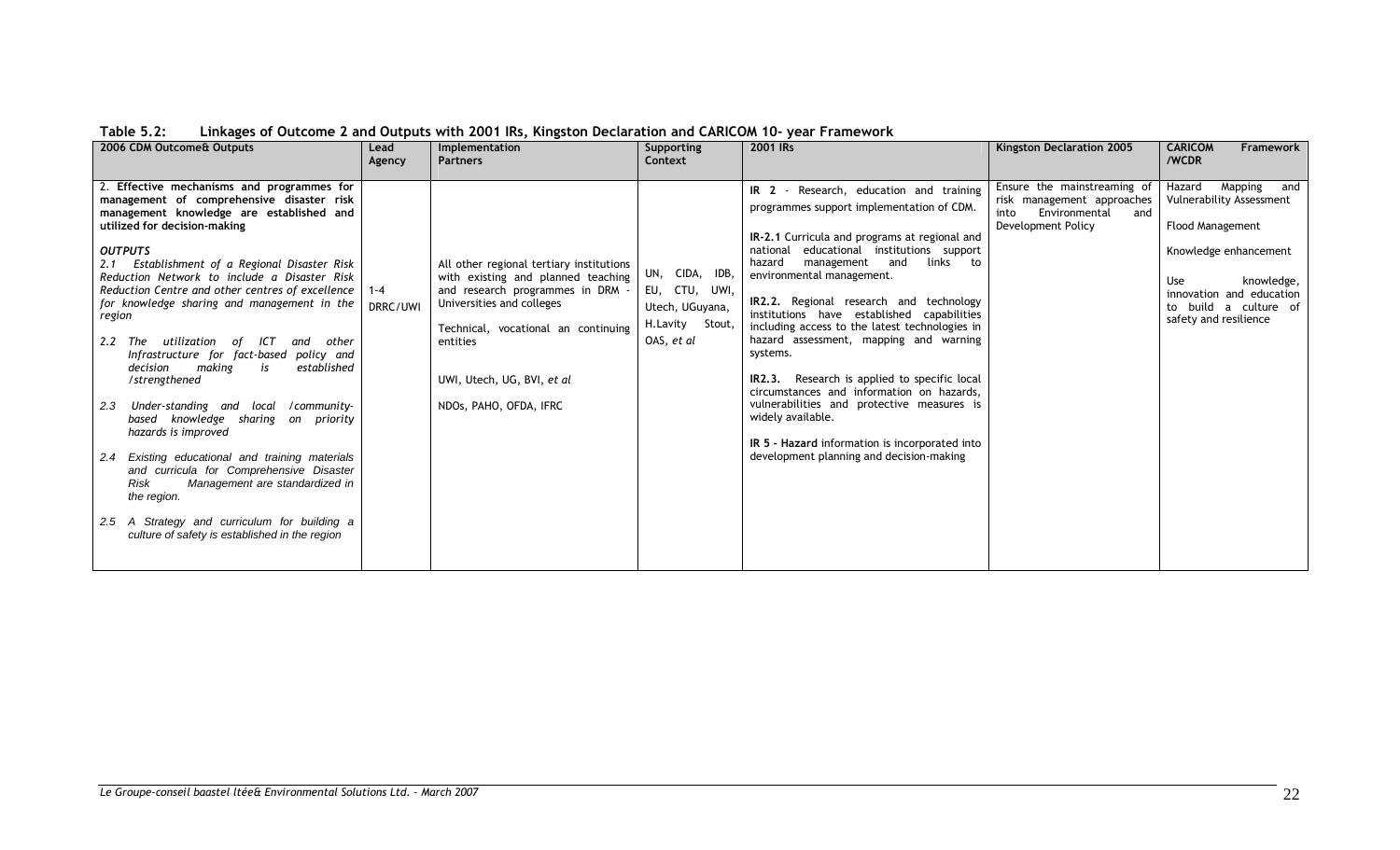#### **5.3 Priority Outcome 3 - Disaster Risk Management has been mainstreamed at national levels and incorporated into key sectors of national economies (including tourism, health and agriculture)**

There is a need to further the integration and mainstreaming of Disaster Risk Management at the national level, and there has been virtually no attention to the needs of the specific sectors which drive the economies of the region. A sector focus has the potential to capture the attention of policy-makers, as direct linkages can be made between improving disaster management systems and loss reduction. Of greater significance is the importance of the required paradigm shift from disaster management as an appendage to programming, to mainstreaming DRM as a serious business issue. A multi-hazard approach is particularly significant to this outcome, as development and management of the sectors require multifaceted approaches and synergies among the many interrelated systems.

Disaster risk management for key sectors will enhance the provisions of IR 3 of the 2001 Strategy, and also are linked to IRs 1, 2, 4 and 5. This Outcome has the potential to lead to visible and tangible results at the national as well as regional levels.

Some programmatic areas have already been identified for funding in the Tourism Sector, and the *Jagdeo Initiative* of CARICOM is a potentially organizing framework for interventions in the agricultural sector. Some aspects have therefore been included below. The health sector is also of importance and is therefore included here, in a general way at this stage.

#### *Economy and Investment*

As the Caribbean Community accelerates its efforts for the implementation of the Caribbean Single Market and Economy (CSME), one of the essential pillars is an environment that fosters sustainable development. In recognition of this, the CDERA Council, Council of Trade and Economic Development (COTED) and the Community Council have all embraced the a comprehensive approach to disaster management as a contribution to sustainable development in the Caribbean region.

The revised CDRM Framework was developed against the background that the region faces significant development challenges as its small, export-dependent countries adjust to loss of preferences in an increasingly competitive global economy. New technologies and rapid changes in the global market present new opportunities, but require the region to adjust or else be left behind. The region must therefore do all that it can to encourage investment in competitive enterprises, including measures to reduce risks to that investment and the infrastructure on which it depends.

The links between this outcome, the 2001 IRs, the Kingston Declaration and key aspects of the CARICOM Framework and WCDR are found in the Table 5.3 below. Outputs are listed and suggested lead agencies, partners and supporting context described respectively.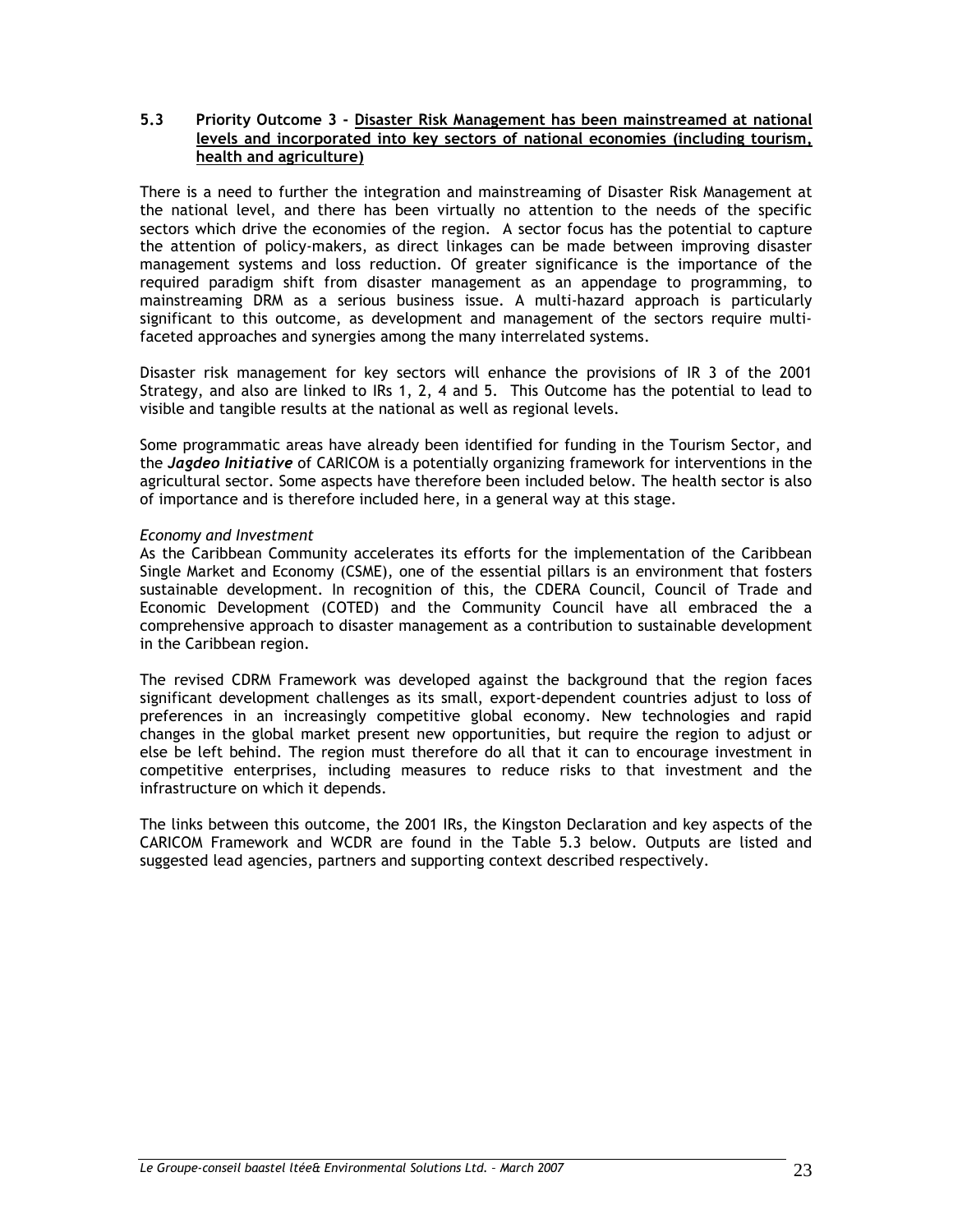| 3. Disaster Risk Management has been mainstreamed<br>IR 3 - Regional institutions and<br>Raise the level of regional/national/local<br><b>Vulnerability Assessment</b><br>donors incorporate CDM in their own<br>at national levels and incorporated into key sectors<br>level<br>coordination<br>for<br>disaster<br>Flood Management<br>of national economies including tourism, health,<br>programs and promote CDM to their<br>management<br>agriculture, planning, infrastructure)<br>respective constituencies<br>Early Warning Systems<br>coordination<br>Improve<br>between<br><b>OUTPUTS</b><br>IR-3.2 Organizations representing<br>government, non government and donor<br>key economic sectors actively<br>agencies to promote CDM.<br>Climate Change Adaptation<br>promote CDM to their constituents<br>3.1 CDRM is recognized as the roadmap for building<br>CIDA,<br>JICA,<br><b>NDOs</b><br>Respective<br>private<br>UNDP,<br>resilience, and decision-makers in the public and<br><b>National Champions</b><br>USAID,<br>and on their behalf.<br>sector entities<br>incorporate<br>Better<br>disaster<br>risk<br>disaster<br>Community<br>private sectors understand and take action on Disaster<br><b>CDERA CU</b><br>management into development policies<br>Respective<br>public<br>DIFID, ECHO<br>sector bodies, UWI<br>$IR-3.3$<br>Risk Management<br>Insurance and finance<br>and action plans.<br>planning<br>industries in the region actively<br>CDB, CAIC<br>CARDI, IICA, CIMH<br>World Bank<br>support CDM.<br>communication<br>Improve<br>systems<br>3.2 Disaster Risk Management capacity is enhanced for<br>Knowledge enhancement.<br>Regional Insurance<br>OECS,<br>IDB, FAO, IICA<br>Respective<br>throughout<br>entire<br>disaster<br>the<br>lead sector agencies, National and regional insurance<br><b>Bodies</b><br>Hazard information is<br>CARDI, PAHO<br>IR <sub>5</sub><br>management spectrum.<br>private<br>sector<br>entities, and financial institutions<br>UNDP, WHO<br>FAO, PAHO, CTO<br>Respective<br>into development<br>incorporated<br>Reduce<br>entities,<br>IICA, CARDI<br>planning and decision-making<br>Improve regional response mechanisms.<br>public sector bodies<br>factors<br>3.3 Hazard information and Disaster Risk Management<br>DRRC, CTO, PAHO,<br>Respective<br>IDB, CDB, MACC,<br>UWI,<br>$IR-5.1$<br>Physical planning<br>Greater donor coordination to ensure<br>including Prevention, Mitigation, Preparedness,<br>includes consideration of hazard and<br>FAO, CDERA CU<br>UNDP, IDB, JICA<br>greater efficiency in disaster prevention,<br>Offices<br>of<br>the<br>Response, Recovery and Rehabilitation Procedures are<br>Attorneys-General<br>vulnerability information.<br>preparedness, mitigation and response.<br>culture of<br>developed and integrated into sectoral policies, laws,<br>CDB, OECS, Climate<br>resilience<br>development planning and operations, and decision-<br>Change Centre, CTO,<br>Standardize information protocols, in<br>$IR-5.2.$<br>Policy and decision-<br>making in tourism, health, agriculture, planning and<br>CHA, DRRC<br>makers in the public and private<br>order to<br>ensure effective disaster<br>Strengthen<br>disaster<br>infrastructure<br>sectors are well informed about CDM<br>response<br>preparedness<br>and<br>and its implications for economic<br>growth and political stability.<br>Engender more equitable risk sharing and<br>effective response<br>risk transfer mechanisms | Emings of Outcome 5 mins 200 miles, inspects becamation and ChineCom to year Frame morn<br>2006 CDM Outcome & Output | Lead Agency | Implementation  | Supporting | 2001 IRs | Kingston Declaration 2005                 | <b>CARICOM</b><br>Framework                                                                                                 |
|---------------------------------------------------------------------------------------------------------------------------------------------------------------------------------------------------------------------------------------------------------------------------------------------------------------------------------------------------------------------------------------------------------------------------------------------------------------------------------------------------------------------------------------------------------------------------------------------------------------------------------------------------------------------------------------------------------------------------------------------------------------------------------------------------------------------------------------------------------------------------------------------------------------------------------------------------------------------------------------------------------------------------------------------------------------------------------------------------------------------------------------------------------------------------------------------------------------------------------------------------------------------------------------------------------------------------------------------------------------------------------------------------------------------------------------------------------------------------------------------------------------------------------------------------------------------------------------------------------------------------------------------------------------------------------------------------------------------------------------------------------------------------------------------------------------------------------------------------------------------------------------------------------------------------------------------------------------------------------------------------------------------------------------------------------------------------------------------------------------------------------------------------------------------------------------------------------------------------------------------------------------------------------------------------------------------------------------------------------------------------------------------------------------------------------------------------------------------------------------------------------------------------------------------------------------------------------------------------------------------------------------------------------------------------------------------------------------------------------------------------------------------------------------------------------------------------------------------------------------------------------------------------------------------------------------------------------------------------------------------------------------------------------------------------------------------------------------------------------------------------------------------------------------------------------------------------------------------------------------------------------------------------------------------------------------------------------------------------------------------------------------------------------------------------------------------------------------------------------------------------------------------|----------------------------------------------------------------------------------------------------------------------|-------------|-----------------|------------|----------|-------------------------------------------|-----------------------------------------------------------------------------------------------------------------------------|
| approaches<br>into<br>management                                                                                                                                                                                                                                                                                                                                                                                                                                                                                                                                                                                                                                                                                                                                                                                                                                                                                                                                                                                                                                                                                                                                                                                                                                                                                                                                                                                                                                                                                                                                                                                                                                                                                                                                                                                                                                                                                                                                                                                                                                                                                                                                                                                                                                                                                                                                                                                                                                                                                                                                                                                                                                                                                                                                                                                                                                                                                                                                                                                                                                                                                                                                                                                                                                                                                                                                                                                                                                                                                    |                                                                                                                      |             | <b>Partners</b> | Context    |          | risk<br>Ensure the<br>mainstreaming<br>of | /WCDR<br>Underlying risk<br>Use knowledge, innovation<br>and education to build a<br>safety and<br>contingency planning for |

**Table 5.3: Linkages of Outcome 3 with 2001 IRs, Kingston Declaration and CARICOM 10-year Framework**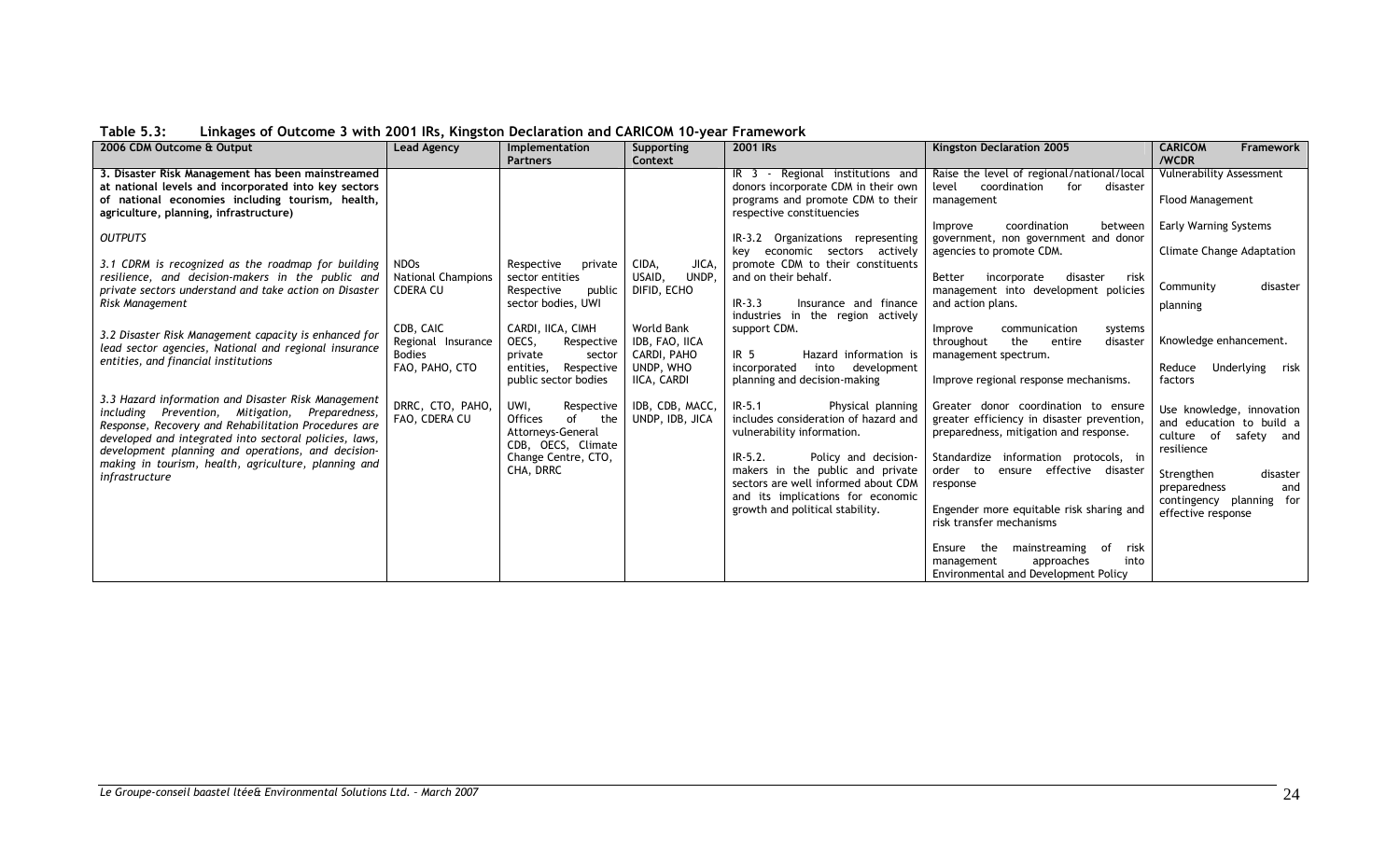#### **5.4 Priority Outcome 4 - Enhanced community resilience in CDERA states/ territories to mitigate and respond to the adverse effects of climate change and disasters**

This programmatic area enhances and deepens IR3, IR4, and IR5 of the 2001 framework, and allows for ownership by host country communities, gender-sensitive programming, risk identification, risk reduction and risk transfer activities, donor harmonization on synergistic outputs, and partnerships among organizations and institutions with similar objectives.

Building community resilience will help to provide communities with the mechanisms to take ownership of their vulnerabilities and to engage in risk reducing practices over time. The effect of such risk reducing activities would be evident and could have a meaningful demonstration effect with respect to impact of the respective investments.

The programme has the potential also to engage citizens in the pursuit of the Millennium Development Goals with respect to poverty reduction and incorporation of the needs of women. It also incorporates provisions of the Hyogo framework and the CARICOM Programmatic Framework for 2005-2015 with respect to community-based disaster planning through partnerships among public, private and civil sectors.

The links between this outcome, the 2001 IRs, the Kingston Declaration and key aspects of the CARICOM Framework and WCDR are found in the Table 5.4 below. Outputs are listed and suggested lead agencies, partners and supporting context described respectively.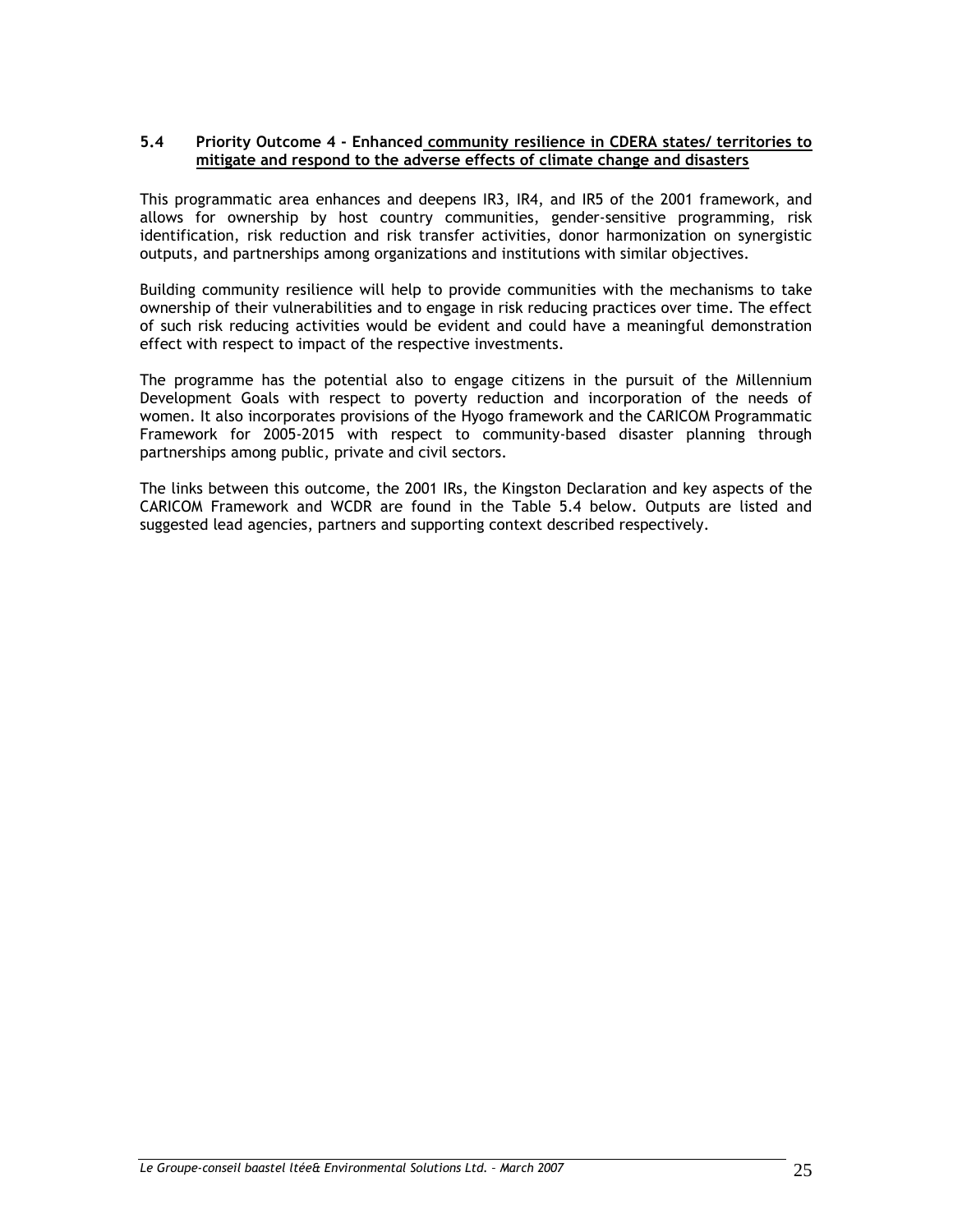| 2006 CDM Outcome                                                                                                                                                                                                                                                                  | Lead<br>Agency                                         | Implementation<br><b>Partners</b>                                                                     | Supporting<br>Context                                     | 2001 IRs                                                                                                                                                                                                                                       | Kingston Declaration 2005                                                                                                                                                                               | <b>CARICOM</b><br><b>Framework</b><br>/WCDR                                                                                            |
|-----------------------------------------------------------------------------------------------------------------------------------------------------------------------------------------------------------------------------------------------------------------------------------|--------------------------------------------------------|-------------------------------------------------------------------------------------------------------|-----------------------------------------------------------|------------------------------------------------------------------------------------------------------------------------------------------------------------------------------------------------------------------------------------------------|---------------------------------------------------------------------------------------------------------------------------------------------------------------------------------------------------------|----------------------------------------------------------------------------------------------------------------------------------------|
| 4. Enhanced community resilience in CDERA states/<br>territories to mitigate and respond to the adverse effects<br>of climate change and disasters                                                                                                                                |                                                        |                                                                                                       |                                                           | IR 4 Preparedness, response and mitigation<br>capability is enhanced and integrated into<br>all public, private and civil sector entities.                                                                                                     | Raise the level of regional/national/local<br>coordination<br>level<br>for<br>disaster<br>management                                                                                                    | Hazard<br>Mapping<br>and<br>Vulnerability Assessment                                                                                   |
| <b>OUTPUTS</b><br>4.1 Preparedness, response and mitigation recovery and<br>rehabilitation capacity (technical and managerial) is<br>enhanced among public, private and civil sector entities for<br>local level management and response                                          | <b>NDOs</b><br><b>NDMO</b>                             | CDERA, UWI<br>Local governments<br>Community<br>Organisations<br><b>Private Sector</b>                | CIDA,<br>JICA,<br>USAID, UNDP<br>DIFID, ECHO              | IR-4.1 Disaster management legislation<br>supports CDM.<br>IR-4,2Comprehensive disaster management<br>plans in place, tested and reviewed<br>annually.                                                                                         | Place particular emphasis on damage and<br>needs assessments<br>Improve early warning systems to allow<br>for greater<br>level of community<br>participation                                            | <b>Flood Management</b><br>Early Warning Systems<br>Change<br>Climate<br>Adaptation                                                    |
| 4.2 Improved coordination and collaboration between<br>community disaster organizations and other research/data<br>partners including climate change entities for undertaking<br>comprehensive disaster risk management                                                           | <b>NDMOs</b><br><b>DRRC</b>                            | CDB, CBOs<br>Private<br>sector<br>entities, CDERA CU                                                  | DIFID.<br>EU.<br>UNDP, MACC                               | IR-4.3. Emergency operations facilities are<br>adequately equipped and operational.<br>IR-4.4. Lifelines and critical infrastructure<br>are protected with mitigation measures.                                                                | Standardize information protocols, in<br>ensure effective disaster<br>order to<br>response<br>Build greater community resilience.                                                                       | disaster<br>Community<br>planning<br>Knowledge enhancement.                                                                            |
| 4.3 Communities more aware and knowledgeable on disaster<br>risk management and related procedures including safer<br>building techniques                                                                                                                                         | <b>NDMOs</b>                                           | DRRC.<br>Climate<br>Change Centre,<br>Insurance Sector.<br>UWI,<br><b>CDERA CU</b><br>UNELAC,         | MACC,<br>All<br>development<br>partners                   | IR-4.5. Mitigation is included in response,<br>recovery and reconstruction actions.<br>IR 5 Hazard information is incorporated into<br>development planning and decision-making                                                                | Engender more equitable risk sharing and<br>risk transfer mechanisms<br>Enshrine in<br>the<br>law,<br>roles and<br>all<br>responsibilities<br>of<br>disaster<br>stakeholders<br>including<br>management | Reduce Underlying risk<br>factors<br>Use knowledge, innovation<br>and education to build a                                             |
| 4.4 Standardized holistic and gender-sensitive community<br>methodologies for natural and anthropogenic hazard<br>identification and mapping, vulnerability and risk<br>assessments, and recovery and rehabilitation procedures<br>developed and applied in selected communities. | <b>CDERA</b><br>CU,<br>CDB-<br>BNTF,<br><b>IFRCS</b>   | DRRC - UWI,<br>OECS,<br>Climate<br>Change Centre,<br><b>ECHO</b><br>Climate<br>Change<br>Centre, SRU, | JICA, EU<br>All development<br>partners                   | $IR-5.1$<br>Physical planning includes<br>consideration of hazard and vulnerability<br>information.<br>IR-5.2 Policy and decision-makers in the<br>public and private sectors are well informed<br>about CDM and its implications for economic | private sector, and civil society<br>coordination<br>between<br>Improve<br>government, non government and donor<br>agencies to promote CDM.<br>Ensure the<br>risk<br>mainstreaming<br>of                | culture of safety and<br>resilience<br>Strengthen<br>disaster<br>preparedness<br>and<br>contingency planning for<br>effective response |
| 4.5 Early Warning Systems for disaster risk reduction<br>enhanced at the community and national levels                                                                                                                                                                            | NDOs,<br><b>CDERA</b><br>CU<br>ICG-<br><b>IOCARIBE</b> | DRRC, CIMH,<br><b>OECS</b>                                                                            | <b>CIDA</b><br><b>UNDP</b><br>All development<br>partners | growth and political stability.                                                                                                                                                                                                                | into<br>approaches<br>management<br>Environmental and Development Policy                                                                                                                                |                                                                                                                                        |

**Table 5.4: Linkages of Outcome 4 and Outputs with 2001 IRs, Kingston Declaration and CARICOM 10- year Framework**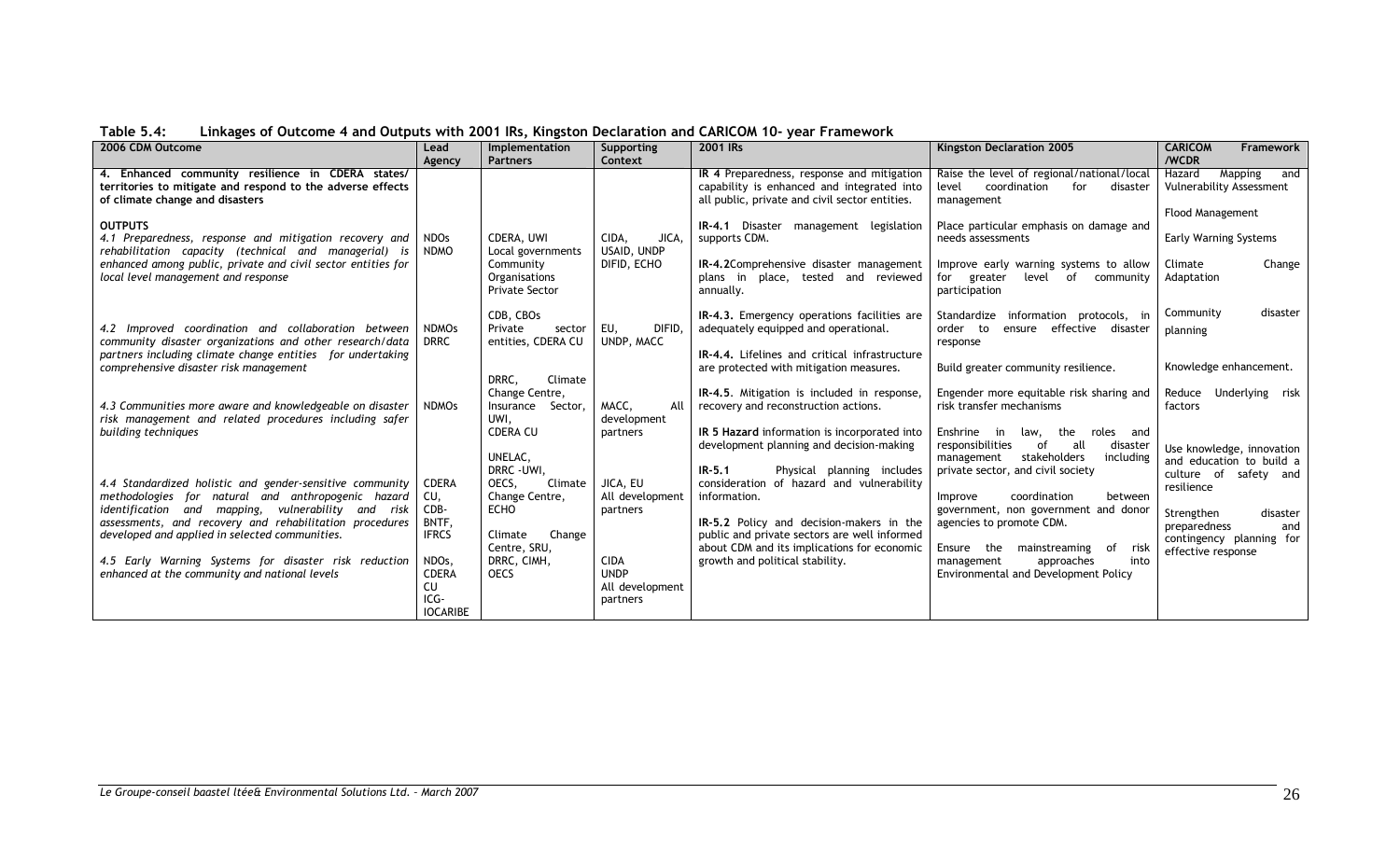# **5.5 Preliminary Activities**

Although it is still somewhat premature for defining the specific activities linked to each of the outputs listed above, and indeed, these should be developed in particular by lead agencies – in collaboration with supporting agencies – the assessment team developed some preliminary activities based on stakeholder consultations by sector and institution, to demonstrate further key details of the enhanced CDM strategy.

As an example, some activities linked to Outputs for Outcome 2 (Knowledge Management) and Outcome 1 (Institutional Capacity Building) are presented below:

### **OUTCOME 2.**

#### *Output 2.1 Establishment of a Regional Disaster Risk Reduction Network to include a Disaster Risk Reduction Centre and other centres of excellence for knowledge sharing and management in the region*

### Activities

- Seek acceptance and endorsement of DRRC as the regional accreditation authority.
- Develop accreditation and certification programme for implementation
- Develop a framework for practitioners to register with DRRC/Centre of Excellence
- Establish an expert group of decision makers from tertiary institutions in the region to form a network and guide for process for establishing the DRRC as the premier regional accreditation authority for DRRC education and training.
- Undertake consultancy to research and provide recommendations on the process for structure for the DDRC to perform the role for the regional accreditation authority for DRR education and training.
- Promote and seek endorsement of stakeholders for DRRC as the premier regional accreditation authority for DRR education and training.
- Establish Centres of Excellence to support the work of the DRRC.
- Establish a focal point for promoting and marketing the programme to educational institutions in the region to build partnerships and consensus.
- Develop and disseminate promotional material on the DRRC and its programmes.
- Develop a mechanism for the work of the DRRC and the Centres of Excellence to be presented and endorsed by Heads of States in the region.

#### *Output 2.2 Infrastructure for fact-based policy and decision making is established/enhanced*

### Activities (examples):

- Develop a multi-hazard Geo-reference Database
- Designate an appropriate authority for management of the data base
- Develop state of the art courses for stakeholders including corporate sector, media, legislators
- Enhance and utilize existing models (e.g. hazard prediction models)
- Enhance and utilize existing teaching modules
- Deliver courses
- Undertake Training and workshops in the use of and updating of database
- Collect, validate and geo-reference multi-hazard/disaster data
- Procure appropriate hardware and software for database establishment and management
- Establish protocols for the sharing of data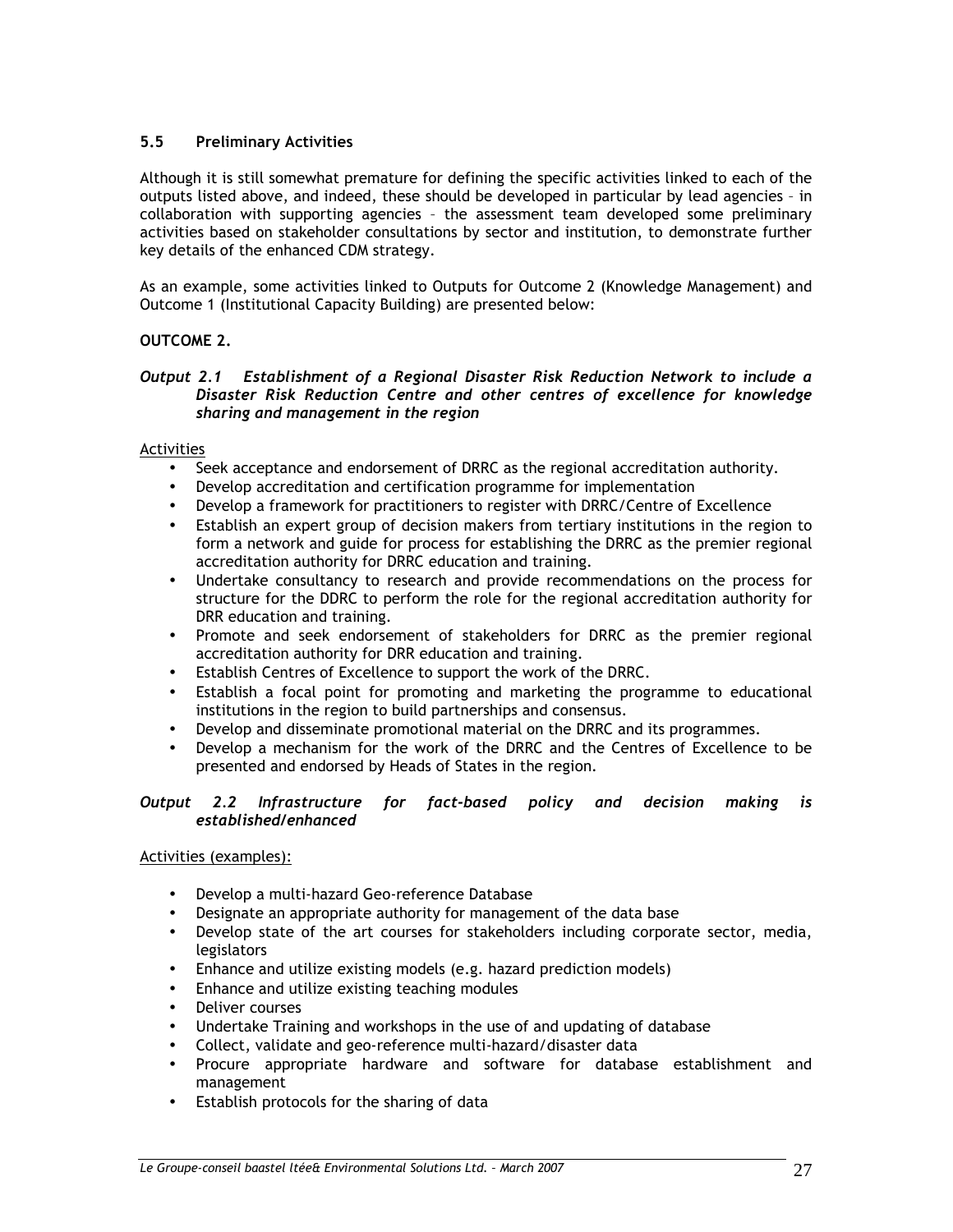• Build institutional capacity for data capture

## *Output 2.3 Improved understanding and knowledge sharing on priority hazards*

#### Activities (examples):

- Undertake behavioural studies related to hazards (e.g. hazard and risk perception)
- Undertake inventory of hazard events (e.g. data on floods, flooding types spatial and temporal distribution of floods)
- Develop hazard information products (e.g. flood hazard maps.)
- Promote the application of hazard information products (e.g. flood hazard maps)
- Determine effectiveness of EWS currently in use (including indigenous knowledge and coping mechanisms
- Develop (and/or improve) partnerships to enhance/develop EWS capacities
- Train users and managers of EWS

### *Output 2.5 A Strategy and curriculum for building a culture of safety is established in the region*

### Activities (examples):

- Conduct a base line study
- Appoint an inter-disciplinary panel of experts (consisting of persons from the different territories) in disaster risk reduction and disaster management to prepare the draft curriculum
- Undertake stakeholder consultations for review and feedback
- Approval and accreditation of curriculum by Disaster Risk Reduction Centre
- Market the program throughout the region
- Undertake training
- Material development and piloting of the program

As an example, some activities linked to the outputs linked to Outcome 1 are presented below:

### *OUTCOME 1*

#### *Output 1.1* **National Disaster Organizations including National Disaster Management Offices are strengthened for supporting CDRM implementation, and a CDRM program is developed for implementation at the national level**

#### Activities (examples):

- Complete institutional reviews of NDOs including NDMOs to determine functional requirement/resources and organisational arrangements needed for CDRM implementation
- Formulate CDRM policy and three year development strategy
- Develop Annual work programme and performance monitoring plan (PMP)
- Develop targeted public education programme for DRM
- Develop a program to promote public/private sector partnerships.
- Develop data management capacity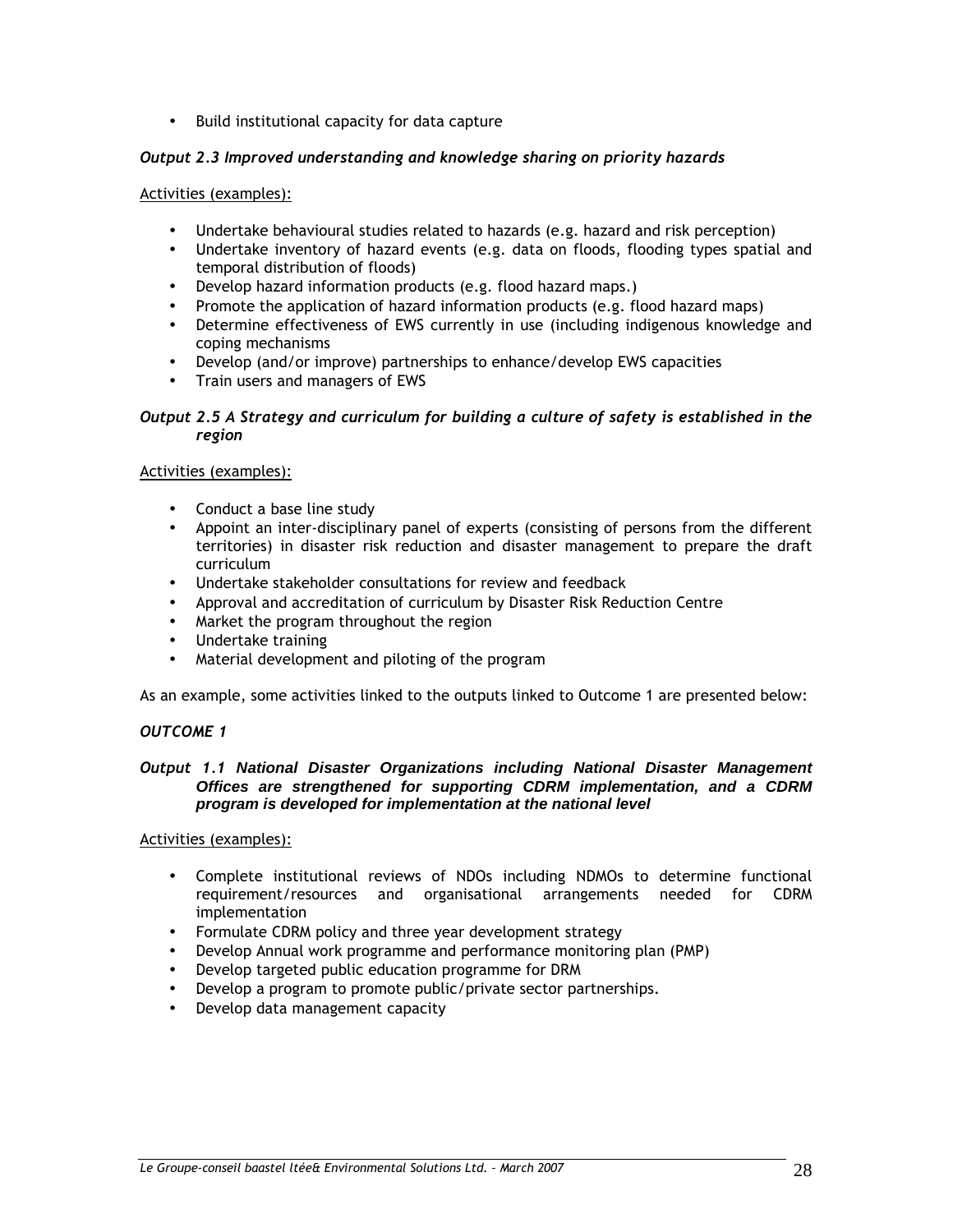#### *Output 1.2 CDERA CU is strengthened for effectively supporting the adoption of CDRM in member countries*

### Activities (examples):

- Deepen organizational structure of Coordinating Unit to provide on-going monitoring and support of technical assistance to NDOs and program development and management
- Capacity building in M&E and RBM
- Strengthen brokering capacity for on-going resource mobilization for T/A
- Enhance capacity for management and dissemination of data on disaster management

#### *Output 1.3 Governments of participating states/ territories support CDRM and have integrated CDRM into national policies and strategies*

#### Activities (examples):

- Review legislation to include provision for CDRM legislation and formulate regulations
- Develop National Disaster Plan, sub-plans and shelter management policy.
- Mandate Agency Disaster Plans
- Implement procedures for hazard analysis of policy and program development
- Provide budgetary allocation for DRM in the public sector
- Integrate CDRM into poverty reduction programming
- Develop incentive programme for hazard reduction and mitigation practices. Collaborate with insurance companies

#### *Output 1.4 Donor programming integrates CDRM into related environmental, climate change and disaster management programming in the region*

### Activities (examples):

- Implement procedures for hazard analysis of policy and program development
- Undertake institutional capacity assessment for CDRM integration
- Review and improve status of programming with respect to integration of DRM
- Allocate resources for support of CDM enhancement programs
- Strengthen donor collaboration
- Integrate CDM into poverty reduction programming

#### **Output 1.5 Improved coordination at national and regional levels for disaster management**

### Activities (examples):

- Establish organizational structures and procedures to facilitate inter-sectoral planning and collaboration
- Review/undertake vulnerability audits for critical facilities and retrofit as needed (infrastructure works, ports, airport, health services, schools, etc)
- Conduct vulnerability audits for key agricultural, fisheries and tourism structures and retrofit as needed.

The program roll-out and development overall can draw upon and utilize the activities suggested above, or can simply use them as starting points or discussion pieces in the consultative program design process.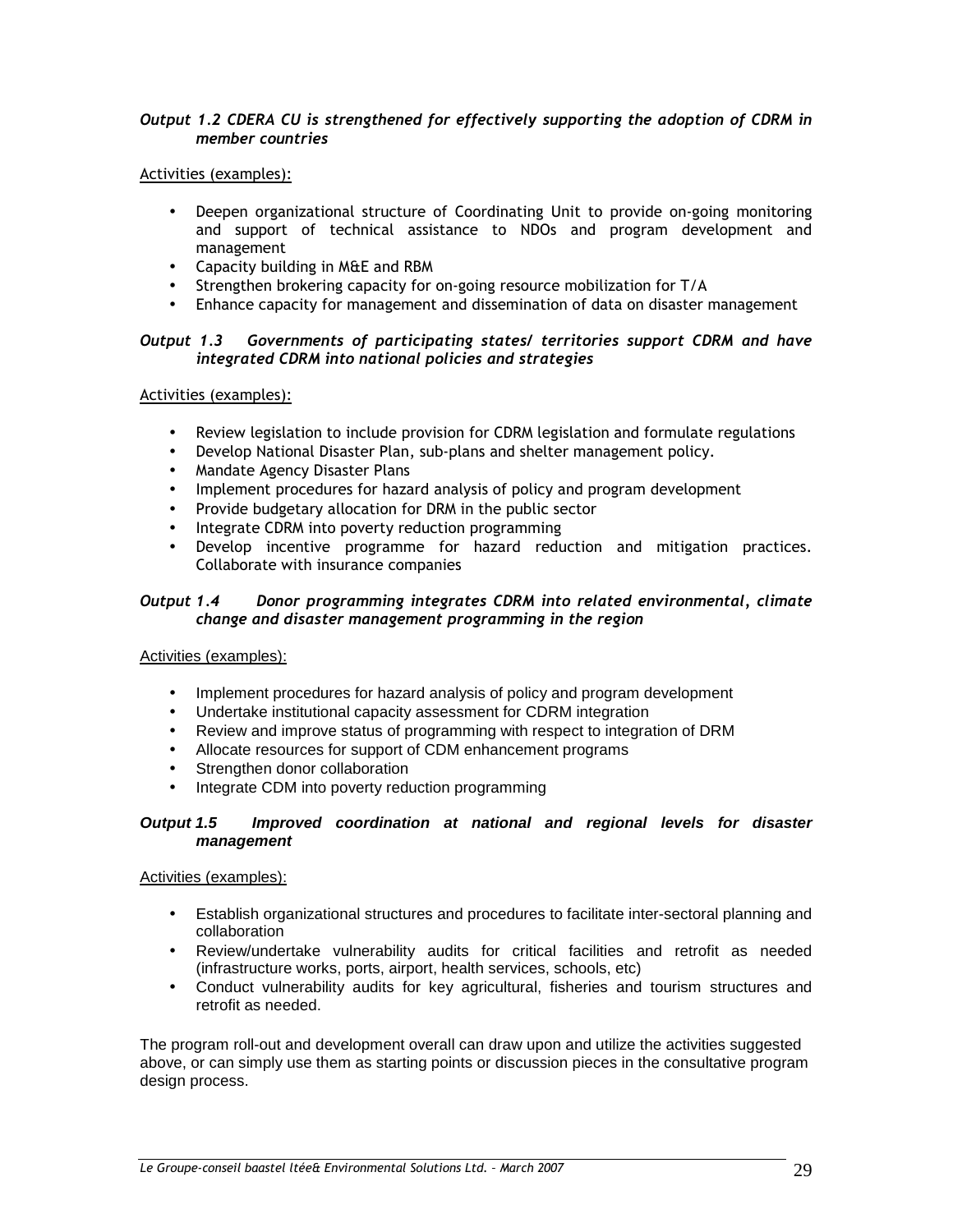# **6 Monitoring and Evaluation- Some Preliminary Indicators**

Like the development of activities, it is also somewhat premature for the development of a full-fledged monitoring and evaluation system for the enhanced CDM programme; in particular as the key aspects and expected results need to be agreed upon by the key stakeholders, before such a system and its specifics can emerge. Nonetheless, some preliminary indicators have been developed as guidelines and to provide a more detailed view of the proposed strategy. In the context of providing discussion guidelines for developing a monitoring and evaluation programme some preliminary example indicators, linked to each of the outputs outlined above in Section 5, are presented in Table 6.1 below. The full-fledged monitoring and evaluation framework should be the result of a highly participative and consultative process between CDERA, Participating States, donors, and relevant regional and national institutions and organizations.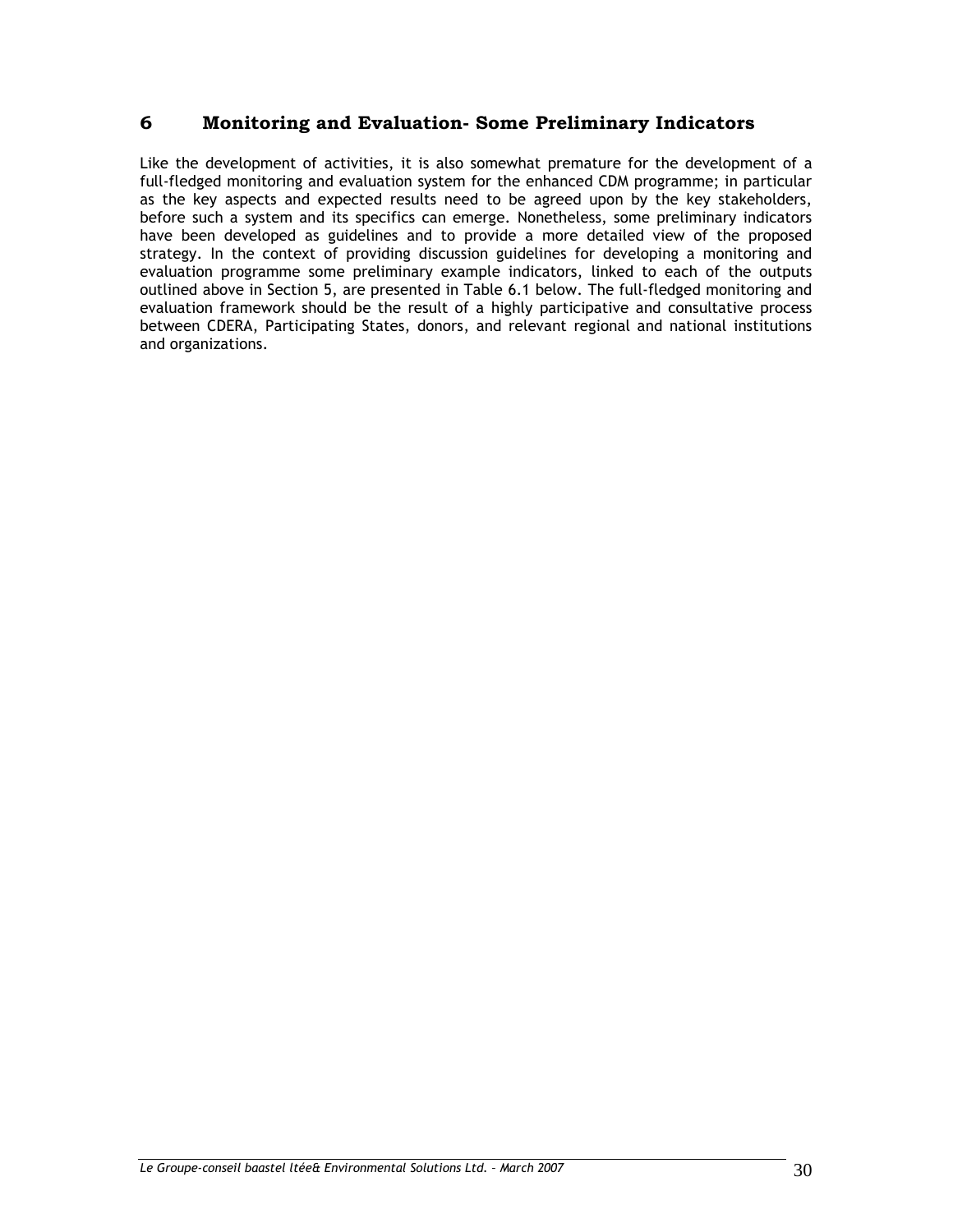| <b>CDM</b><br>2006                                                                                                               | <b>Outputs</b>                                                                                                                                                                                                                                                                                                                            | <b>Indicators</b>                                                                                                                                                                                                                                                                                                                                                                                                                                                                                                                                                                                                                                                                                                                                                                                                                                 |
|----------------------------------------------------------------------------------------------------------------------------------|-------------------------------------------------------------------------------------------------------------------------------------------------------------------------------------------------------------------------------------------------------------------------------------------------------------------------------------------|---------------------------------------------------------------------------------------------------------------------------------------------------------------------------------------------------------------------------------------------------------------------------------------------------------------------------------------------------------------------------------------------------------------------------------------------------------------------------------------------------------------------------------------------------------------------------------------------------------------------------------------------------------------------------------------------------------------------------------------------------------------------------------------------------------------------------------------------------|
| Outcomes <sup>1</sup>                                                                                                            |                                                                                                                                                                                                                                                                                                                                           |                                                                                                                                                                                                                                                                                                                                                                                                                                                                                                                                                                                                                                                                                                                                                                                                                                                   |
| <b>Enhanced</b><br>1.0<br>institutional<br>support for CDM<br>Program<br>implementation at<br>national<br>and<br>regional levels | 1.1 National Disaster Organizations are<br>strengthened for supporting CDRM<br>and<br><b>CDRM</b><br>implementation<br>a<br>developed<br>is<br>for<br>program<br>implementation at the national level<br>1.2 CDERA CU is strengthened and<br>effectively<br>restructured<br>for<br>supporting the adoption of CDRM in<br>member countries | 1.1a Level of adequacy of support and resources (human and financial) provided to NDOs to<br>fulfil their mandate<br>1.1b Level of participation (and inclusion) of NDOs in relevant national processes<br>1.1c Degree to which NDOs play a coordination role at the national level in their country for<br><b>CDM</b><br>1.1d Adequacy of legal framework for NDO role in the country<br>1.2a Level of CDERA effectiveness in contributing to CDM adoption among member states<br>1.2b #/type/quality of CDERA of initiatives providing support to NDOs<br>1.2c Level of quality/adequacy of support provided, in NDOs' view<br>1.2d #/type/quality of CDERA of initiatives and programs focused on coordination and<br>furthering of CDM in the region<br>1.2e Level of M&E capacity of CDERA to monitor, evaluate and report on progress being |
|                                                                                                                                  | 1.3 Governments<br>participating<br>of<br>states/territories support CDM and<br>have integrated CDM into national<br>policies and strategies<br>1.4 Donor<br>programming<br>integrates<br>CDM into related environmental,<br>change<br>disaster<br>climate<br>and<br>management programming in the<br>region.                             | made and challenges encountered<br>1.3a Degree to which CDM is mainstreamed in various government policies, strategies and<br>operations<br>1.3b # of laws, policies and strategies that integrate CDM<br>1.3c Evidence of government ownership and promotion of CDM (e.g. level of prioritisation)<br>1.3d Evidence that policy and decision-makers are well informed about CDM and its<br>implications for economic growth and political stability<br>1.4a Level of coherence between donors' programming in disaster management and the<br>CDM strategy result areas<br>1.4b Level of Donors' support for mainstreaming and integration of CDM at national levels<br>1.4c Level of support provided for NDOs by Donors                                                                                                                         |
|                                                                                                                                  | 1.5 Improved coordination at national<br>and regional levels for disaster<br>management                                                                                                                                                                                                                                                   | 1.5a Level of coordination among national and regional institutions for disaster management<br>(including multi-island, multi-hazard events, response, search and rescue, etc.)<br>1.5b Level of clarity and coherence of laws for responsibilities in disaster management at<br>national and local levels<br>1.5c Level of coherence and coordination among Donors and related programming in<br>disaster management<br>1.5d Quality of M&E systems and tools among regional stakeholders                                                                                                                                                                                                                                                                                                                                                        |
|                                                                                                                                  | <b>CDM</b><br>1.6 System<br>for<br>monitoring,<br>evaluation and reporting being built                                                                                                                                                                                                                                                    |                                                                                                                                                                                                                                                                                                                                                                                                                                                                                                                                                                                                                                                                                                                                                                                                                                                   |

**Table 6.0: Preliminary Example Indicators**

<sup>&</sup>lt;sup>1</sup> The issue of adaptation to climate change is a cross-cutting, and almost implicit issue throughout the strategy and its expected results, and will therefore not be repeated in all possible places.

<sup>&</sup>lt;sup>2</sup> Disaster management herein refers to: Disaster and related risk prevention, preparedness, mitigation and response.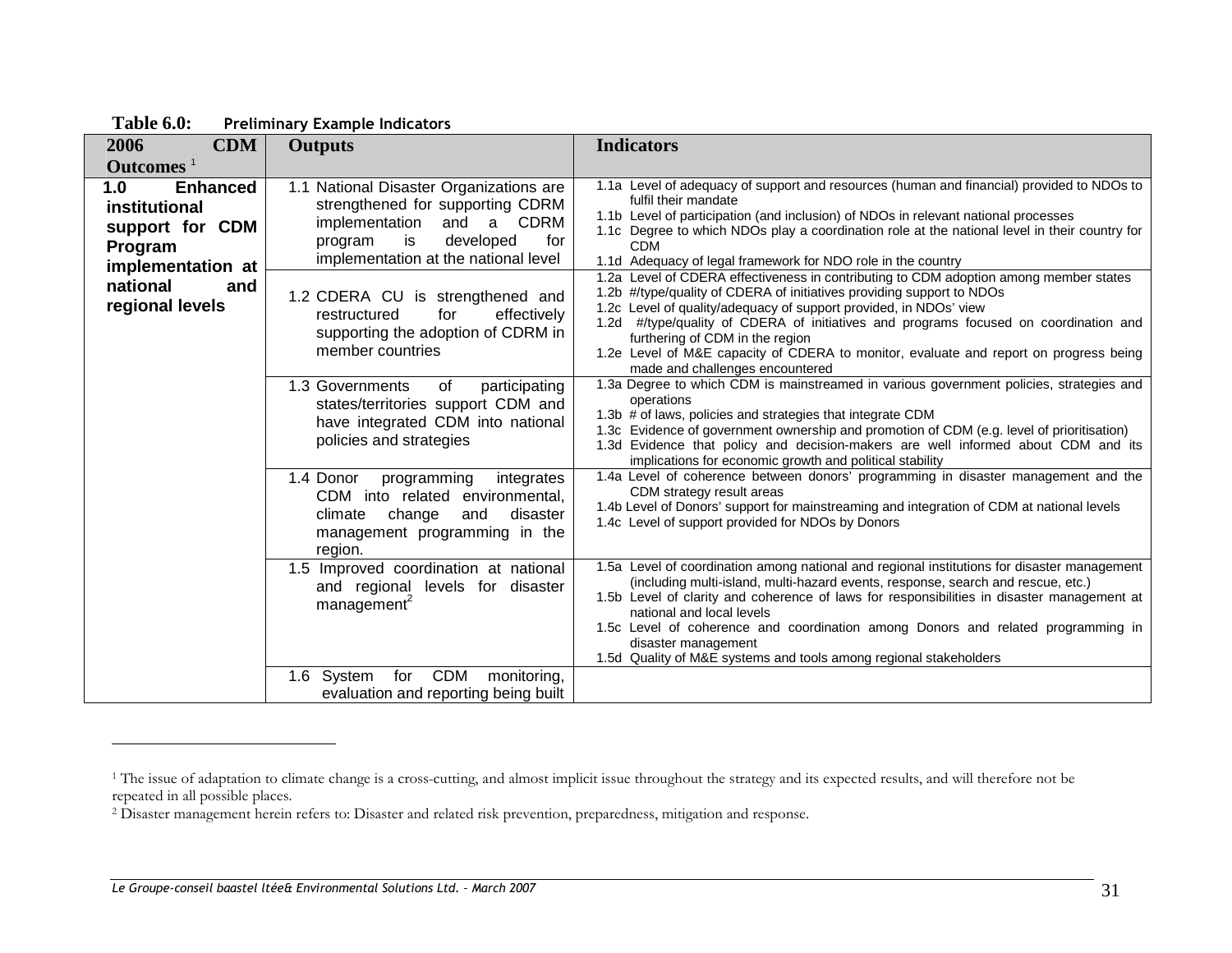|  | <b>CDM</b><br>2006<br>Outcomes <sup>1</sup>                                                                                                                 | <b>Outputs</b>                                                                                                                                                                                                       | <b>Indicators</b>                                                                                                                                                                                                                                                                                                                                                                                                                                                                                                                                                                                                                                                                                                                                                                                                                                                                                                             |
|--|-------------------------------------------------------------------------------------------------------------------------------------------------------------|----------------------------------------------------------------------------------------------------------------------------------------------------------------------------------------------------------------------|-------------------------------------------------------------------------------------------------------------------------------------------------------------------------------------------------------------------------------------------------------------------------------------------------------------------------------------------------------------------------------------------------------------------------------------------------------------------------------------------------------------------------------------------------------------------------------------------------------------------------------------------------------------------------------------------------------------------------------------------------------------------------------------------------------------------------------------------------------------------------------------------------------------------------------|
|  | 2. An effective<br>mechanism and<br>programme for<br>management and<br>sharing of CDM<br>knowledge is<br>established and<br>utilized for<br>decision making | Establishment of a Regional Disaster<br>Risk Reduction Network to include<br>a Disaster Risk Reduction Centre<br>and other centres of excellence for<br>knowledge acqusition sharing and<br>management in the region | 2.1a Level of recognition of the DRRC as lead advocate for Risk Reduction education and<br>training in the region among key regional stakeholders<br>2.1b #/quality of centres of excellence established<br>2.1c #/type/quality of education and training initiatives executed by the DRRC and the<br>centres of excellence<br>2.1d Level of satisfaction of key practitioners/stakeholders/beneficiaries with the DRRC and<br>the other centres of excellence<br>2.1e Level of recognition of the Network as the leading regional accreditation authority for<br>Risk Reduction education and training<br>2.1f Quality of accreditation programs, according to practitioners and other key stakeholders<br>2.1g #/type/quality of education and training initiatives executed through the network<br>2.1h Level of communication and information sharing throughout the entire disaster<br>management spectrum in the region |
|  |                                                                                                                                                             | Infrastructure for fact-based policy<br>decision<br>making<br>and<br>is<br>established/enhanced                                                                                                                      | 2.2a Level of quality and comprehensiveness of databases with key hazard and climate<br>information, according to users<br>2.2b Quality of available hardware and software for data management and dissemination<br>2.2c Level of capacity (individual/institutional) to manage databases<br>2.2d Level of access to databases                                                                                                                                                                                                                                                                                                                                                                                                                                                                                                                                                                                                |
|  |                                                                                                                                                             | understanding<br>Improved<br>and<br>local/community-based knowledge<br>sharing on priority hazards                                                                                                                   | 2.3a Level of knowledge of priority hazards such as floods<br>2.3b Quality/comprehensiveness of inventory of hazard events<br>2.3c #/type/quality of hazard information products<br>2.3d Level of promotion and application hazard information products<br>2.3e Evidence that research is applied to specific local circumstances<br>2.3f Availability of information on hazards, vulnerabilities and protective measures                                                                                                                                                                                                                                                                                                                                                                                                                                                                                                     |
|  |                                                                                                                                                             | 2.4 Existing educational and training<br>for<br>Comprehensive<br>materials<br>Disaster Risk Management are<br>standardized in the region.                                                                            | 2.4a Level of coherence and standardization among educational and training materials for<br>DRR and DM in the region<br>2.4b Level of capacity of regional research and technology institutions for accessing key<br>technologies in hazard assessment, mapping and warning systems<br>2.4c Quality of public education and outreach on DRR and DRM                                                                                                                                                                                                                                                                                                                                                                                                                                                                                                                                                                           |
|  |                                                                                                                                                             | 2.5 A Strategy and curriculum for<br>building a culture of safety is<br>established in the region                                                                                                                    | 2.5a Quality of draft curriculum and strategy for implementation<br>2.5b Evidence of accreditation of the curriculum by the DRRC<br>2.5c Degree to which a culture of safety and resilience is more evident                                                                                                                                                                                                                                                                                                                                                                                                                                                                                                                                                                                                                                                                                                                   |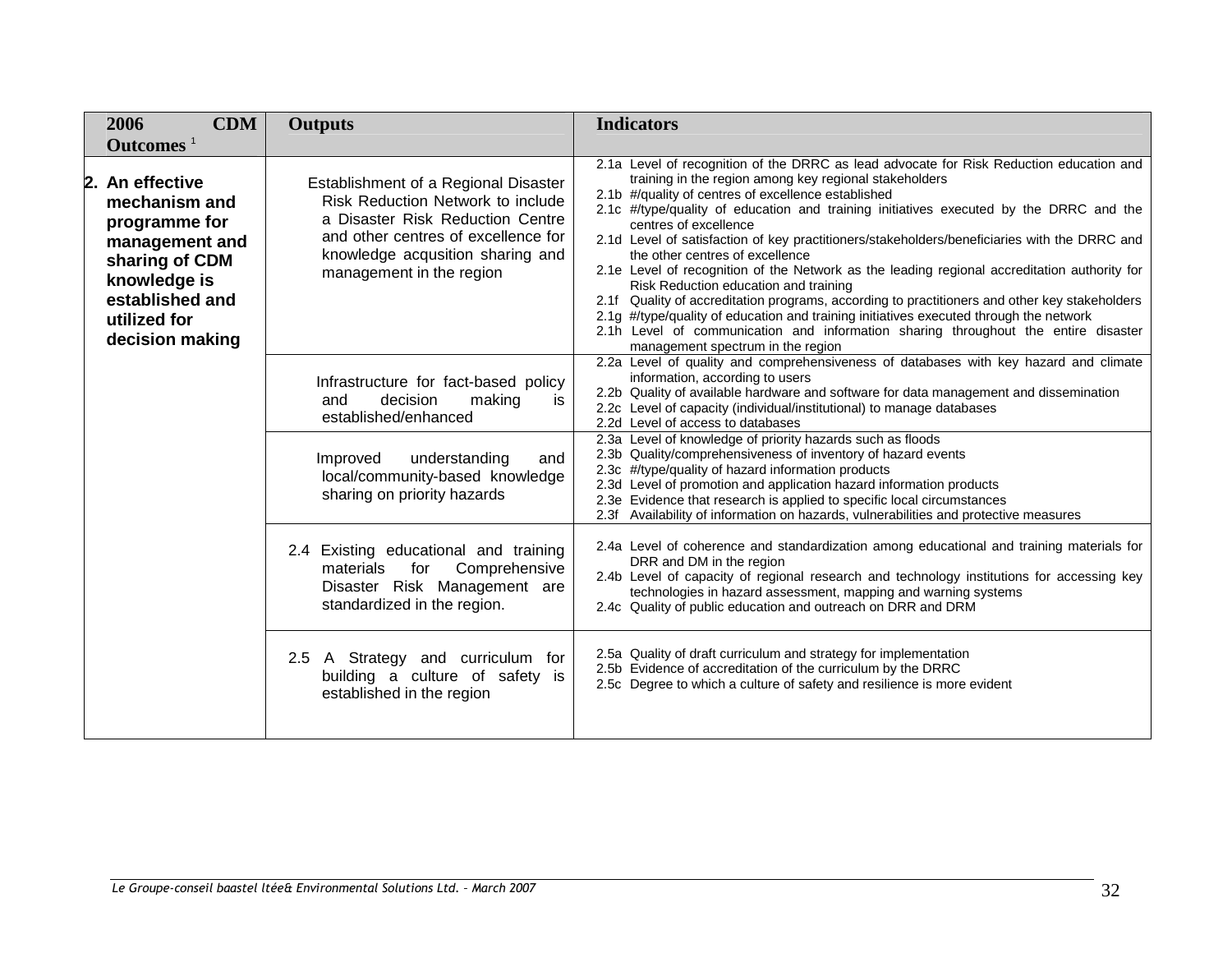| <b>CDM</b><br>2006                                                                                                                        | <b>Outputs</b>                                                                                                                                                                                                                                                                   | <b>Indicators</b>                                                                                                                                                                                                                                                                                                                                                                                                                                                                                                                                                                                                                                                                                                                                                                                                                                                                                                                                                                          |
|-------------------------------------------------------------------------------------------------------------------------------------------|----------------------------------------------------------------------------------------------------------------------------------------------------------------------------------------------------------------------------------------------------------------------------------|--------------------------------------------------------------------------------------------------------------------------------------------------------------------------------------------------------------------------------------------------------------------------------------------------------------------------------------------------------------------------------------------------------------------------------------------------------------------------------------------------------------------------------------------------------------------------------------------------------------------------------------------------------------------------------------------------------------------------------------------------------------------------------------------------------------------------------------------------------------------------------------------------------------------------------------------------------------------------------------------|
| Outcomes $1$                                                                                                                              |                                                                                                                                                                                                                                                                                  |                                                                                                                                                                                                                                                                                                                                                                                                                                                                                                                                                                                                                                                                                                                                                                                                                                                                                                                                                                                            |
| 3.<br><b>Disaster Risk</b><br><b>Management has</b><br>been<br>mainstreamed at<br>national levels<br>and incorporated<br>into key sectors | 3.1 CDRM is recognised as the<br>roadmap for building resilience and<br>decision-makers in the public and<br>private sectors understand and<br>take action on Disaster Risk<br>Management                                                                                        | 3.1a #/quality of comprehensive national disaster management plans in place, tested and<br>reviewed annually<br>3.1b Evidence of mainstreaming of risk management approaches into development and<br>environmental policies<br>3.1c #/degree to which national and sectoral organizations/institutions representing key<br>sectors actively promote DRM to their constituents<br>3.1d #/% of policy and decision-makers in the public and private sectors that are well<br>informed about DRM and its implications for economic growth and political stability                                                                                                                                                                                                                                                                                                                                                                                                                             |
| of national<br>economies<br>(including<br>tourism, health,<br>agriculture and<br>nutrition)                                               | 3.2<br><b>Disaster</b><br><b>Risk</b><br>Management<br>capacity enhanced for lead sector<br>agencies, National and regional<br>insurance entities, and financial<br>institutions                                                                                                 | 3.2a #/type/quality of DRM capacity building programs targeting lead sector agencies,<br>insurance entities and financial institutions<br>3.2b #/% of financial institutions engaged in prevention and mitigation planning in the<br>sector(s)<br>3.2c #/% of insurance entities that incorporate programs for risk reduction/management<br>3.2d #/% of relevant ministries with persons assigned<br>responsibility for<br>managing/coordinating DRM within the ministry and sector (i.e. among key partner<br>institutions)                                                                                                                                                                                                                                                                                                                                                                                                                                                               |
|                                                                                                                                           | 3.3 Hazard information and Disaster<br>Risk Management is integrated<br>policies,<br>into<br>sectoral<br>laws,<br>development<br>planning<br>and<br>operations, and decision-making in<br>tourism, health, agriculture<br>and<br>nutrition,<br>planning<br>and<br>infrastructure | 3.3a Evidence that hazard information has been integrated into relevant development plans<br>3.3b. Level of standardization and harmonization among information protocols for more<br>effective disaster response<br>3.3c. Evidence that environmental assessment integrate natural and technological hazard<br>assessments<br>3.3d Physical planning includes consideration of hazard and vulnerability information.                                                                                                                                                                                                                                                                                                                                                                                                                                                                                                                                                                      |
|                                                                                                                                           | 3.4 Prevention,<br>Mitigation,<br>Preparedness,<br>Response,<br>Rehabilitation<br>Recovery<br>and<br>Procedures<br>developed<br>and<br>implemented in tourism, health,<br>agriculture and nutrition, planning<br>and infrastructure                                              | 3.4a Quality and level of utilization of sectoral hazard risk and vulnerability profiles<br>3.4b Adequacy/quality of safety procedures in place<br>3.4c #/quality/comprehensiveness of sectoral risk and vulnerability profiles completed<br>3.4d Quality/adequacy of inspection procedures<br>3.4e Quality of evacuation policies and procedures completed<br>3.4f #/quality of management plans, protocols and procedures developed<br>3.4g Level of collaboration and coordination among sectoral actors and institutions for DRM<br>3.4h Quality of search and rescue and emergency response<br>Quality/level of enforcement of safety standards and regulations<br>3.4i<br>3.4j Quality of critical facilities' disaster plans<br>3.4k Level of capacity for hazard identification within the sector<br>3.41 #/quality of Crisis Communication Facilities established<br>3.4m Level of standardization of response mechanisms<br>3.5n Quality of monitoring and evaluation procedures |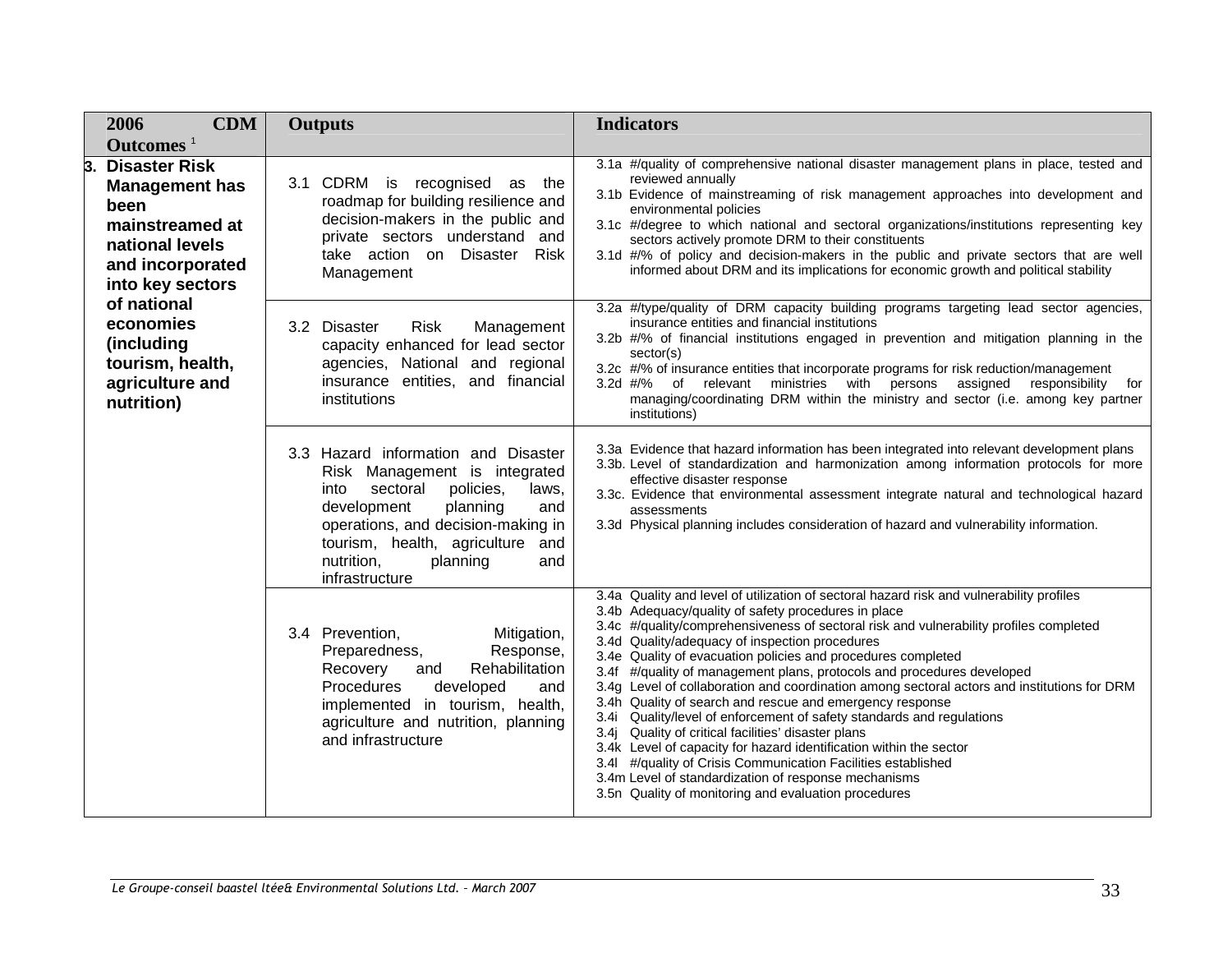|  | <b>CDM</b><br>2006                                                                                  | <b>Outputs</b>                                                                                                                                                                                                                                                                                          | <b>Indicators</b>                                                                                                                                                                                                                                                                                                                                                                                                                                                                                                              |
|--|-----------------------------------------------------------------------------------------------------|---------------------------------------------------------------------------------------------------------------------------------------------------------------------------------------------------------------------------------------------------------------------------------------------------------|--------------------------------------------------------------------------------------------------------------------------------------------------------------------------------------------------------------------------------------------------------------------------------------------------------------------------------------------------------------------------------------------------------------------------------------------------------------------------------------------------------------------------------|
|  | Outcomes <sup>1</sup>                                                                               |                                                                                                                                                                                                                                                                                                         |                                                                                                                                                                                                                                                                                                                                                                                                                                                                                                                                |
|  | 4. Enhanced<br>community<br>resilience in<br><b>CDERA</b> states/<br>territories to<br>mitigate and | 4.1 Preparedness,<br>response<br>and<br>mitigation capacity (technical and<br>managerial) is enhanced among<br>public, private and civil sector<br>entities for local level management<br>and response                                                                                                  | 4.1a Level of adequacy and comprehensiveness of disaster management plans in<br>place for local level management and response<br>4.1b Adequacy of emergency operations facilities' equipment, resources and<br>functionality<br>4.1c Quality of mitigation measures in place to protect lifelines and critical<br>4.1d Quality of contingency planning for effective response<br>4.1e Level of managerial and technical capacity for disaster management among<br>relevant (and targeted) organizations                        |
|  | respond to the<br>adverse effects of<br>climate change<br>and disasters                             | coordination<br>Improved<br>4.2<br>and<br>collaboration between community<br>disaster organizations and other<br>research/data partners including<br>climate<br>change<br>entities<br>for<br>undertaking<br>comprehensive<br>disaster risk management                                                   | 4.2a #/type/quality of collaborative arrangements established between the Climate<br>Change Centre, the DRRC and other relevant institutions that optimise allocation<br>and deployment of resources for integrating climate change adaptation strategies<br>into community-based disaster management programs<br>4.2b Level of community participation in early warning systems and response initiatives<br>4.2c Level of information sharing between research and data organizations/institutions<br>and various communities |
|  |                                                                                                     | $\overline{4.3}$ Communities more aware and<br>knowledgeable<br>disaster<br>on<br>related<br>management<br>and<br>procedures including safer building<br>techniques                                                                                                                                     | 4.3a Level of community awareness<br>4.3b #/type/quality of educational and outreach programs targeting the community level<br>for improved community knowledge and awareness of CDM                                                                                                                                                                                                                                                                                                                                           |
|  |                                                                                                     | Standardized holistic and gender-<br>4.4<br>sensitive<br>community<br>methodologies for natural and<br>anthropogenic hazard identification<br>and mapping, vulnerability and risk<br>assessments, and recovery and<br>rehabilitation<br>procedures<br>developed and applied in selected<br>communities. | 4. 4a #/quality of methodologies developed<br>4.4b #/% of application in targeted communities<br>4.4c Adequacy of integration of hazard information into local development plans and<br>policies<br>4.4d Evidence that gender equality has been integrated into the methodologies<br>4.4d Level of standardization and coherence among methodologies                                                                                                                                                                           |
|  |                                                                                                     | Early Warning Systems for disaster<br>4.5<br>risk reduction enhanced at the<br>community and national levels                                                                                                                                                                                            | 4.5a #/type/quality of early warning systems<br>4.5b #/% of member states/territories with improved EWS<br>4.5c Level of integration of local and indigenous coping mechanisms<br>4.5d Level of capacity for EWS management                                                                                                                                                                                                                                                                                                    |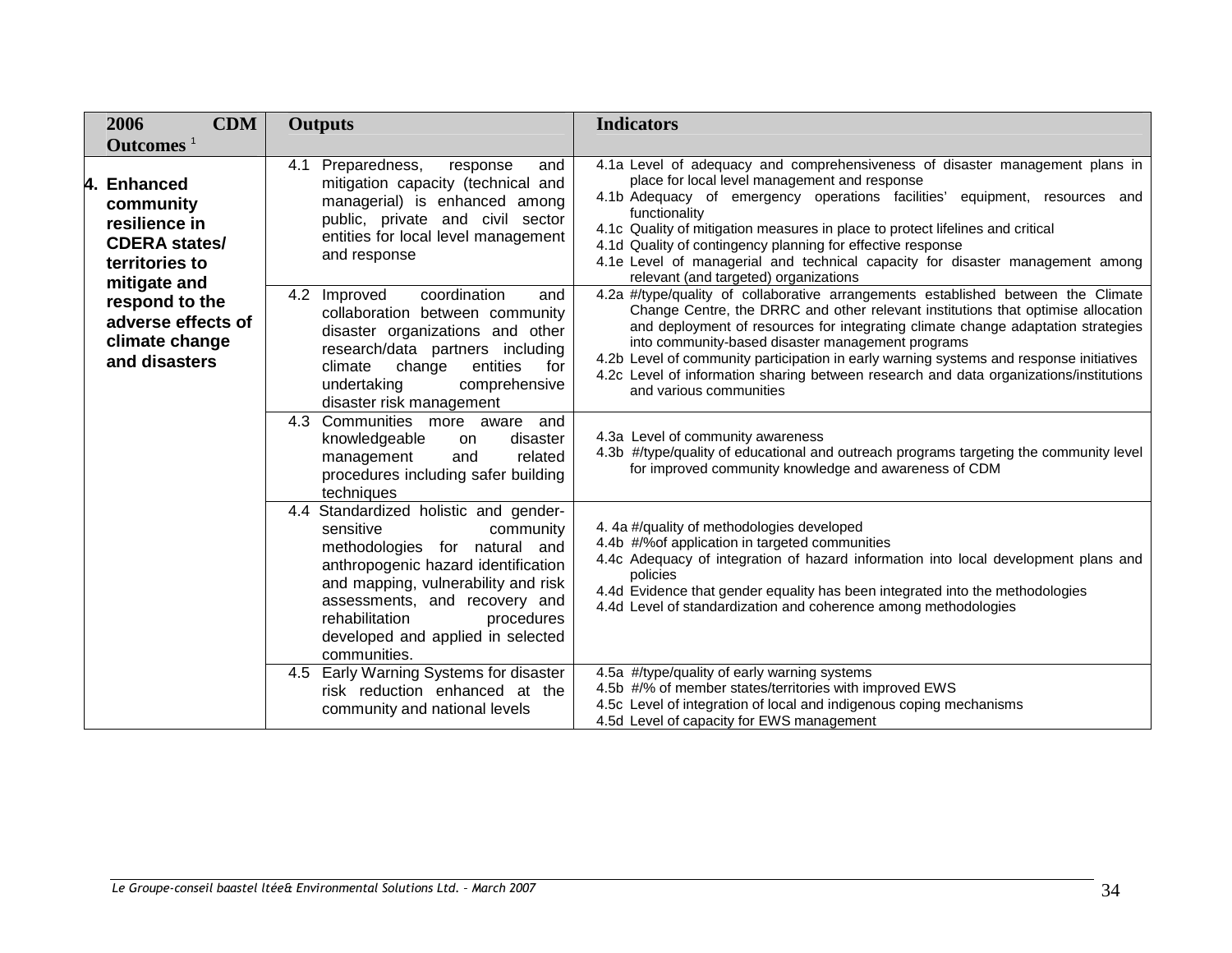# **7 Conclusion**

The enhanced CDRM Framework marks the beginning of a deepened approach to disaster loss reduction through comprehensive disaster risk management. The Framework which proposes four priority outcomes is based on three underpinning pillars: The Review and Assessment of the 2001 CDM Strategy and Framework; the global and regional disaster management agenda including the Hyogo Framework for Action 2005-2015; and the CARICOM Regional Programming Framework. The Intermediate Results of the 2001 Framework have been incorporated in the relevant places so as to ensure continuity and deepening of the CDM process which began in 2001. The Enhanced Framework is designed toward achieving the overarching Goal of Sustainable Development in the Caribbean.

The outcomes have been informed by the need for a strategic shift toward a programming framework that will foster collaboration among development partners and other key players as well as harmonization among the many projects, programs and initiatives in DRM within the Region.

National Disaster Management Policies are needed in all countries with the exception of BVI and St Lucia, and prioritisation at the highest levels within each state is an essential step.

Sustainable development within the Caribbean is intricately tied to "building the resilience of nations and communities to disasters", and therefore the focus on capacity-building at the national level is well-placed.

As indicated above, Outcome 1 addresses Institutional support responds to the overarching concern that strong institutions are the pivot of a successful DRM in the Caribbean and that there remains much to be accomplished in that area, especially at the national level.

Outcome 2 seeks to harmonise the many initiatives underway by, among other aspects, strengthening knowledge management and sharing, as well as utilization of key data, while also emphasizing the need to enhance existing and proposed education, training and research programs through a network of centres of excellence and incorporating of continuing education programs.

Outcome 3 addresses the issue of Mainstreaming Disaster Risk Management with particular emphasis on key sectors of regional economies and the need for risk identification, reduction and transfer measures at the national as well as regional levels.

Outcome 4 addresses the global emphasis and regional recognition of the need to strengthen communities to cope with the multiple hazards which seem to be increasing in scope, frequency and severity and in turn impacting on the many aspects of community vulnerabilities.

It is significant to note that the original Intermediate Results have been incorporated in the Revised Program. However, there has been a shift toward a program-based approach with the articulation of prioritised outcomes as a plank on which to build "Aid effectiveness" as agreed by Development Partners and developing countries in Paris, 2005. The enhanced framework is perceived as " rebranding" and "revisioning ", and in that regard a monitoring mechanism is to be tied to the process as part of the program development.

The draft revised CDRM Framework was presented for feedback and endorsement in principle from the key stakeholders at the inaugural CDM conference held December  $11<sup>th</sup>·14<sup>th</sup>$ , 2006 in Barbados and from professional staff at CDERA CU in each respective territory. Recommendations have been incorporated as appropriate in this final version.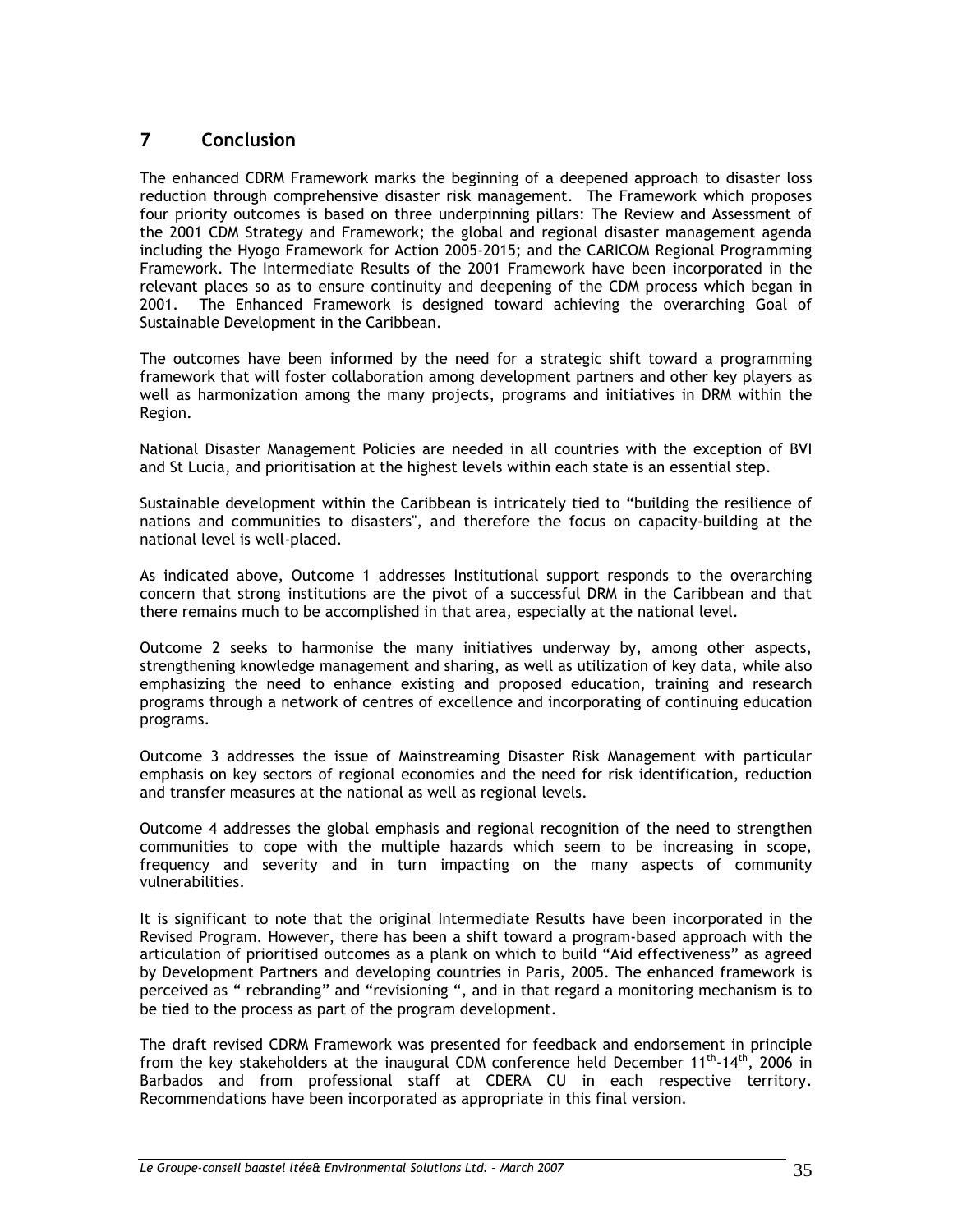# **8 Next Steps**

A plan of action and more detailed roadmap needs to be formulated to facilitate moving forward for endorsement by external partners, and for endorsement by the CDERA system. It is anticipated that the revised CDRM framework will be presented to the Board of CDERA, to national stakeholders at the country level, and to COTED in CARICOM.

Development partners have undertaken to assess how the respective agencies can contribute to/support the CDRM process. Roles will need to be defined and institutional capacity for implementing/supporting CDRM within the respective agencies assessed.

A mechanism for detailed design and implementation for the enhanced program is essential, and the requisite support should be obtained. Consideration needs to be given to development of a detailed baseline and benchmarking to strengthen program design and facilitate harmonization among key donors and institutions, given the imperative for integration of a results-based programmatic focus into this enhanced Framework. Indeed, a more detailed baseline study and benchmarking needs to be undertaken as a precursor to drafting national CDRM strategies. Some institutional assessments have taken place and these can be expanded and/or incorporated as appropriate. The roles of lead and partner agencies as suggested in the outcomes table need to be further discussed and refined so as to elaborate the programming inputs. A highly consultative process should be undertaken for development of the program in this context.

In addition, this required participatory process needs to be followed as well to delineate the monitoring and evaluation framework and system that will be utilized for ongoing monitoring and reporting on the CDRM Program, and to maintain the results-based focus and strength monitoring and evaluation overall. A participatory approach to designing the monitoring and evaluation system and framework will help to catalyse buy-in and ownership and ensure that the programming framework and the monitoring thereof act as tools for harmonization of disaster risk management programming in the region.

Overall then, harmonized programming will require detailed discussions and planning with lead and partner agencies. The suggested agencies presented in the respective matrixes will need to be confirmed and perhaps expanded.

The enhanced Framework will provide a structure for targeting dialogue among donors and key stakeholders towards a harmonized program for building disaster resilience with in the CDERA countries.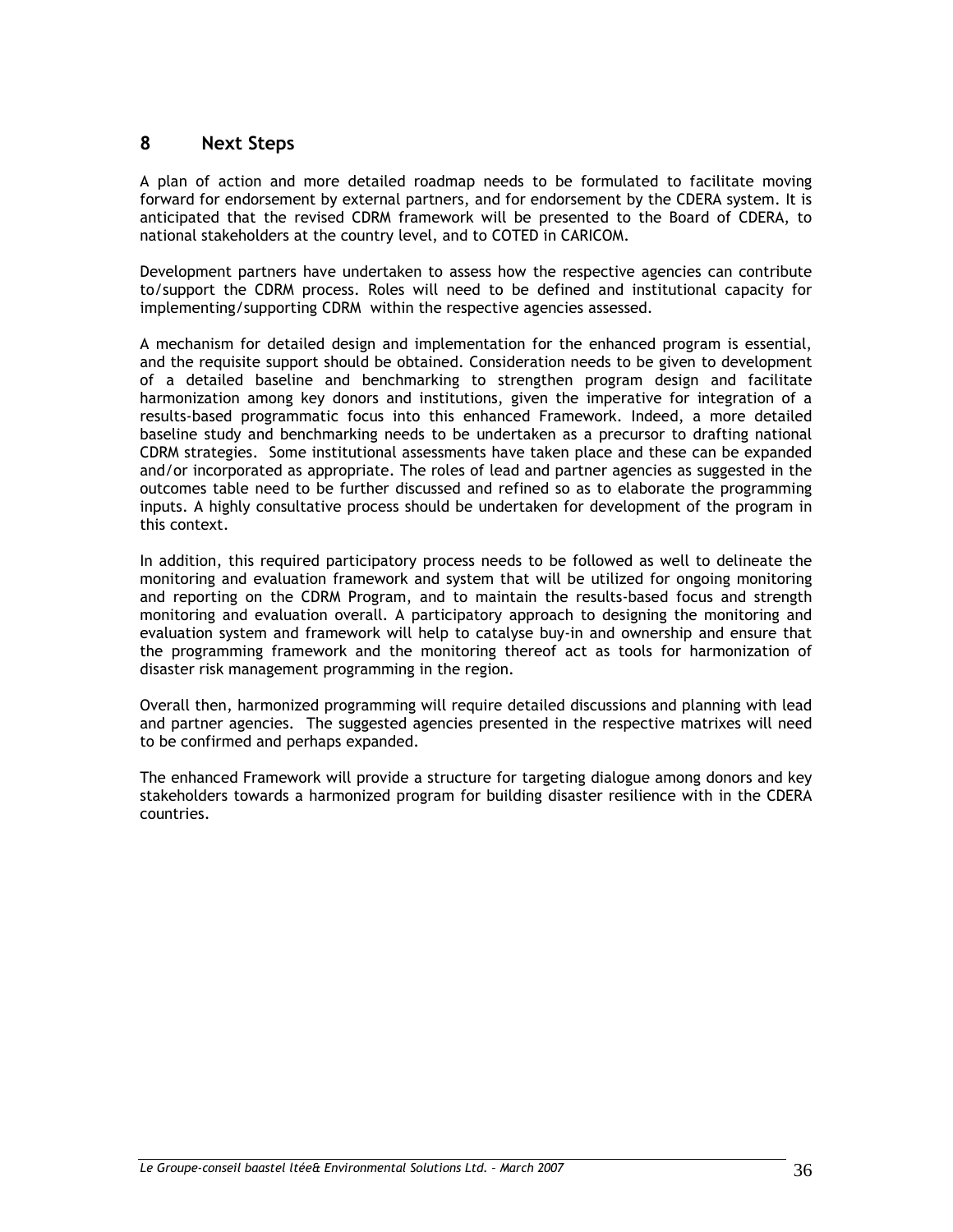# **Selected References**

- Alba, A., Good, A., and Lavergne, R. 2003. Program-Based Approach (PBAs): A Primer on CIDA Policy and Applications. Hull : CIDA. http://www.acdicida.gc.ca/INET/IMAGES.NSF/vLUImages/CapacityDevelopment2/\$fil e/Program%20Based%20Approaches-E.pdf
- Antigua and Barbuda. Ministry of Agriculture, Land Marine Resources Environment and Food Production. Environment Division. 2004. National Assessment Report for the Ten Year Review of the Barbados Programme of Action. Antigua and Barbuda. Antigua : Environment Division. http://www.sidsnet.org/docshare/other/20040524161535\_Antigua\_and\_Barbuda\_NAR\_2 004.pdf
- Bahamas. 2004. The Bahamas National Assessment Report for the Ten-Year Review for the Implementation of the Barbados Programme of Action. Nassau : Government of Bahamas. http://www.sidsnet.org/docshare/other/20041103101933\_Bahamas\_NAR.pdf
- Bailey, Cecil. 2006. CDM Forum. Jamaica. Bridgetown : CDERA.
- Bellers, Roger and McKemey, K. 9-25-2000. Evaluation of the DIPECHO Action Plans Implemented in the Caribbean. Brussels : ECHO. http://ec.europa.eu/echo/pdf\_files/evaluation/2001/DIPCARIBFREP4.pdf
- Benson, Charlotte and Twigg, John. 2004. Methodologies for Assessing Natural Hazard Risks and the Net Benefits of Mitigation - A Scoping Study. Geneva : Provention Consortium. http://www.radixonline.org/resources/mm\_report.pdf
- Binger, Al. 2004. Needs Assessment for Capacity Building in Risk Management and Vulnerability Reduction in the Caribbean Islands of Antigua and Barbuda, Barbados, Cuba, Dominica, and Grenada. New York : UNDP. Bureau for Latin America and the Caribbean. http://www.onu.org.cu/crmi/docs/ddr\_acc\_dev/carrib\_assesment.pdf
- Bisek, Paul A., Jones, Eleanor B., and Ornstein, Conrad. 2001. A Strategy and Results Framework for Comprehensive Disaster Management in the Caribbean. St Michaels, Barbados : CDERA, USAID, UNDP.
- Bolger, J. 2000. The Emerging Program Focus: Striving for Greater Development Impact. *Capacity Development.Occasional Series* 1, no. 2:8.
- BusinessTech Research Inc. 2002. The CDERA Online CDM Database. Overview of Purpose and Function. Bridgetown : CDERA.
- CADM Regional Team. 2005. Preparing for Flood Hazard Management: The CADM Experience. Bridgetown : CADM.
- Canadian International Development Agency. 2005. The Logical Framework: Making it Results Oriented. Ottawa : CIDA.
- Canadian International Development Agency. 2006. Commonwealth Caribbean (Regional CARICOM) Concept Paper: Regional Disaster Risk Reduction Fund. Bridgetown : CIDA.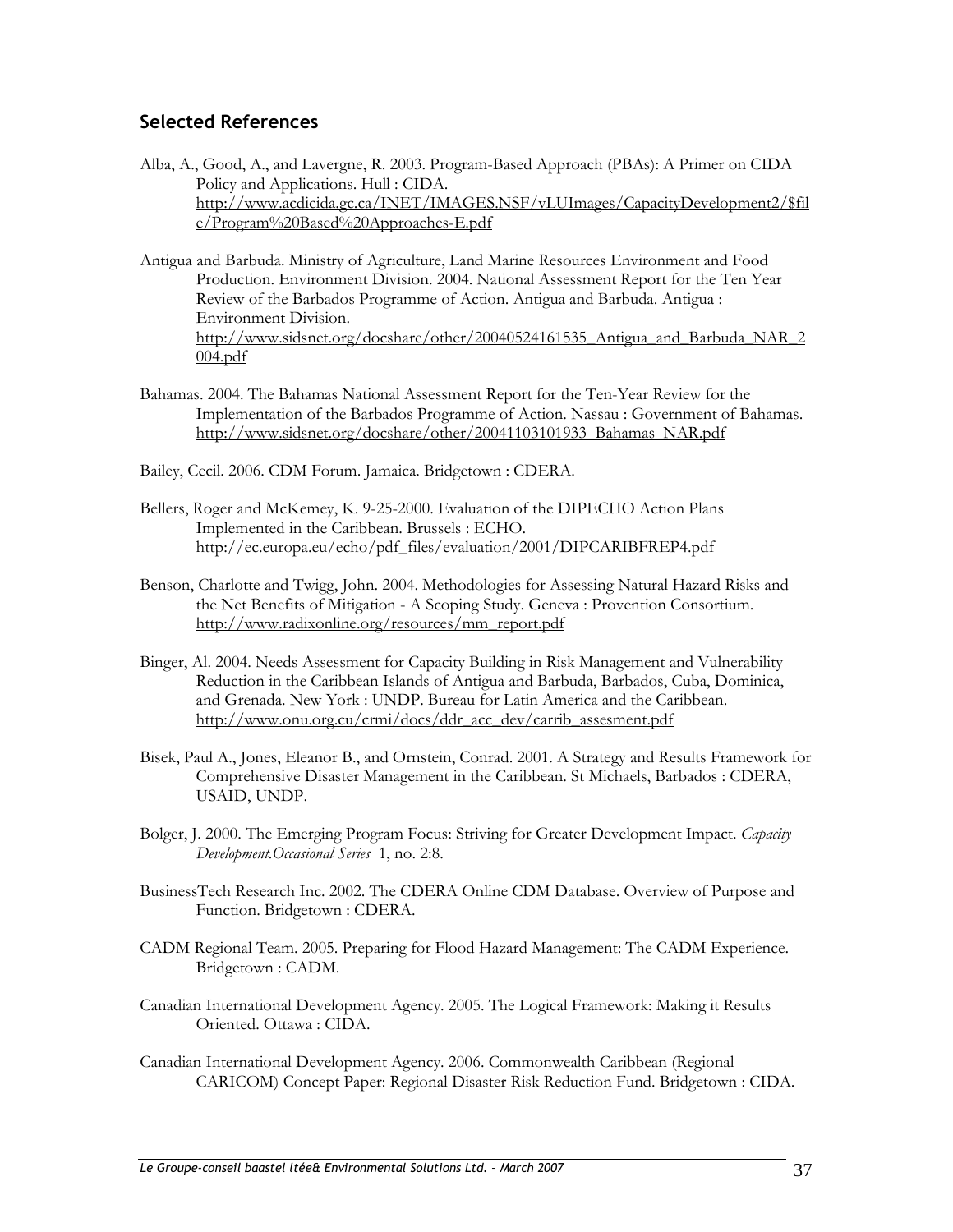Caribbean Community Secretariat (CARICOM) www.caricom.org

- Caribbean Development Bank. 1998. Natural Disaster Management. Bridgetown : Caribbean Development Bank. http://www.caribank.org/Policies.nsf/NaturalDisaster/\$File/PolicyPaper.pdf?OpenElemen t
- Caribbean Development Bank and CARICOM. 2004. Integrating Natural Hazards into the Environmental Impact Assessment Process. Mainstreaming Disaster Risk Reduction into Development Projects. Bridgetown : CDB. http://www.caribank.org/Projects.nsf/NHIA/\$File/NHIA-EIA\_Newsletter.pdf?OpenElement
- Caribbean Disaster Emergency Response Agency. 2001. Status of Disaster Preparedness of CDERA Participating States. Bridgetown : CDERA.
- Caribbean Disaster Emergency Response Agency. 2003. Status of Hazard Maps Vulnerability Assessments and Digital Maps. Anguilla Report. St Michael, Barbados : CDERA. http://www.cdera.org/projects/cadm/docs/anguilla\_hmvadm.pdf
- Caribbean Disaster Emergency Response Agency. 2003. Status of Hazard Maps Vulnerability Assessments and Digital Maps. Antigua and Barbuda Country Report. St Michael, Barbados : CDERA. http://www.cdera.org/projects/cadm/docs/antigua\_hmvadm.pdf
- Caribbean Disaster Emergency Response Agency. 2003. Status of Hazard Maps Vulnerability Assessments and Digital Maps. Commonwealth of Bahamas Country Report. St Michael, Barbados : CDERA. http://www.cdera.org/projects/cadm/docs/bahamas\_hmvadm.pdf
- Caribbean Disaster Emergency Response Agency. 2003. Status of Hazard Maps Vulnerability Assessments and Digital Maps. Belize Country Report. St Michael, Barbados : CDERA. http://www.cdera.org/projects/cadm/docs/belize\_hmvadm.pdf
- Caribbean Disaster Emergency Response Agency. 2003. Status of Hazard Maps Vulnerability Assessments and Digital Maps. Barbados Country Report. St Michael, Barbados : CDERA. http://www.cdera.org/projects/cadm/docs/barbados\_hmvadm.pdf
- Caribbean Disaster Emergency Response Agency. 2003. Status of Hazard Maps Vulnerability Assessments and Digital Maps. British Virgin Islands Country Report. St Michael, Barbados : CDERA. http://www.cdera.org/projects/cadm/docs/bvi\_hmvadm.pdf
- Caribbean Disaster Emergency Response Agency. 2003. Status of Hazard Maps Vulnerability Assessments and Digital Maps. Dominica Country Report. St Michael, Barbados : CDERA. http://www.cdera.org/projects/cadm/docs/dominica\_hmvadm.pdf
- Caribbean Disaster Emergency Response Agency. 2003. Status of Hazard Maps Vulnerability Assessments and Digital Maps. Grenada Country Report. St Michael, Barbados : CDERA. http://www.cdera.org/projects/cadm/docs/grenada\_hmvadm.pdf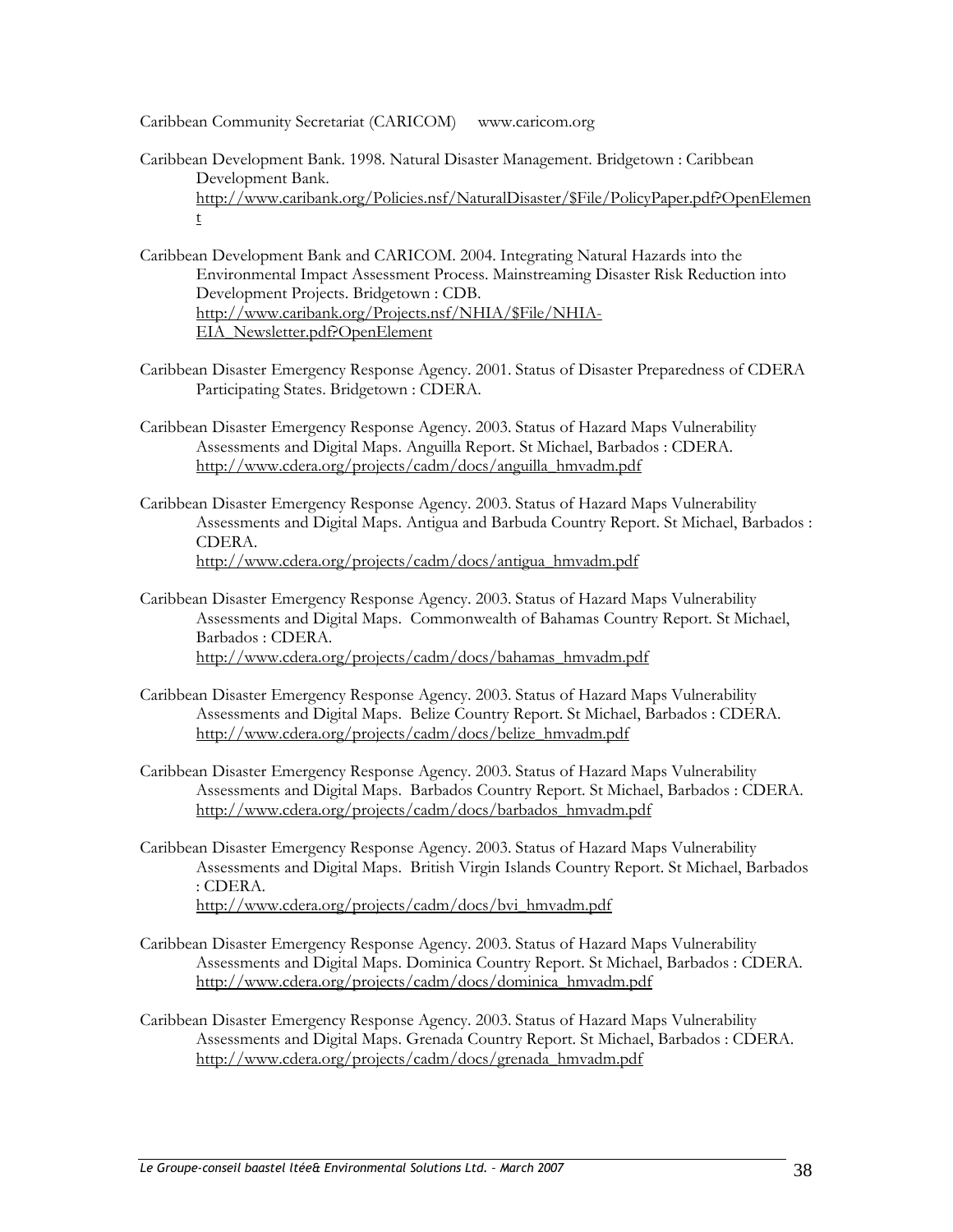- Caribbean Disaster Emergency Response Agency. 2003. Status of Hazard Maps Vulnerability Assessments and Digital Maps. Guyana Country Report. St Michael, Barbados : CDERA. http://www.cdera.org/projects/cadm/docs/guyana\_hmvadm.pdf
- Caribbean Disaster Emergency Response Agency. 2003. Status of Hazard Maps Vulnerability Assessments and Digital Maps. Haiti Country Report. St Michael, Barbados : CDERA. http://www.cdera.org/projects/cadm/docs/haiti\_hmvadm.pdf
- Caribbean Disaster Emergency Response Agency. 2003. Status of Hazard Maps Vulnerability Assessments and Digital Maps. Jamaica Country Report. St Michael, Barbados : CDERA. http://www.cdera.org/projects/cadm/docs/jamaica\_hmvadm.pdf
- Caribbean Disaster Emergency Response Agency. 2003. Status of Hazard Maps Vulnerability Assessments and Digital Maps. Martinique Country Report. St Michael, Barbados : CDERA. http://www.cdera.org/projects/cadm/docs/martinique\_hmvadm.pdf
- Caribbean Disaster Emergency Response Agency. 2003. Status of Hazard Maps Vulnerability Assessments and Digital Maps. Montserrat Country Report. St Michael, Barbados : CDERA. http://www.cdera.org/projects/cadm/docs/montserrat\_hmvadm.pdf
- Caribbean Disaster Emergency Response Agency. 2003. Status of Hazard Maps Vulnerability Assessments and Digital Maps. Nevis Country Report. St Michael, Barbados : CDERA. http://www.cdera.org/projects/cadm/docs/nevis\_hmvadm.pdf
- Caribbean Disaster Emergency Response Agency. 2003. Status of Hazard Maps Vulnerability Assessments and Digital Maps. Commonwealth of Puerto Rico Country Report. St Michael, Barbados : CDERA. http://www.cdera.org/projects/cadm/docs/puertorico\_hmvadm.pdf
- Caribbean Disaster Emergency Response Agency. 2003. Status of Hazard Maps Vulnerability Assessments and Digital Maps. Saint Lucia Country Report. St Michael, Barbados : CDERA. http://www.cdera.org/projects/cadm/docs/saintlucia\_hmvadm.pdf
- Caribbean Disaster Emergency Response Agency. 2003. Status of Hazard Maps Vulnerability Assessments and Digital Maps. St. Kitts Country Report. St Michael, Barbados : CDERA. http://www.cdera.org/projects/cadm/docs/stkitts\_hmvadm.pdf
- Caribbean Disaster Emergency Response Agency. 2003. Status of Hazard Maps Vulnerability Assessments and Digital Maps. St. Vincent and the Grenadines Country Report. St Michael, Barbados : CDERA. http://www.cdera.org/projects/cadm/docs/stvincent\_hmvadm.pdf
- Caribbean Disaster Emergency Response Agency. 2003. Status of Hazard Maps Vulnerability Assessments and Digital Maps. Suriname Country Report. St Michael, Barbados : CDERA. http://www.cdera.org/projects/cadm/docs/suriname\_hmvadm.pdf
- Caribbean Disaster Emergency Response Agency. 2003. Status of Hazard Maps Vulnerability Assessments and Digital Maps. Trinidad and Tobago Country Report. St Michael, Barbados : CDERA. http://www.cdera.org/projects/cadm/docs/trinidadtobago\_hmvadm.pdf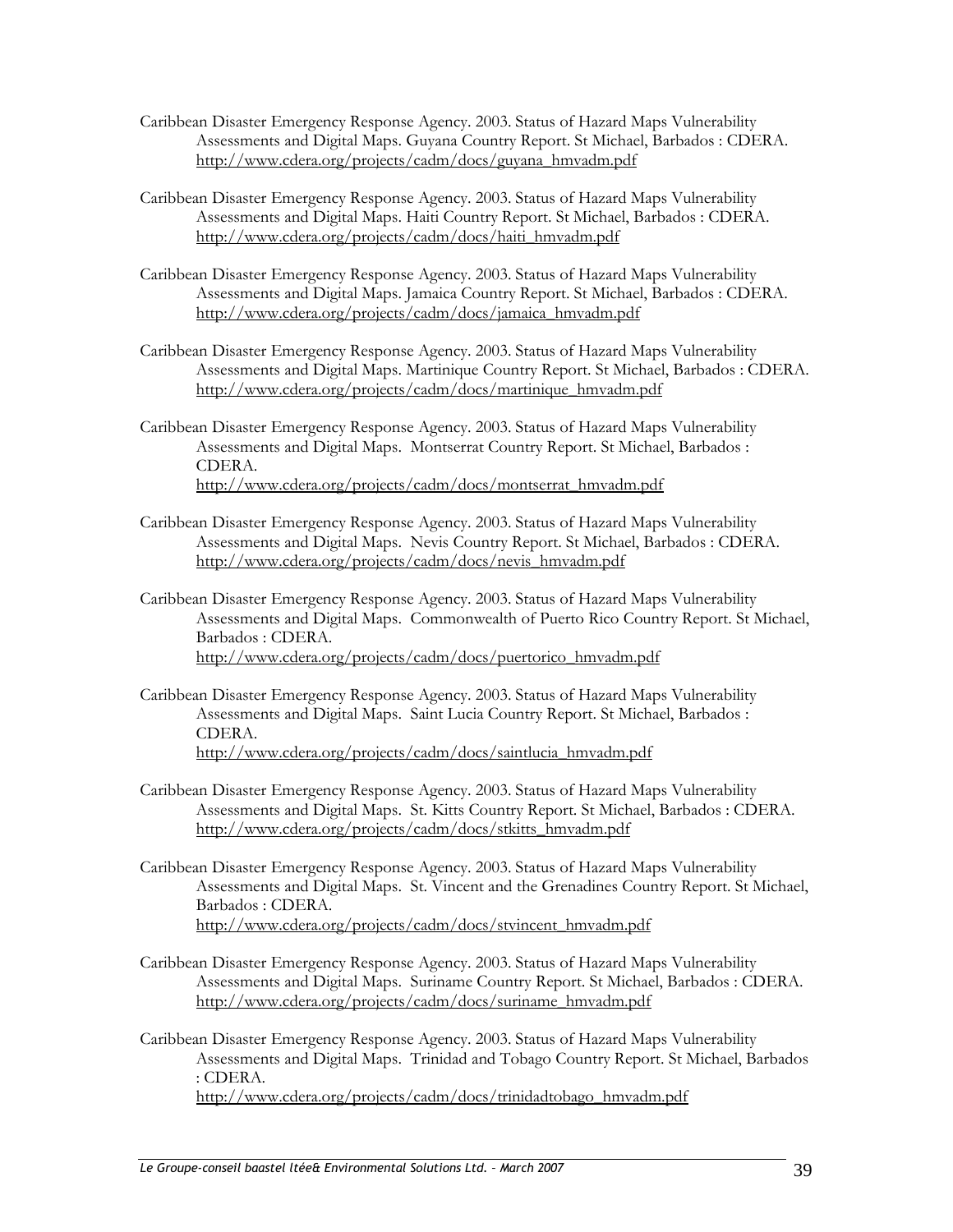- Caribbean Disaster Emergency Response Agency. 2003. Status of Hazard Maps Vulnerability Assessments and Digital Maps. Turks and Caicos Islands Report. St Michael, Barbados : CDERA. http://www.cdera.org/projects/cadm/docs/tci\_hmvadm.pdf
- Caribbean Disaster Emergency Response Agency. 2004. Fourteenth Meeting of the Board of Directors of the Caribbean Disaster Emergency Response Agency (CDERA). Catholic Pastoral Centre. Saint Vincent and the Grenadines. May 20-21, 2004. St Michael, Barbados : CDERA.
- Caribbean Disaster Emergency Response Agency. 2004. Institutional Review of The Disaster Management Mechanism In Grenada. St Michaels, Barbados : CDERA.
- Caribbean Disaster Emergency Response Agency. 2005. Caribbean Community Regional Programme Framework 2005-2015. St. Michael, Barbados : CDERA. http://www.onu.org.cu/crmi/docs/int\_strategy/carcom\_0515\_cdera.pdf
- Caribbean Disaster Emergency Response Agency. 2005. The Kingston Declaration 2005. St Michael : CDERA. http://www.cdera.org/cunews/news/article\_1072.php
- Caribbean Disaster Emergency Response Agency. 2005. Revised Institutional Review of the Disaster Management Mechanism in the Commonwealth of Bahamas. Bridgetown : CDERA.
- Caribbean Disaster Emergency Response Agency. 2005. Revised Institutional Review of the Disaster Management Mechanism in Saint Lucia. Bridgetown : CDERA.
- Caribbean Disaster Emergency Response Agency. 2005. Revised Institutional Review of the Disaster Management Mechanism in Turks and Caicos. Bridgetown : CDERA.
- Caribbean Disaster Emergency Response Agency. 2006. The Kingston Declaration 2005. News. St Michael : CDERA. http://www.cdera.org/cunews/news/printer\_1072.php
- Caribbean Disaster Emergency Response Agency. 2006. Some Donor Perspectives. Bridgetown : CDERA.
- Caribbean Disaster Emergency Response Agency and Ecoisle. 2006. Sustainability Plan for the Caribbean Hazard Mitigation Capacity Building Programme (CHAMP). Bridgetown : CDERA.
- Caribbean Disaster Emergency Response Agency. 2006. CDM Forum: Matrix of Issues Arising by Themes. Bridgetown : CDERA.
- Caribbean Disaster Emergency Response Agency. 2006. Disaster Management Audit Instrument. Bridgetown : CDERA.
- Caribbean Disaster Emergency Response Agency. 2006. Expansion of Caribbean Disaster Management (CADM) Project. Weighted Assessment Criteria for Identification of Priority Sites. Bridgetown : CDERA.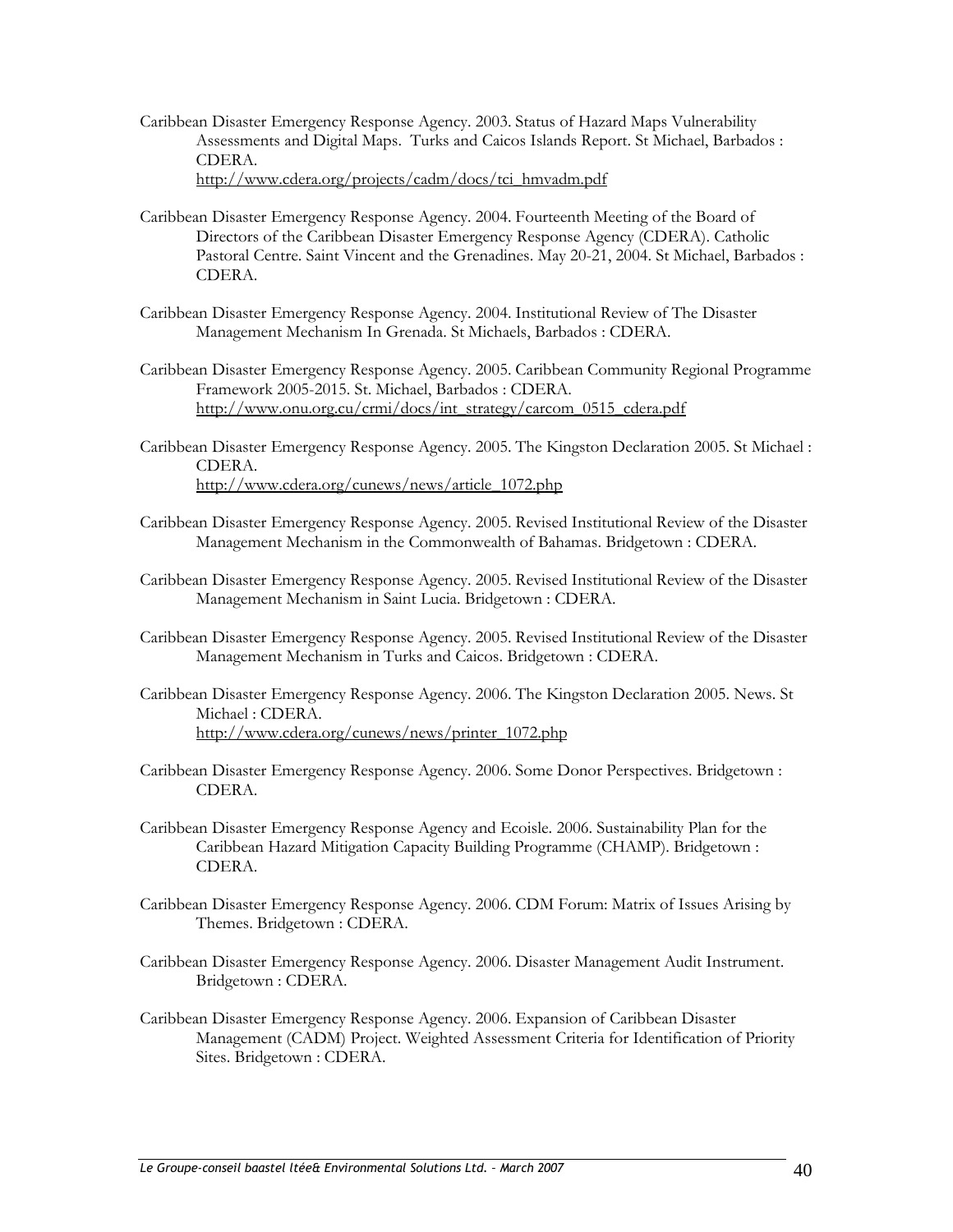- Caribbean Disaster Emergency Response Agency. 2006. Discussion Document on 10th EDF Cariforum Regional Strategy Paper (RSP) and 10th EDF Regional Indicative Programme (RIP). Bridgetown : CDERA.
- Caribbean Heads of States and United States. 1997. Caribbean/United States Summit. Bridgetown Declaration of Principles. Bridgetown, Barbados http://hostings.diplomacy.edu/iirt/chronology/Update9c.htm
- Collymore, Jeremy. 2006. Comprehensive Disaster Management: Reflections of the Broker. Bridgetown : CDERA.
- Collymore, Jeremy. 2006. Disaster Risk Reduction Center at the University of the West Indies: Framework for Governance and Programme of Work. Bridgetown : UWI.
- Consulting and Audit Canada. 2003. Mid-Term Review of Caribbean Regional Technical Assistance Centre (CARTAC). Ottawa : Consulting and Audit Canada.
- Culzac-Wilson, Lystra. 2003. St. Vincent and the Grenadines. Report to the Regional Consultation on SIDS Specific Issues. St. Vincent http://www.sidsnet.org/docshare/other/20041104110105\_ST\_VINCENT\_AND\_GREN ADINES\_NAR\_2004.doc
- Dahl-Ostergaard, Tom, Unsworth, Sue, Robinson, Mark, and Jensen, Rikke Ingrid. 2005. Lessons learned on the Use of Power and Drivers of Change Analyses in Development Co-Operation. Paris : OECD DAC Network on Governance.
- Deare, Fredericka. 2004. A Methodological Apprach to Gender Analysis in Natural Disaster Assessment: A Guide for the Caribbean. Santiago : CEPAL. http://www.eclac.cl/publicaciones/xml/4/19574/lcl2123i.pdf
- DFID. 2004. Regional Assistance Plan for the Caribbean. London : DFID.
- DFID. 2004. Drivers of Change. London : DFID.
- DFID. 2005. Programmatic Support: Summary of Evidence for Increased Effectiveness. London : DFID.
- DFID. 2006. Reducing the Risk of Disasters Helping to Achieve Sustainable Poverty Reduction in a Vulnerable World: A DFID Policy Paper. London : DFID.
- DFID. 2006. Eliminating World Poverty. Making Governance Work for the Poor. London : HMSO.
- Dominica. Ministry of Agriculture and the Environment. Environmental Coordinating Unit. 2003. Dominica's National Report on Barbados Programme of Action + 10. Roseau : Commonwealth of Dominica. http://www.sidsnet.org/docshare/other/20041102123427\_DOMINICA\_NAR\_2004.doc
- DRM and Swiss Federal Institute for Snow and Avalanche Research (SLF). 2004. Evaluation of Inter-American Development Bank's Operational Policy on Natural and Unexpected Disasters (OP-704 and Action Plan). Davos : DRM. http://www.drmonline.net/drmlibrary/pdfs/DRM01.pdf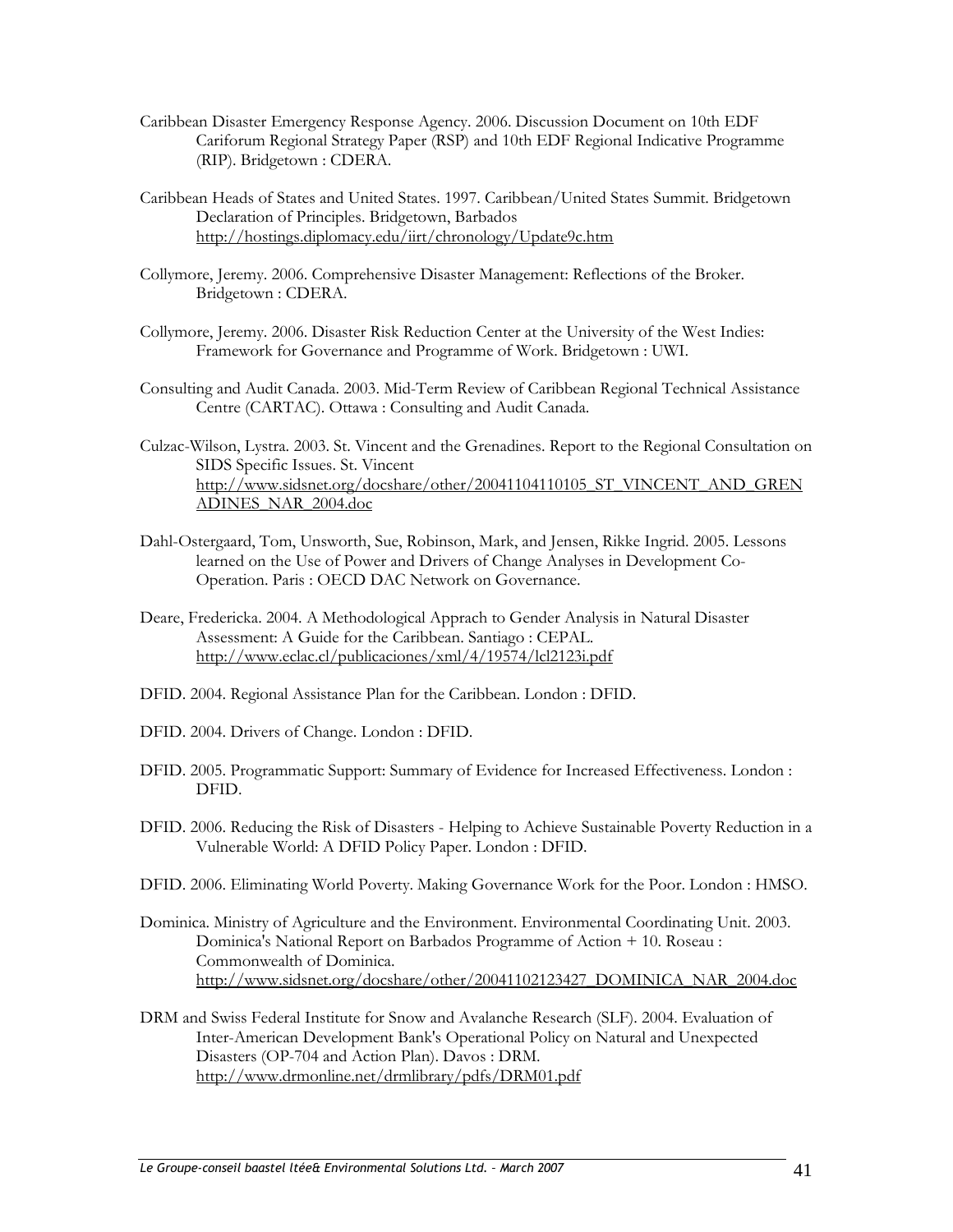Duran Vargas, L. R. and Kressin, J. 2004. The Evaluation of DIPECHO Action Plans in the Caribbean. Brussels : ECHO. http://ec.europa.eu/echo/pdf\_files/evaluation/2004/DIPECHO\_caribbean2004.pdf

Economic Commission for Latin American and the Caribbean. Subregional Headquarters for the Caribbean. 2004. Disaster Assessment Training Manual for Caribbean Small Island Developing States (SIDS). Port of Spain (Trinidad and Tobago) : ECLAC. http://www.eclac.cl/cgibin/getProd.asp?xml=/publicaciones/xml/8/14978/P14978.xml&xsl=/portofspain/tpli/p9f.xsl&base=/portofspain/tpl/top-bottom.xsl

- Environmental Support Services. 2004. Institutional Review of the Disaster Management Mechanism in Barbados. Bridgetown : CDERA.
- European Union. 2006. Institutional Support and Capacity Building for Disaster Management in the Caribbean. Bridgetown : EU.
- FAO. 2006. Assistance to Improve Agricultural Emergency Preparedness in Caribbean Countries Highly Prone to Hurricane Disasters. Summary of Implementation Strategy. Bridgetown : FAO.
- Federation of St.Kitts and Nevis. Ministry of Finance, Development and Planning. Planning Unit. 2004. National Assessment of the BPOA +10. 1994-2003. St Kitts : Ministry of Finance. http://www.sidsnet.org/docshare/other/20041104160840\_ST\_KITTS\_AND\_NEVIS.pdf

French, A. L. D. 2006. Comprehensive Disaster Management Forum. Bridgetown : CDERA.

- Government of Barbados. Ministry of Housing Lands and the Environment. 2003. Barbados National Assessment on the Implementation of the Barbados Programme of Action (BPOA). Bridgetown : Gov. of Barbados. http://www.sidsnet.org/docshare/other/20041103160354\_BARBADOS\_NAR\_2004.doc
- Government of Belize. 2003. National Assessment Report for Barbados + 10. Belize City : Government of Belize. http://www.sidsnet.org/docshare/other/20041117154915\_Belize\_NAR\_2004.doc
- Government of St.Lucia. Ministry of Physical Development, Environment and Housing. 2004. Draft Final Report to Review the Implementation of the Barbados Programme of Action (BPOA). St. Lucia : Government of St. Lucia. http://www.sidsnet.org/docshare/other/20041103172714\_ST\_LUCIA\_NAR\_Nov\_2004.d oc
- Grenada. Ministry of Finance. 2004. Grenada National Report on Sustainable Development. Grenada : Ministry of Finance. http://www.sidsnet.org/docshare/other/20041102123137\_GRENADA\_NAR\_2004.doc
- Grimm, Jens. 2006. CDM Forum. Barbados 20 & 21 March 2006. World Food Programme. Bridgetown
- Gurenko, Eugene N. 2003. Introduction to the World Bank Insurance Practice: Key Lessons Learned and the Road Ahead. Washington : World Bank. http://info.worldbank.org/etools/docs/library/158277/natdisaster/pdf/Gurenko.ppt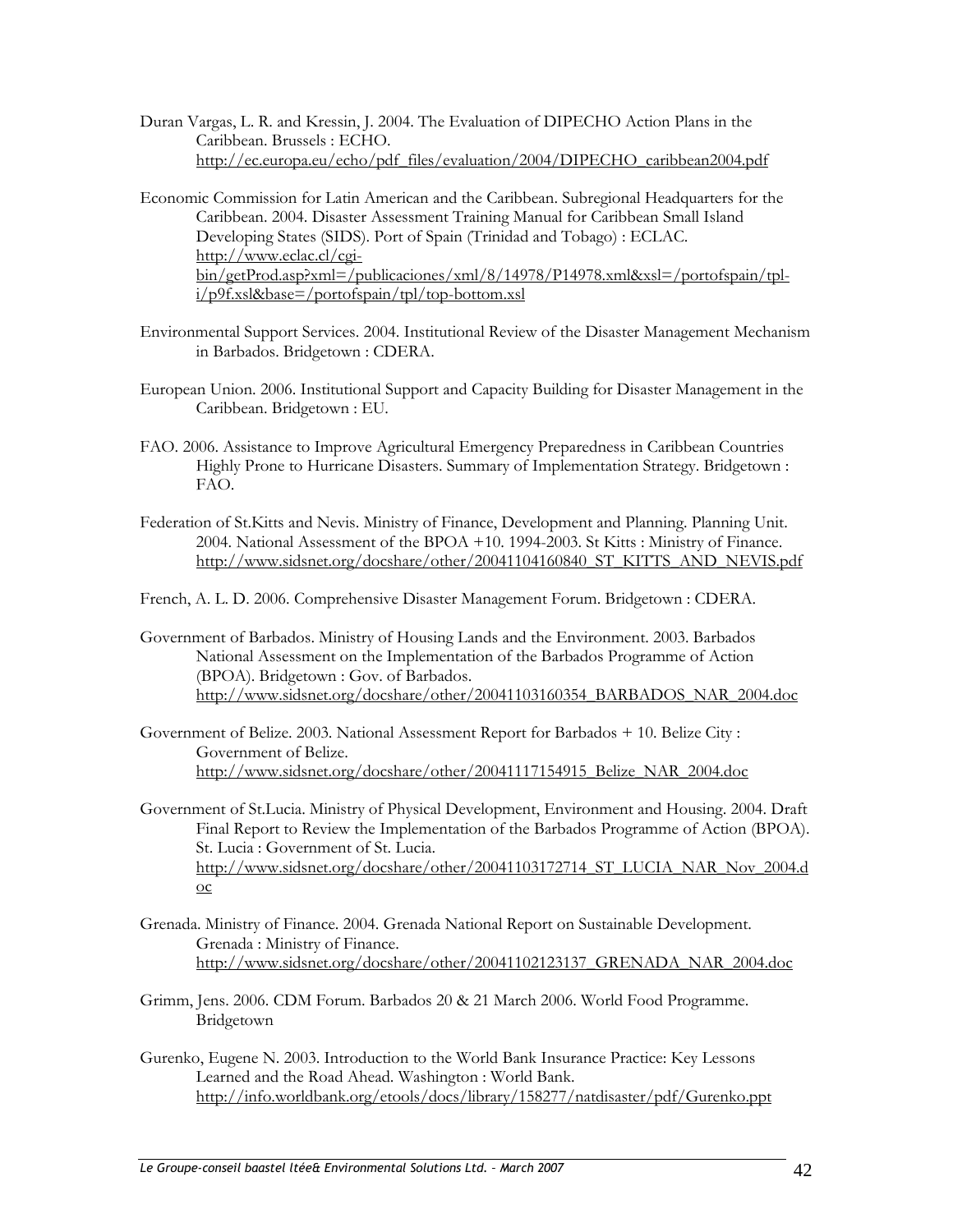- Guyana. Environmental Protection Agency. 2004. Guyana's Assessment Report on the Programme of Action plus 10. Guyana : EPA. http://www.sidsnet.org/docshare/other/20041102123202\_GUYANA\_NAR\_2004.doc
- Inter-Agency Secretariat of the International Strategy for Disaster Reduction (UN/ISDR). 2005. *Living with Risk. A Global Review of Disaster Reduction Initiatives. 2004 Version*. 2 vol. éd. Geneva: UN ISDR. http://www.unisdr.org/eng/about\_isdr/bd-lwr-2004-eng.htm
- Inter-American Development Bank. 2000. Facing the Challenge of Natural Disasters in Latin America and the Caribbean. An IDB Action Plan. Washington : IDB. http://www.iadb.org/IDBDocs.cfm?docnum=823495
- Inter-American Development Bank. 2002. Regional Information and Indicators Program for Disaster Risk Management. Washington : IADB. http://idbdocs.iadb.org/wsdocs/getdocument.aspx?docnum=421771
- Inter-American Development Bank. 2005. Draft Disaster Risk Management Policy. Washington : IDB. http://www.iadb.org/sds/doc/ENV-DraftDRMPolicy-12-21-05.pdf
- Inter-American Development Bank. 2005. Preliminary Companion Paper to the Draft Disaster Risk Management Policy. Washington : IDB. http://www.oas.org/dsd/Documents/IDB-DraftCompanionPaper121905.pdf
- International Federation of Red Cross and Red Crescent Societies. 2004. Reducing Risks and Improving Coordination. Towards an Integrated Disaster Management System in the Americas. Geneva : IFRC.
- International Federation of Red Cross and Red Crescent Societies. 2006. Disaster Risk Reduction and the International Federation. Geneva : IFRC.
- International Federation of Red Cross and Red Crescent Societies. 2006. Disaster Risk Reduction: A Way of Building Safer Communities. Geneva : IFRC.
- International Federation of Red Cross and Red Crescent Societies. 2006. The Red Cross Regional Strategy for the Caribbean. Improving the Lives of Vulnerable People by Mobilizing the Power of Humanity. Port-of-Spain : IFRC.
- Jamaica. Ministry of Land and Environment. 2003. Jamaica National Assessment Report. A Ten-Year Review of the Implementation of the 1994 Barbados Programme of Action for the Sustainable Development of Small Island Developing States. Kingston : Ministry of Land and Environment. http://www.sidsnet.org/docshare/other/20041102123106\_JAMAICA\_NAR\_2004.pdf
- Jones, Eleanor B., Bisek, Paul A., and Ornstein, Conrad. 2001. Comprehensive Disaster Management in the Caribbean. Baseline Study. St Michael, Barbados : CDERA, USAID, UNDP.
- Jones, Eleanor B. 2002. Comprehensive Disaster Management. A Strategy for Trinidad and Tobago. Kingston, Jamaica : Environmental Solutions.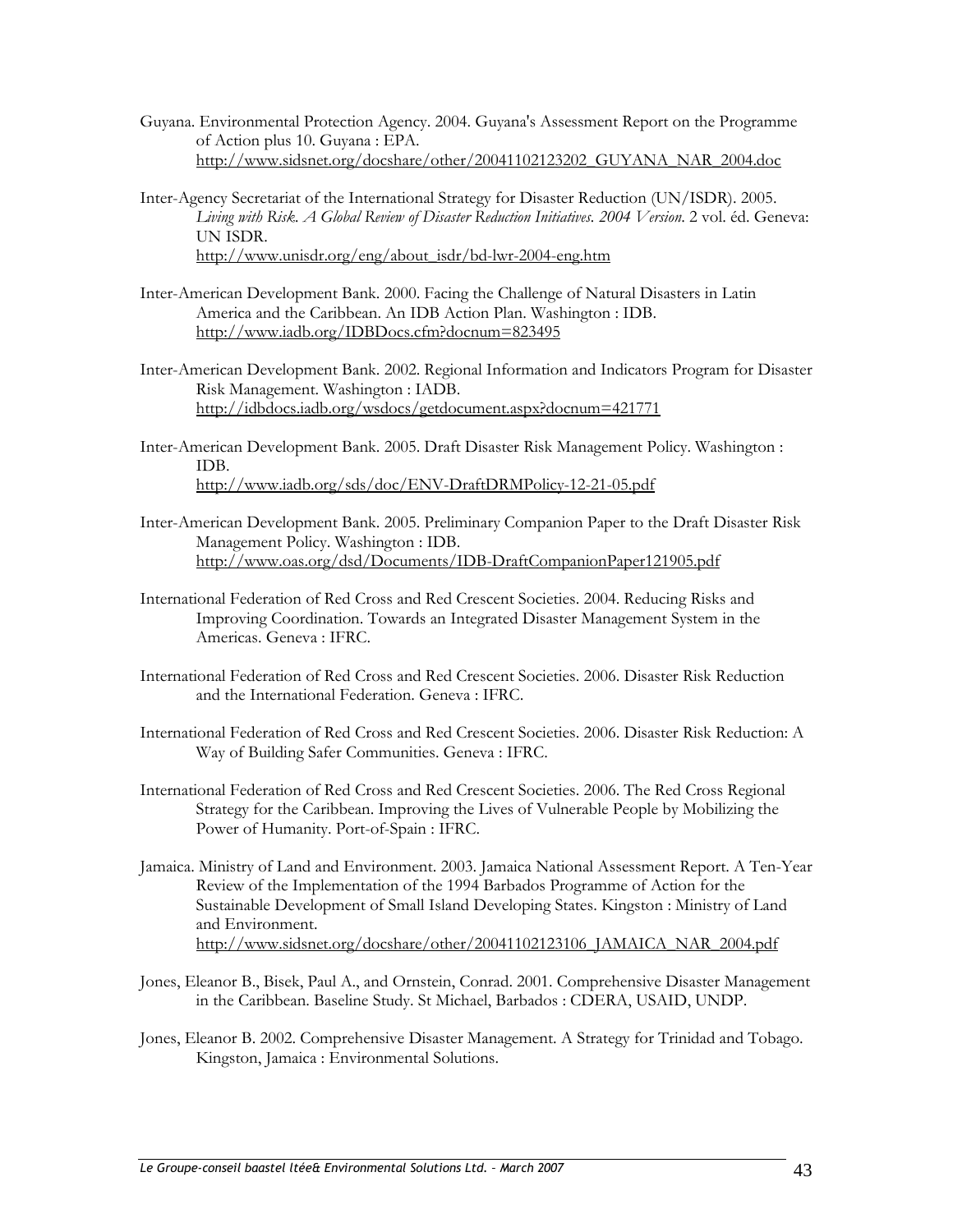- Jones, Eleanor B. 2003. National Consultation on Comprehensive Disaster Management in the Caribbean. Jamaica : CDERA.
- Jones, Eleanor B. 2003. Comprehensive Disaster Management. A Strategy for Jamaica. Kingston, Jamaica : Environmental Solutions.
- Jones, Eleanor B. 2004. Disaster Management. Teaching and Research in Caribbean Tertiary Institutions. Bridgetown : CDERA.
- Juba, Bruce. 2006. IDB Draft Disaster Risk Management Policy. Bridgetown : IDB.
- King, Ian C. 2006. Issues from the CDM Institutional Reviews. Bridgetown : UNDP.
- Le Groupe-conseil baastel ltée. 2006. Results-based Management and the Canadian International Development Agency. Training Manual. Prepared for Caribbean Hazard Mitigation Capacity Building Program Partners and the Caribbean Disaster Emergency Response Agency. Gatineau : Groupe-conseil baastel.
- López-Portillo, Arturo. 2005. Survey of the Status of Disaster Preparedness in Grenada. St. Georges, Grenada : CDERA. http://www.onu.org.cu/crmi/docs/lessons/grenada\_cdera\_04.pdf
- Ng'ethe, Njuguna, Katumanga, Musambayi, and Williams, Gareth. 2004. Strengthening the Incentives for Pro-Poor Policy Change: An Analysis of Drivers of Change in Kenya. Summary Report. London : DFID.
- OECD. 2003. *Harmonising Donor Practices for Effective Aid Delivery*. Vol. 2, *DAC Guidelines and Reference Series*. Paris: OECD. http://www.oecd.org/dataoecd/0/48/20896122.pdf
- OECD DAC Network on Governance. 2004. Summary Record of the Govnet Informal Workshop on "Sharing Approaches to Understanding Drivers of Change and Political Analysis". Meeting Held 1-2 June 2004. Paris : OECD.
- OECD .Development Assistance Committee. Working Party on Aid and Evaluation. 2002. *Glossaire des principaux termes relatifs à l'évaluation et la gestion axée sur les résultats. Glossary of Evaluation and Results Based Management Terms*. Paris: OECD.
- Opadeyi, Jacob, Ali, Shahiba, and Chin, Eva. 2003. Status of Hazard Maps, Vulnerability Assessments and Digital Maps in the Caribbean. Final Report. St. Augustine, Trinidad and Tobago : CDERA, JICA, CIDA, OAS. http://www.cdera.org/projects/cadm/docs/2005-02- 15\_Finalreport\_Survey\_HMDMVA.pdf
- Organization of American States and Department of Regional Development and Environment Executive Secretariat for Economic and Social Affairs. 1991. Primer on Natural Hazard Management in Integrated Regional Development Planning. OAS http://www.oas.org/dsd/publications/Unit/oea66e/begin.htm
- Organization of American States. Unit for Sustainable Development and Environment. 2002. Caribbean Hazard Mitigation Capacity Building Program. Washington : OAS.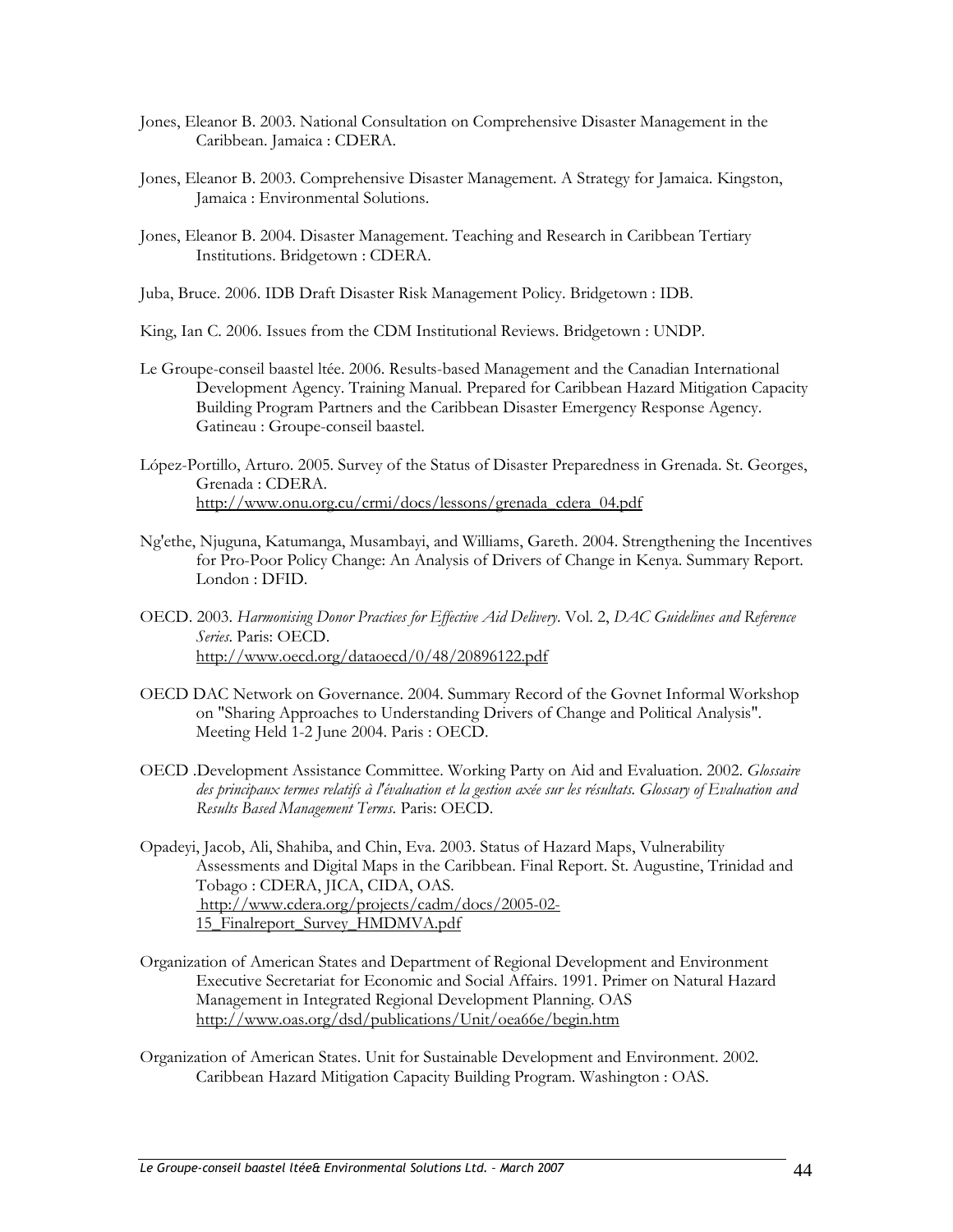Organization of East Caribbean States. www.oecs.org

- Organization of East Caribbean States. 2006. OECS Disaster Response and Risk Reduction: A Programme to Build Community Resilience. OECS.
- Republic of Suriname. 2004. Final National Assessment Report. Barbados Programme of Action + 10 Review. Suriname : Government of Suriname. http://www.sidsnet.org/docshare/other/20041102123015\_SURINAME\_NAR\_FEB\_2004. doc
- Republic of Trinidad and Tobago. 2003. National Assessment Report. Barbados Programme of Action for Small Island Developing States. Trinidad and Tobago : Government of Trinidad and Tobago. http://www.sidsnet.org/docshare/other/20041102123338\_TRINIDAD\_AND\_TOBAGO \_NAR\_2003.doc
- République d'Haïti.Ministère de l'environnement. 2003. Rapport national Barbade +10 Petits États Insulaires (SIDS). 1994 à 2004. Port au Prince : Ministère de l'environnement. http://www.sidsnet.org/docshare/other/20041104161257\_HAITI\_NAR\_2004.doc
- Rogers, Cassandra. 2006. Enhancing Poverty Reduction Through Disaster Risk Reduction. Bridgetown : CDB.
- Simutanyi, Neo, Duncan, Alex, and Macmillan, Hugh. 2003. Zambia. Drivers of Pro-Poor Change: An Overview. London : DFID.
- UNICEF. 2003. Dialogue on CDERA's CDM. Identifying Opportunities of Cooperation on Risk Management to Fulfill Children's Rights. Bridgetown : UNICEF.
- United Nations and World Conference on Disaster Reduction. 1994. Yokohama Strategy and Plan of Action for a Safer World. New York : United Nations. http://www.undp.org/bcpr/disred/documents/miscellanous/yokohamastrategy.pdf
- United Nations. 2002. Report of the International Conference on Financing for Development. Monterrey, Mexico, 18-22 March 2002. New York : United Nations. http://www.un.org/esa/ffd/aconf198-11.pdf
- United Nations and Small Island Developing States. 2004. Caribbean Regional Report on the Implementation for the Barbados Programme of Action for the Sustainable Development of SIDS. Geneva : SIDS. http://www.sidsnet.org/docshare/other/20041124121539\_Caribbean\_Regional\_Assessmen t\_Rpt\_as\_of\_Nov\_24.pdf
- United Nations. 2005. World Conference on Disaster Reduction. 18-22 January 2005, Kobe, Hyogo, Japan. Hyogo Declaration. Geneva : UNISDR. www.unisdr.org/wcdr
- United Nations. 2005. World Conference on Disaster Reduction. 18-22 January 2005, Kobe, Hyogo, Japan. Hyogo Framework for Action 2005-2015: Building the Resilience of Nations and Communities to Disasters. Geneva : UNISDR. www.unisdr.org/wcdr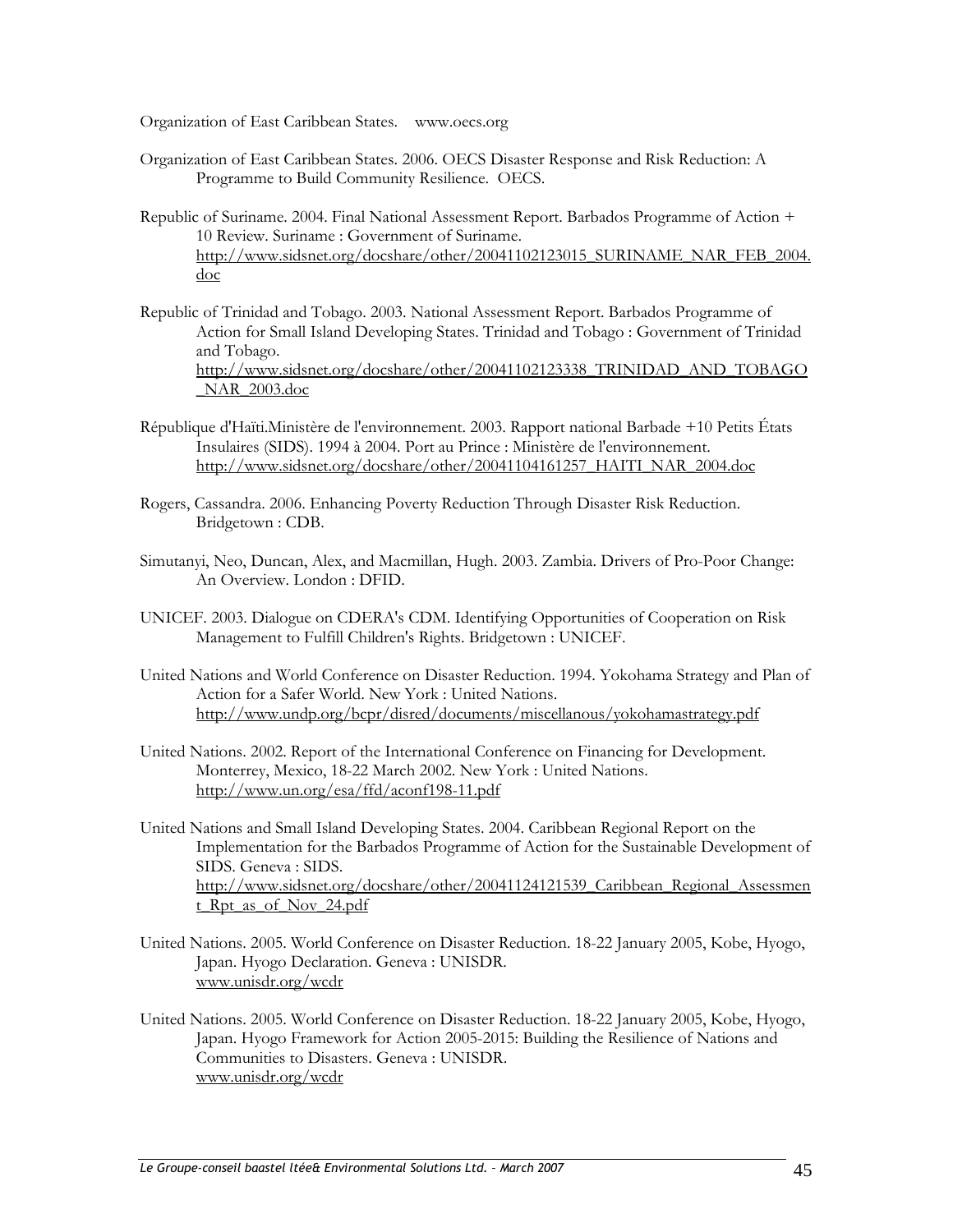- United Nations and World Conference on Disaster Reduction. 2005. Review of the Yokohama Strategy and Plan of Action for a Safer World. New York : United Nations. http://www.unisdr.org/wcdr/intergover/official-doc/L-docs/Yokohama-Strategy-English.pdf
- United Nations. 2005. International Meeting to Review the Implementation of the Programme of Action for the Sustainable Development of Small Island Developing States. Mauritius Declaration. New York : United Nations. http://www.un.org/special-rep/ohrlls/sid/MIM/A-conf.207-L.6- Mauritius%20Declaration.pdf
- United Nations. 2005. International Meeting to Review the Implementation of the Programme of Action for the Sustainable Development of Small Island Developing States. Mauritius Strategy. New York : United Nations. http://www.sidsnet.org/docshare/other/20050622163242\_English.pdf
- United Nations and Small Island Developing States. 2006. Report of the Caribbean Regional Preparatory Meeting to Review the Programme of Action for the Sustainable Development of Small Islands Developing States. Port of Spain : Secretariat. http://www.sidsnet.org/docshare/other/20031104134625\_Final\_Report\_of\_the\_Caribbean Regional Meeting on SIDS.doc
- United Nations Development Programme. 2005. Caribbean. Comprehensive Approaches to Disaster Management. New York : UNDP.
- United Nations Development Programme. 2005. A Best Practice Case Study for the Caribbean Risk Management Initiative. The Case of the British Virgin Islands (BVI) 1983-2005. Bridgetown : UNDP.
- United Nations General Assembly. 12-11-1987. International Decade for Natural Disaster Reduction. New York : UN. http://www.un.org/documents/ga/res/42/a42r169.htm
- United Nations General Assembly. 1994. Report of the Global Conference on the Sustainable Development of Small Island Developing States. Bridgetown, Barbados, 25 April-6 May 1994. New York : United Nations. http://www.sidsnet.org/docshare/other/BPOA.pdf
- United Nations General Assembly. 1994. Declaration of Barbados. New York : United Nations. www.un.org/documents/ga/conf167/aconf167-l4rev1.htm
- United Nations General Assembly. 1994. International Decade for Natural Disaster Reduction. New York : United Nations. www.un.org/documents/ga/res/49/a49r022.htm
- United States General Accounting Office. Program Evaluation and Methodology Division. 1992. *The Evaluation Synthesis*. GAO/PEMD-10.1.2 éd. Washington: General Accounting Office.
- USAID. 2006. RS09 "Caribbean Region Positioned to Succeed in an Open Trade Environment" IR2 "National Investments and Natural Assets Protected". Draft Risk Reduction Strategy. Bridgetown : USAID.